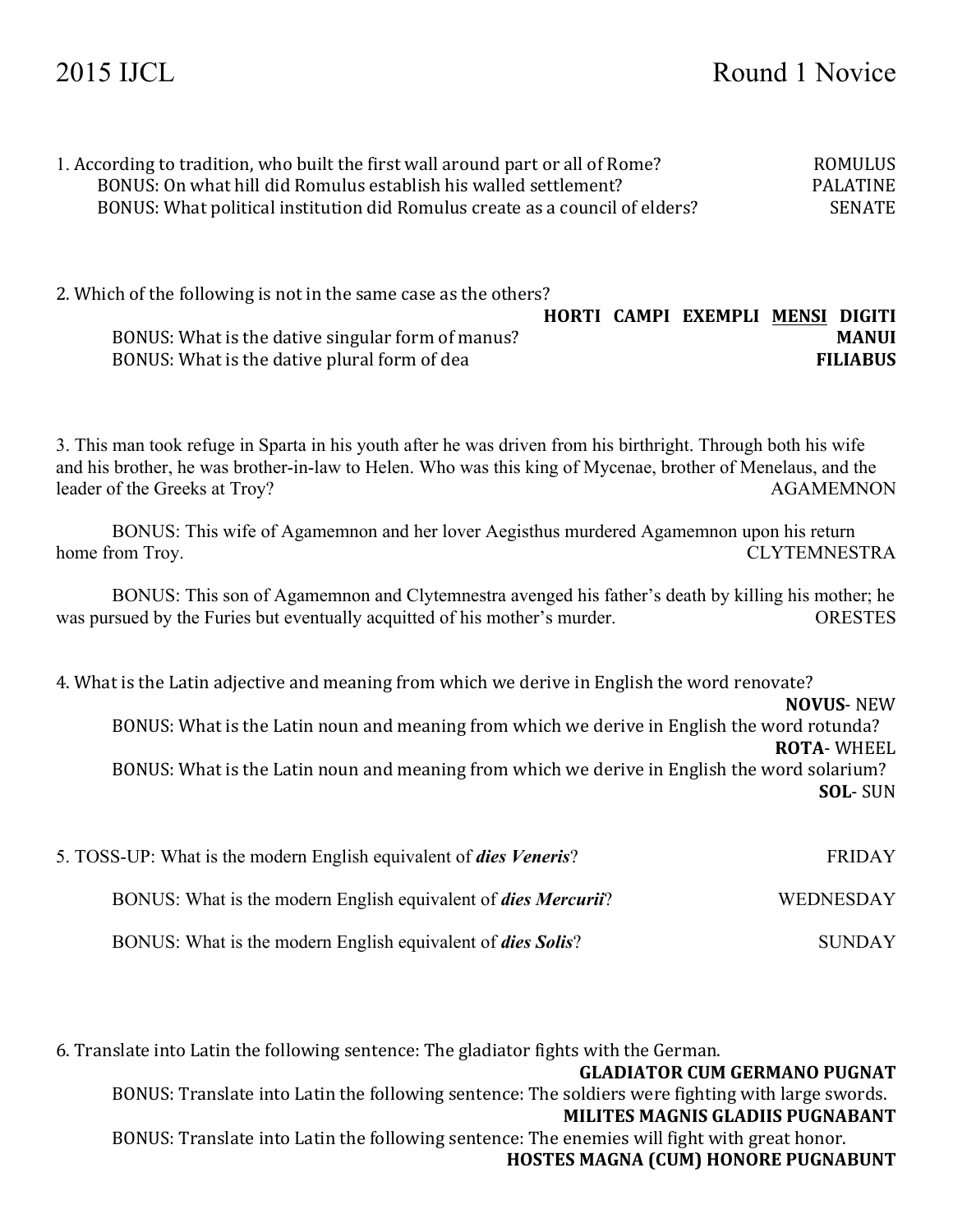7. Which emperor born August 1<sup>st</sup> 10BC, in Lugdunum was the first emperor born outside of Italy, was the fourth of the Julio-Claudian emperors? CLAUDIUS

BONUS: After the assassination of Caligula, what entity declared Claudius the next emperor?

PRAETORIAN GUARD

BONUS: Claudius was assassinated, according to most implications, at the instigation of his las wife. What is her name?  $\overline{A}$  and  $\overline{A}$  and  $\overline{A}$  and  $\overline{A}$  and  $\overline{A}$  and  $\overline{A}$  are  $\overline{A}$  and  $\overline{A}$  and  $\overline{A}$  are  $\overline{A}$  and  $\overline{A}$  are  $\overline{A}$  and  $\overline{A}$  are  $\overline{A}$  and  $\overline{A}$  are  $\over$ 

8. Listen carefully to the following passage, which I will read twice, then answer in Latin the question that follows.

Hercules, Alcmenae filius, quondam in Graecia habitabat. Hic omnium hominum fortissimus fuisse dicitur. At Iuno, regina deorum, Alcmenam non amat et Herculem etian tum infantem necare voluit. Itaque duas serpentes saevissimas misit.

| Question: <b>Quis Alcmenam non amat?</b>          | <b>IUNO</b>                         |
|---------------------------------------------------|-------------------------------------|
| <b>BONUS: Ubi Hercules et Alcmena habitabant?</b> | IN GRAECIA                          |
| <b>BONUS: Quid Iuno ad Herculem misit?</b>        | <b>DUAS SERPENTES (SAEVISSIMAS)</b> |

9. This man's second wife was killed by a cursed dress, a wedding gift from his first wife; that second wife was Creusa. Before this man abandoned Medea, she had helped him complete three tasks set by her father, Aeetes. Who was this hero who led the Argonauts to retrieve the Golden Fleece? JASON

BONUS: This Argonaut snapped his oar while rowing the Argo; he was stranded and ended up completing twelve famed labors for Eurystheus. HERACLES

BONUS: This young companion of Heracles was abducted by a nymph when he went to fill a pitcher of water at her spring. HYLAS

| 10. What case is used to show: price, quality, time when, agent, and manner? | <b>ABLATIVE</b>              |
|------------------------------------------------------------------------------|------------------------------|
| BONUS: What two cases can be used to show possession?                        | <b>GENITIVE &amp; DATIVE</b> |
| BONUS: What case is used to show cause?                                      | <b>ABLATIVE</b>              |

11. Under what emperor did the Roman Empire reach it's greatest extent? He was the second of the five good emperors. TRAJAN

BONUS: A continuous frieze of 30 meters near the Quirinal hill winds up a column commemorating what Trajan's victories over the what people? DACIANS

BONUS: After Trajan's death, the Senate voted to place his ashes at the base of the column. In what year did Trajan die? 117 AD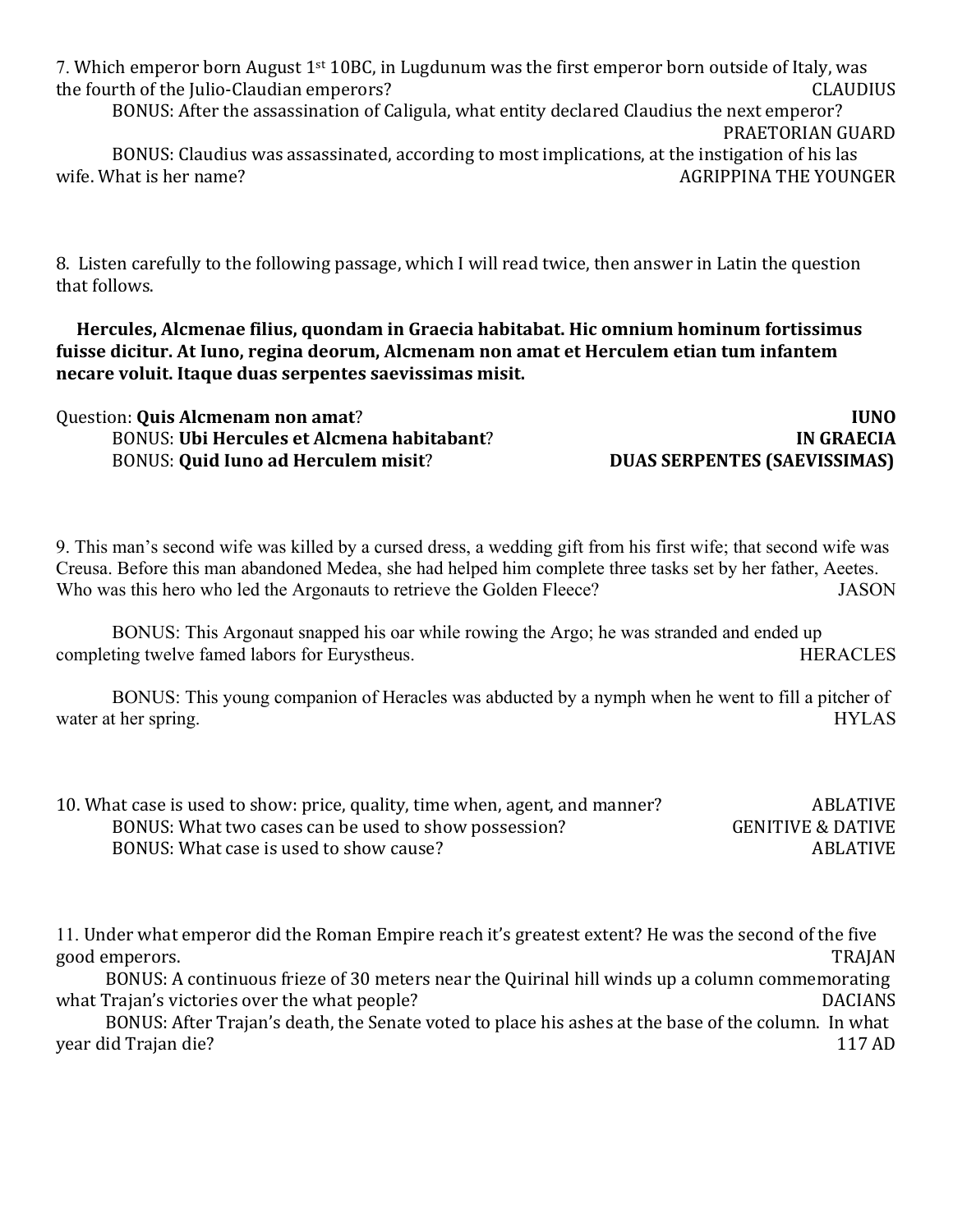12. Translate the following sentence into English: **Nomen agricolae Cornelius est**. NAME OF/TO THE FARMER IS CORNELIUS BONUS: Translate the following sentence into English: **Magna villa Cornelio est**. **CORNELIUS HAS A LARGE VILLA** BONUS: Translate the following sentence into English: **Cornelius, agricola bonus, agrum plenum frumentorum habet**.

#### CORNELIUS, THE GOOD FARMER, HAS A FIELD FULL OF GRAIN

13. TOSS-UP: This giant violated xenia by locking men in his cave and eating some of them. The leader of the men gave his name as "no one" and blinded this giant with a wooden stake. Who is this Cyclops, from whom Odysseus ultimately escaped? POLYPHEMUS

BONUS: How did Odysseus and his men escape Polyphemus' cave? THEY TIED THEMSELVES TO THE BELLIES/UNDERSIDES OF THE SHEEP

BONUS: Polyphemus prayed to this deity, his father, who uses his power over the sea to oppose Odysseus in his efforts to return home. POSEIDON

| 14. What is the meaning of the <b>ostendo</b> ?    | TO SHOW        |
|----------------------------------------------------|----------------|
| BONUS: What is the meaning of the <b>vendo</b> ?   | <b>TO SELL</b> |
| BONUS: What is the meaning of the <b>ascendo</b> ? | TO CLIMB       |

**15.** Welcome to the **Cinema Romana**! Please render into Latin the movie currently showing in the theaters, The Seventh Son. **FILIUS SEPTIMUS** BONUS: What movie due to premiere in four weeks would be rendered into Latin as **Sal Terrae**? SALT OF THE EARTH BONUS: What movie due to premiere in three weeks would be rendered into Latin as Ver? SPRING

16. TOSS-UP: Helios and Jupiter swore oaths on this entity, costing Phaethon and Semele their lives, respectively. All of Achilles save his heel was dipped in this river, granting him immortality. What is this underworld river of hatred? STYX

BONUS: In the *Aeneid*, souls must drink from this river of forgetfulness to erase their memories before being reincarnated. LETHE

BONUS: This underworld ferryman charged a coin to cross the River Styx. CHARON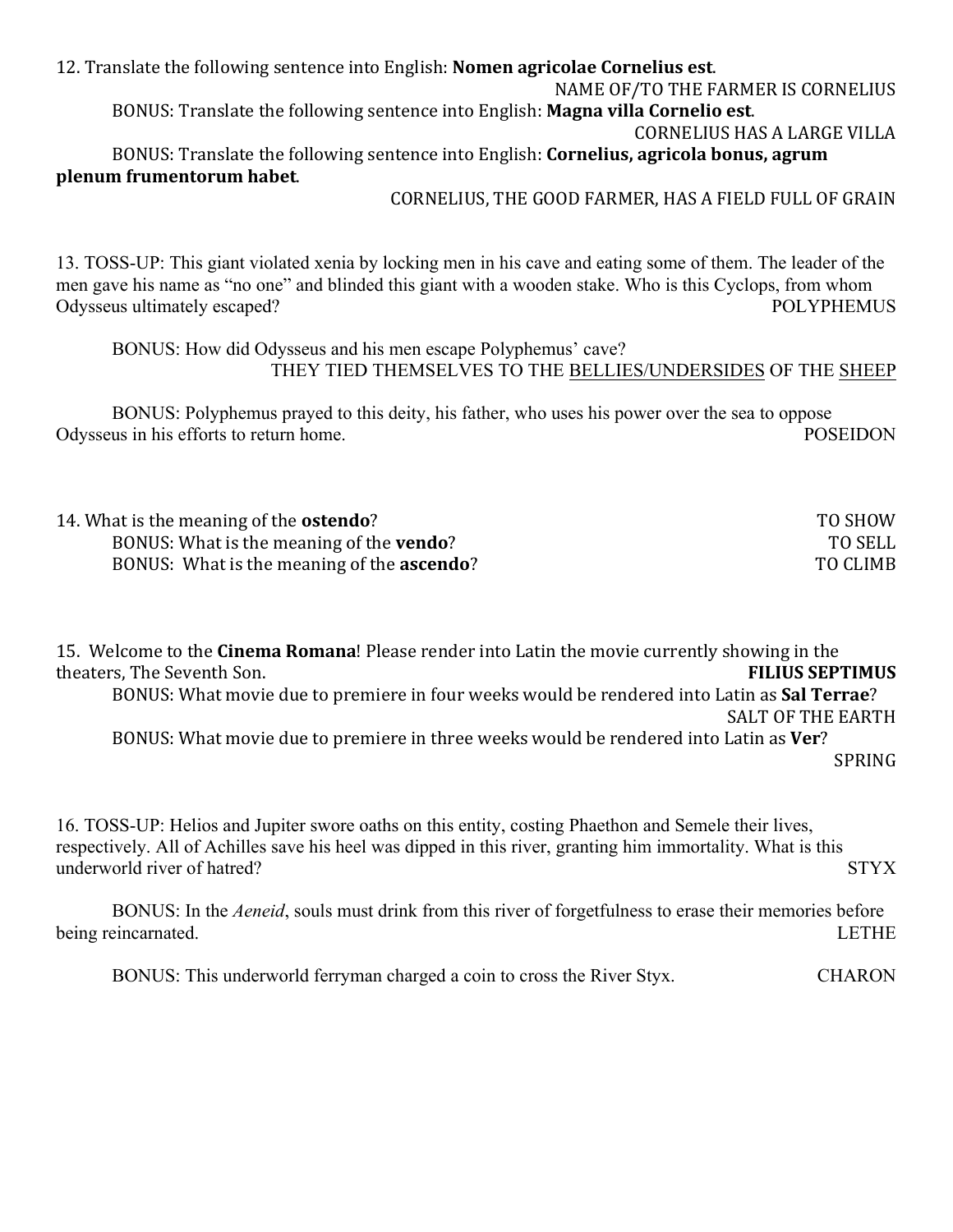17. What is the Latin noun and meaning from which we derive the English words the word orifice and oral?

BONUS: What is the Latin noun and meaning from which we derive the English words the words pedigree and pioneer? **PES**- FOOT

**OS**- MOUTH

BONUS: What is the Latin noun and meaning from which we derive the English words the words inoculation and binoculars? **OCULUS**- EYE

18. Hera forbade this deity, pregnant by Zeus, from setting foot on land. Who is this deity, who ended up on the floating island Delos, where she gave birth to Artemis and Apollo? LETO

BONUS: After Zeus swallowed Metis, who was in the form of a fly, this deity sprang fully grown and armored from Zeus' head. ATHENA

BONUS: Zeus disguised himself as Artemis to seduce this nymph, who ultimately became the constellation Ursa Major. CALLISTO

19. What is the meaning of the Latin motto of Yale University, **Lux et veritas**? LIGHT AND TRUTH BONUS: What is the meaning of the Latin motto of Johns Hopkins University, *Veritas vos liberabit*? THE TRUTH WILL SET YOU FREE BONUS: What is the meaning of the Latin motto of MIT, **Mens et manus**? MIND AND HAND

| 20. In the name Marcus Tullius Cicero, what is the cognomen? | <b>CICERO</b> |
|--------------------------------------------------------------|---------------|
| BONUS: What Roman praenomen was abbreviated L.?              | <b>LUCIUS</b> |

BONUS: What is the word for a name awarded for your accomplishments, e.g. "Africanus" in Scipio Africanus? AGNOMEN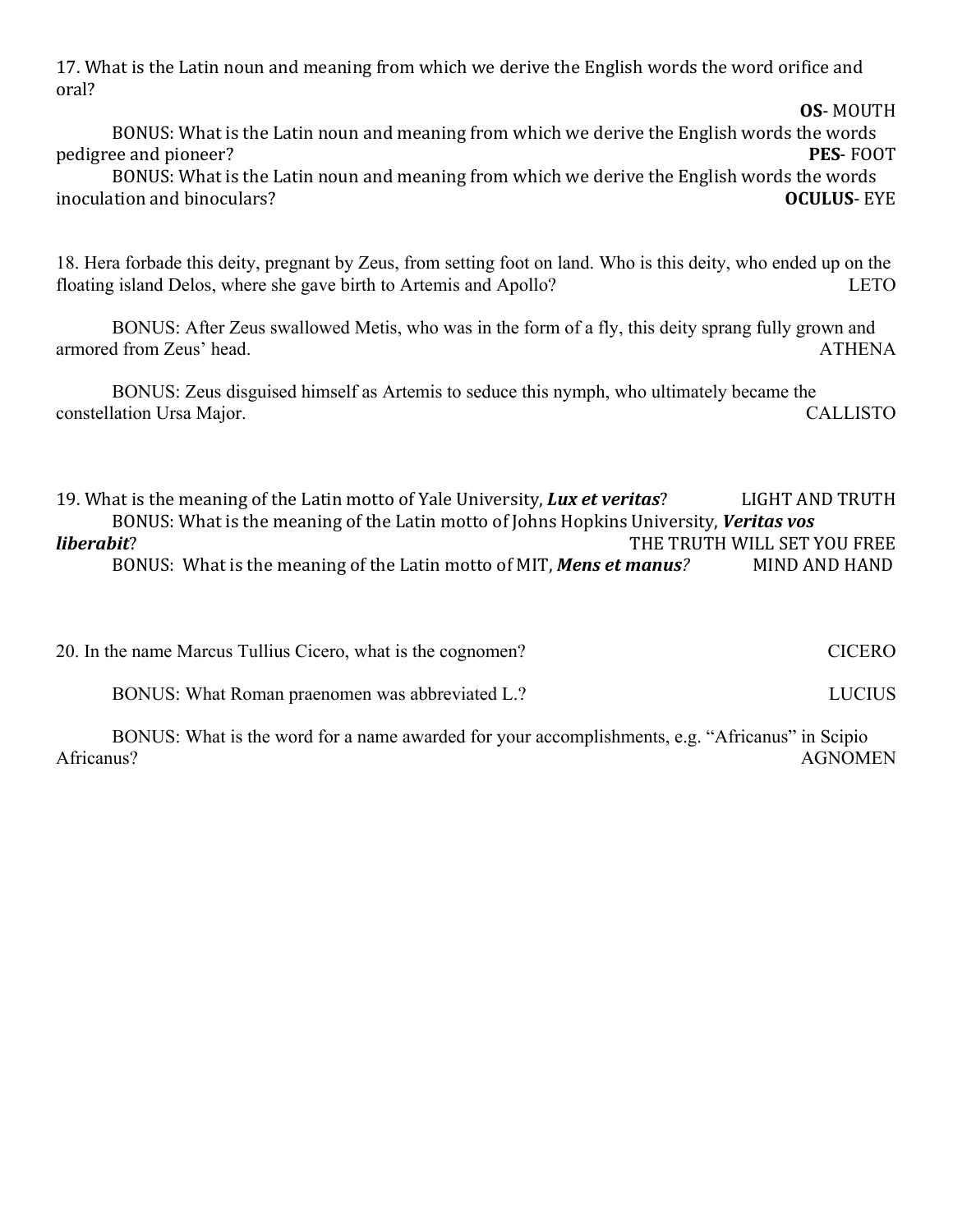| 1. Which of the following English words is not derived from the same Latin root as the others?<br>MATRIX MATERNITY MARTIAL MATTER                                                                                                                                                                                                                                 |                                   |
|-------------------------------------------------------------------------------------------------------------------------------------------------------------------------------------------------------------------------------------------------------------------------------------------------------------------------------------------------------------------|-----------------------------------|
| BONUS: What is the Latin word and meaning from which martial is derived?<br>BONUS: What is the Latin word and meaning from which the others are derived?                                                                                                                                                                                                          | <b>MARS-WAR</b>                   |
|                                                                                                                                                                                                                                                                                                                                                                   | <b>MATER-MOTHER</b>               |
| 2. TOSS-UP: This man killed a stranger at a crossroads over the right-of-way. He then proceeded to Thebes,<br>where he married the widowed queen after saving the city from the Sphinx. Who is this man, who could not<br>avoid his fate of killing his father and marrying his mother?                                                                           | <b>OEDIPUS</b>                    |
| BONUS: This daughter of Oedipus was buried alive for violating Creon's ban on burying her brother<br>Polynices.                                                                                                                                                                                                                                                   | <b>ANTIGONE</b>                   |
| BONUS: This son of Creon was also the betrothed of Antigone.                                                                                                                                                                                                                                                                                                      | <b>HAEMON</b>                     |
| 3. Who quarreled with and eventually directly caused the death of his two half-brothers Hiempsal and<br>Adherbal so that he could become the sole ruler of Numidia?<br>BONUS: Jugurtha had actually fought on the side of the Romans at Numantia where he met what man<br>who would eventually be elected consul in 107 BC and lead the Roman forces against him? | <b>JUGURTHA</b><br>(GAIUS) MARIUS |
| BONUS: How many times was Marius elected consul?                                                                                                                                                                                                                                                                                                                  | <b>SEVEN</b>                      |
| 4. Give the Latin noun for night:<br>BONUS: Give the Latin noun for voice:                                                                                                                                                                                                                                                                                        | <b>NOX</b><br><b>VOX</b>          |
| BONUS: Give the Latin for soon:                                                                                                                                                                                                                                                                                                                                   | <b>MOX</b>                        |
| 5. What room of a house was the <i>cubiculum</i> ?                                                                                                                                                                                                                                                                                                                | <b>BEDROOM</b>                    |
| BONUS: How many couches were in the <i>triclinium</i> or dining room?                                                                                                                                                                                                                                                                                             | <b>THREE</b>                      |
| BONUS: What is the Latin term for an entryway, derived from the Latin word for black?                                                                                                                                                                                                                                                                             | <b>ATRIUM</b>                     |
| 6. This man once carried his own sealed death sentence to Iobates, and was first named for a man that he had<br>killed. His eventual downfall came when a gadfly sent by Zeus stung his steed. Who is this man that Iobates<br>sent to kill the Chimera?                                                                                                          | <b>BELLEROPHON</b>                |

BONUS: This winged horse, Bellerophon's mount, sprang from the severed neck of Medusa. PEGASUS

BONUS: This brother of Pegasus was also born from the neck of Medusa. CHRYSAOR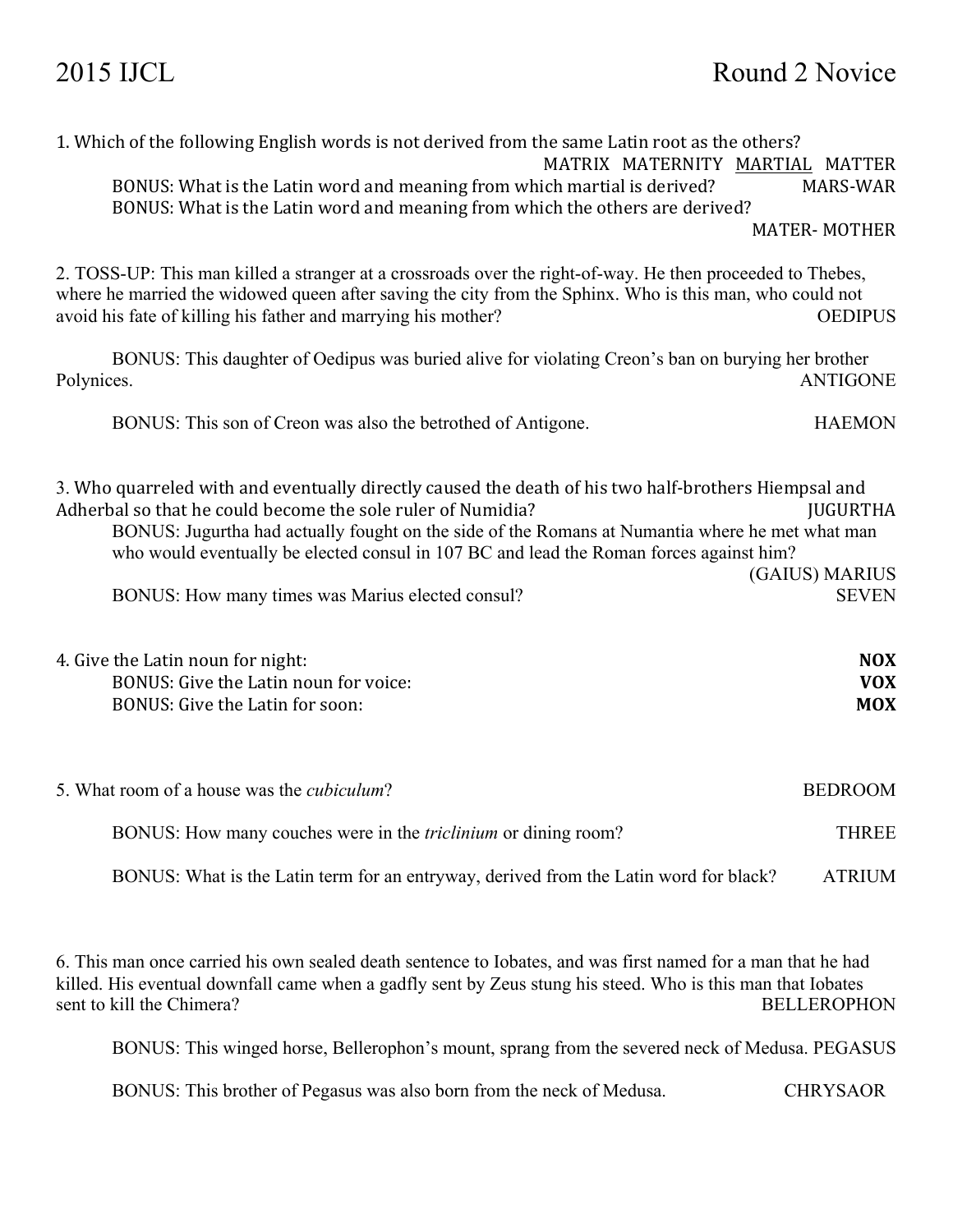7. Translate the following question into English: **Scitisne nomina regum Romae**? DO YOU KNOW THE NAMES OF THE KINGS OF ROME BONUS: Translate the following question into English: **Nonne ultimus rex erat Superbus**? SURELY THE LAST KING WAS SUPERBUS? THE LAST KING WAS SUPERBUS, WASN'T HE? BONUS: Translate the following question into English: **Num Roma octo reges habebat**? SURELY ROME DID NOT HAVE EIGHT KINGS? ROME DID NOT HAVE EIGHT KINGS, DID IT?

8. After this nymph was struck by a lead-tipped arrow, she desired to forever remain a maiden. Her suitor had been struck by a gold-tipped arrow and ceaselessly wooed her. Who is this nymph, who was turned into a laurel tree when she could no longer escape Apollo? DAPHNE

BONUS: This god of love had struck Apollo and Daphne with the respective arrows. EROS/CUPID

BONUS: According to Ovid, Apollo had just slain this beast when he belittled Cupid's archery, causing him to make Apollo lovestruck. PYTHON

9. What song from last week's Billboard Top 100 would be rendered into Latin as Oscula Movent?

LIPS ARE MOVIN

BONUS: What other song from last week's Billboard Top 100 would be rendered into Latin as **Tacete et Saltate**? SHUT UP AND DANCE

BONUS: What other song from last week's Billboard Top 100 would be rendered into Latin as **Nullum Genus**? No TYPE

10. This early Roman patriot defended a bridge against the Etruscans alone. What was his name?

HORATIUS (COCLES)

BONUS: These Etruscans were fighting under Lars Porsenna, who was the king of what city to the north of Rome? WEII

BONUS 2: In what region of Italy was the city Veii, as well as many other Etruscan strongholds? ETRURIA

| 11. For the verb interficio, give the present active infinitive | <b>INTERFICERE</b> |
|-----------------------------------------------------------------|--------------------|
| BONUS: For the verb emo, give the perfect passive participle    | <b>EMPTUS</b>      |
| BONUS: For the verb dico, give the singular imperative          | DIC.               |

12. TOSS-UP: It was prophesied that this man would bring destruction to his homeland when his mother dreamt that she gave birth to a flaming torch. At a contest started by Eris, he awarded the golden apple "for the fairest" to Aphrodite. Who was this Trojan prince who abducted Helen to cause the Trojan War? PARIS

BONUS: This king of Sparta had been Helen's husband, and had defeated Paris in a duel for Helen's hand before Aphrodite rescued Paris. MENELAUS

BONUS: This Greek archer, carrying Heracles' bow, was brought from Lemnos to Troy, where he ended up killing Paris. PHILOCTETES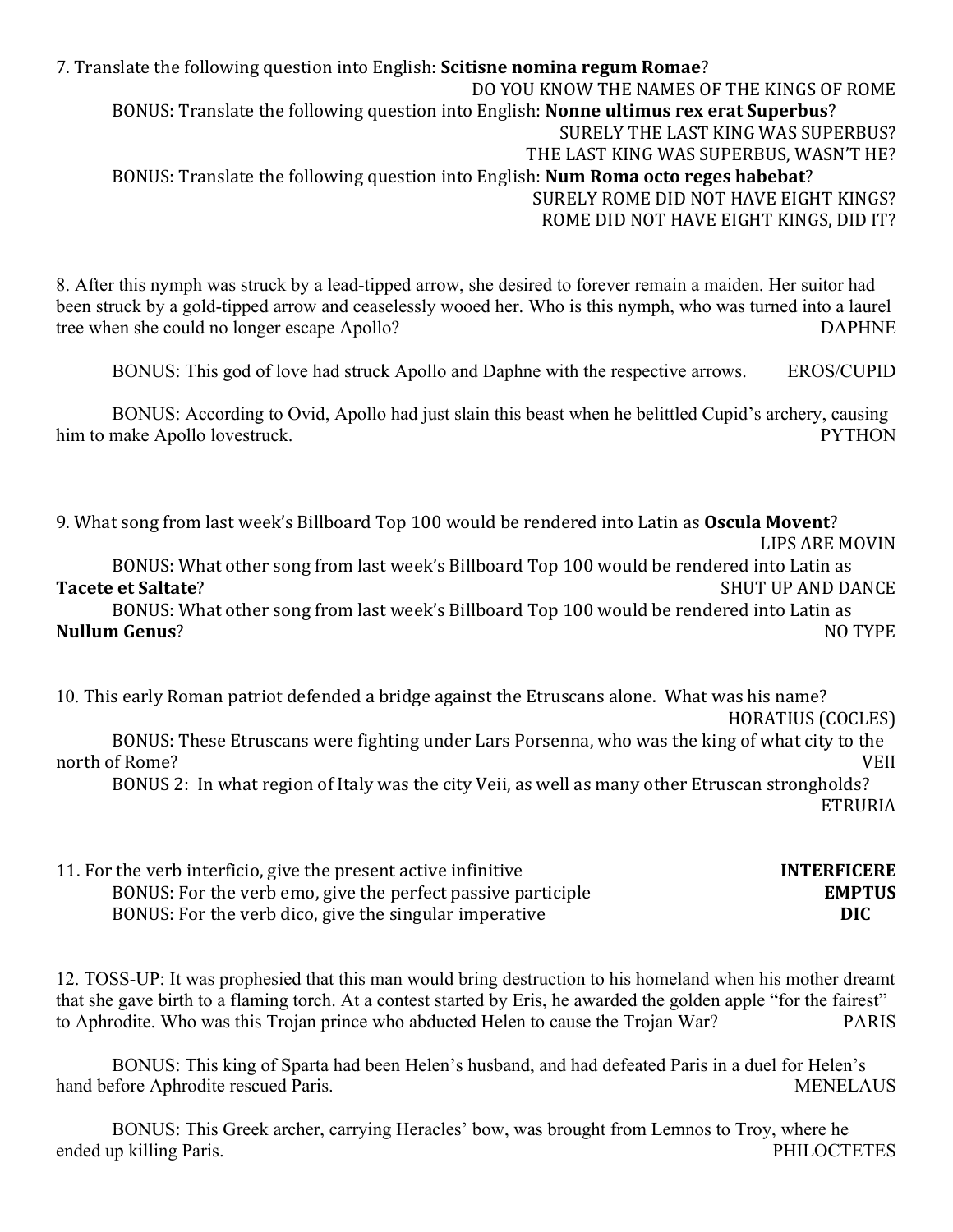13. What tense is used in Latin to show completed action in the future? FUTURE PERFECT BONUS: What tense is being used in the examples: I used to take French & I kept on kicking myself for taking French. The state of the state of the state of the state of the state of the state of the state of the state of the state of the state of the state of the state of the state of the state of the state of the stat BONUS: Give three distinct translations of the verb, **amo.** I LOVE, I DO LOVE, I AM LOVING

14. Along with two Gauls named Crixus and Oenomaus, what man from the gladiatorial school of Lentulus led an army of gladiators and slaves against Rome in 73 BC? SPARTACUS BONUS: After winning a minor skirmish, Spartacus's army moved to what Campanian mountain to seek defensible ground? The state of the state of the state of the state of the state of the state of the state of the state of the state of the state of the state of the state of the state of the state of the state of the stat BONUS: Which Roman polictian was responsible for his ultimate defeat? CRASSUS

15. Translate into Latin the following sentence: The small dog sees the horse. **CANIS PARVUS EQUUM VIDET** BONUS: Translate into Latin the following sentence: The horse hears the small dog. **EQUUS CANEM PARVUM AUDIT** BONUS: Translate into Latin the following sentence: The horse and dog were seen by the wolf. **EQUUS ET CANIS A LUPO VIDEBANTUR** 

16. TOSS-UP: Which of the following would a *pistor* work with: *carrus, panis, calces,* or *papyrus?*

BONUS: Which of the following would an *auriga* work with: *carrus*, *panis, calces, or papyrus?*

BONUS: What was a *lanista*? GLADIATOR TRAINER

17. Listen carefully to the following passage, which I will read twice, then answer in English the question that follows.

**Mox Romulus et Remus e patria migrant, et Romam prope Faustuli casam condunt. Sed pugna** est inter geminos; primum Romulus deos orat, deinde murum aedificat. Remus ubi parvos muros videt, ridet. Deinde Romulus Remum hasta necat.

| Question: Where did Romulus and Remus found the city of Rome? | NEAR THE HOUSE OF FAUSTULUS |
|---------------------------------------------------------------|-----------------------------|
| BONUS: What did Romulus do first?                             | <b>PRAY TO THE GODS</b>     |
| BONUS: With what did Romulus kill Remus?                      | <b>SPEAR</b>                |

18. When Caesar crossed the Rubicon, he said, "**Alea iacta est**." What does this mean? THE DIE IS/HAS BEEN CAST BONUS: After the battle of Zela, Caesar wrote, "*Veni vidi vici*." What does this mean? I CAME, I SAW, I CONOUERED BONUS: "**Gallia est omnis divisa in partes tres**" is the opening line of what work by Caesar? *(COMMENTARII) DE BELLO GALLICO*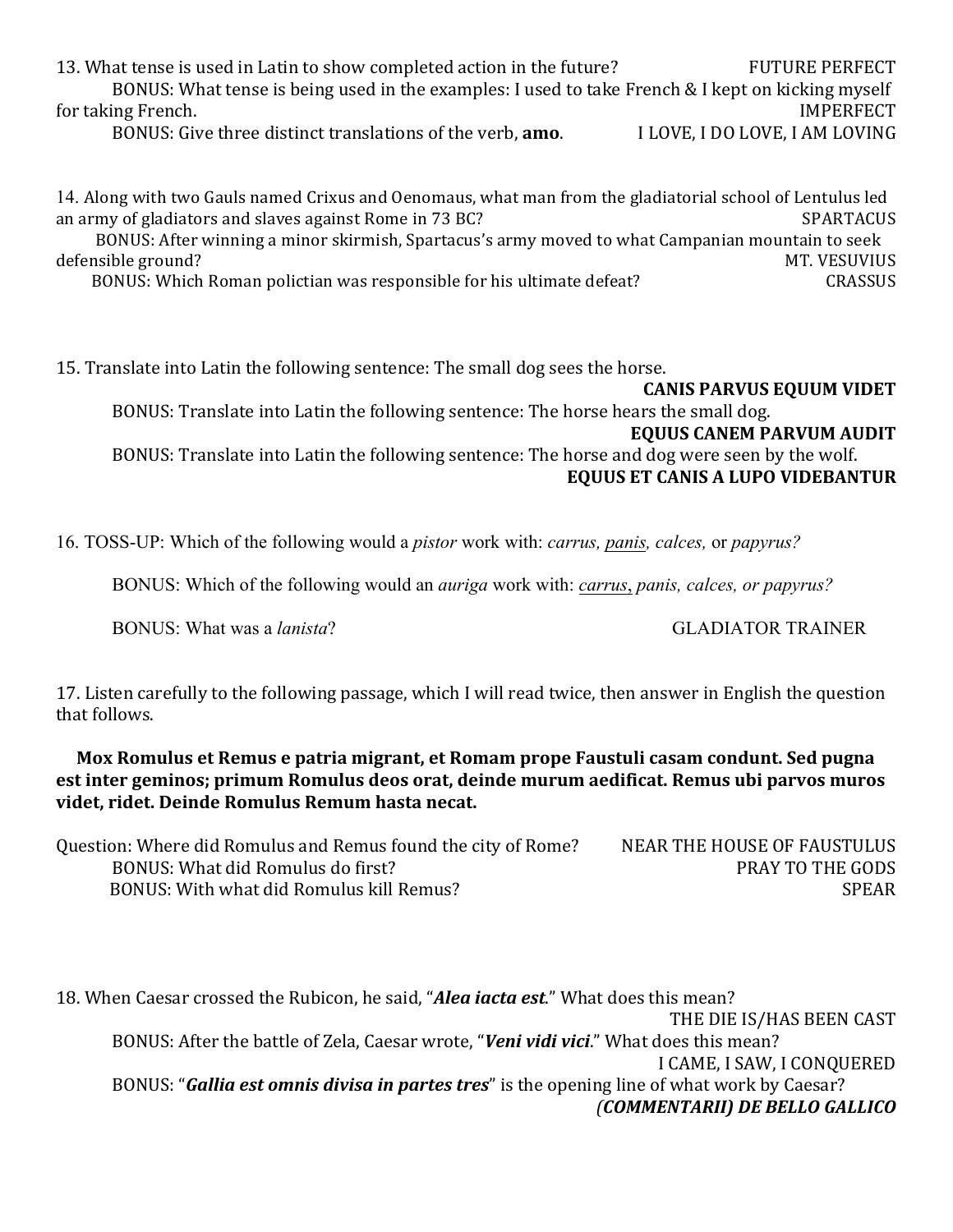19. What Latin word is at the root of both English words aquamarine and submarine? **MARE** BONUS: What Latin word is at the root of both English words undulate and abundance? **UNDA** BONUS: What Latin word is at the root of both English words agenda and counterreaction?

**AGO**

20. TOSS-UP: This man's son ended up with an ivory shoulder after being reconstructed and revived. The son, Pelops had been dismembered and served to the gods, and Demeter ate the left shoulder. Who was this man, sentenced to stand within reach of fruit that moved away and water that receded? TANTALUS

BONUS: This man was sentenced to repeatedly roll a boulder up a hill in the underworld for multiple attempts to cheat death. SISYPHUS

BONUS: Similarly, this group was sentenced to fill a tub with sieves for eternity. DANAIDES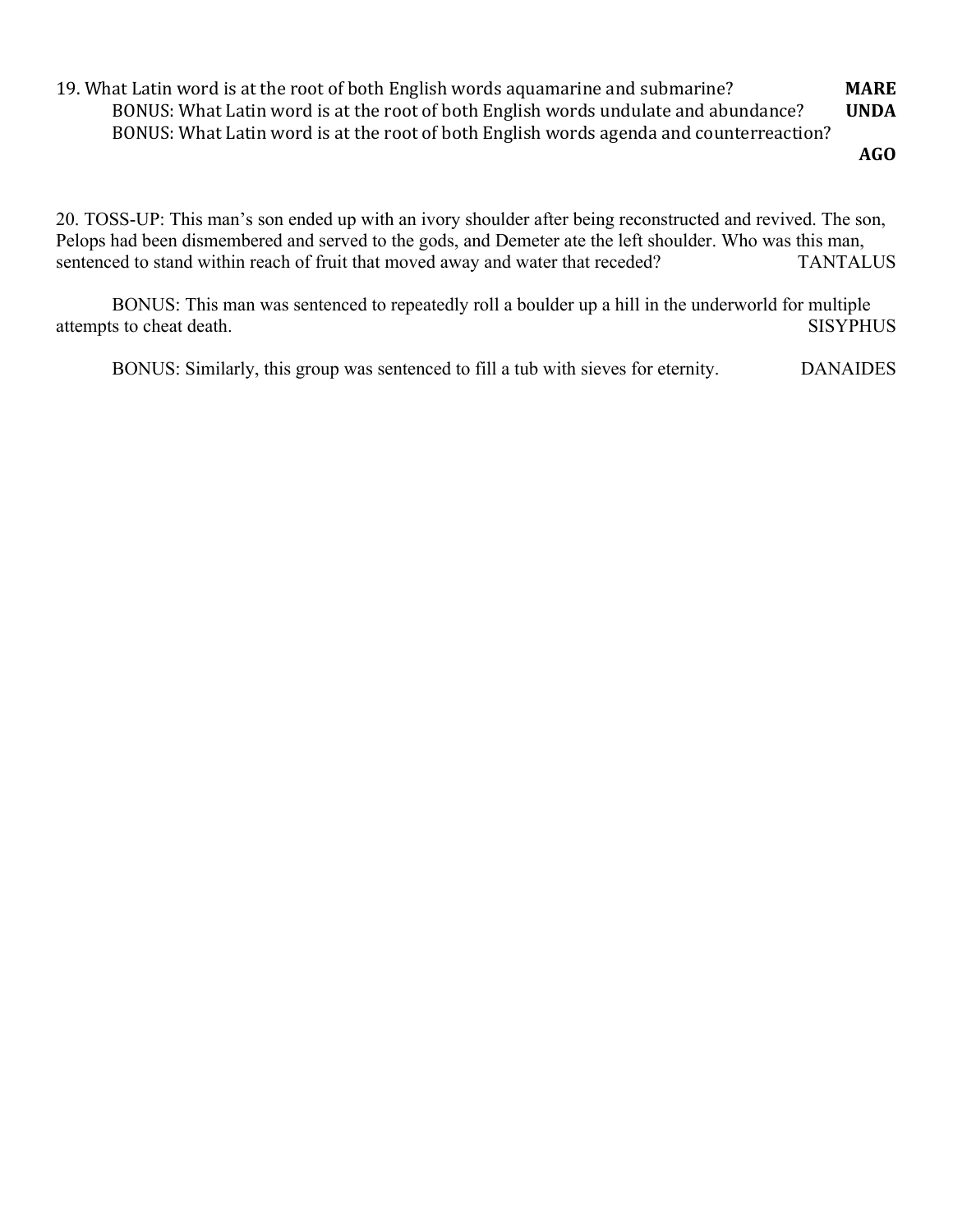| 1. Which of the following English words is not derived from the same Latin root as the others?<br><b>ENCHANTMENT CAPTIVATE DECEPTIVE PRINCIPAL</b> |                       |
|----------------------------------------------------------------------------------------------------------------------------------------------------|-----------------------|
| BONUS: What is the Latin word and meaning from which enchantment is derived?                                                                       | <b>CANTO-SING</b>     |
| BONUS: What is the Latin word and meaning from which the others are derived?                                                                       | <b>CAPIO- SEIZE</b>   |
| 2. What religious office was open to six girls aged ten?                                                                                           | <b>VESTAL VIRGINS</b> |
| BONUS: For how many years were the Vestal Virgins in service?                                                                                      | <b>THIRTY</b>         |
| BONUS: What happened if a Vestal Virgin broke her vow of celibacy?                                                                                 | she was BURIED ALIVE  |

3. What use of the ablative is found in the following sentence? **Gladiator semper gladio pugnavit**.

MEANS/INSTRUMENT BONUS: What use of the ablative is found in the following sentence? **Summa cum celeritate Romam venerunt**. MANNER BONUS: What use of the accusative is found in the following sentence? **Navis totam noctem navigavit**. DURATION OF TIME

4. This man fled his burning homeland with his father and son, but lost his wife in the escape. This man was often aided by his mother, Venus. Who is this prince, son of Anchises and ally of Troy, who settled in Italy and founded a new tribe that would beget the Romans? AENEAS

BONUS: According to Vergil, this deity hindered Aeneas, primarily because the Romans were fated to destroy her favorite city, Carthage. JUNO

BONUS: This ruler of the local Rutulians opposed the Trojans but was eventually defeated and slain by Aeneas in a fit of rage. TURNUS

5. Galerius, Constantius Chlorus, and Maximian and what fourth man, the originator of the idea to divide the Empire, were Rome's first four tetrarchs? DIOCLETIAN BONUS: On May 1, 305 AD, what did Diocletian become the first Roman emperor to do? ABDICATE THE THRONE / LEAVE THE IMPERIAL THRONE WHILE STILL ALIVE BONUS: In what year did Diocletian die of illness or suicide? 311 AD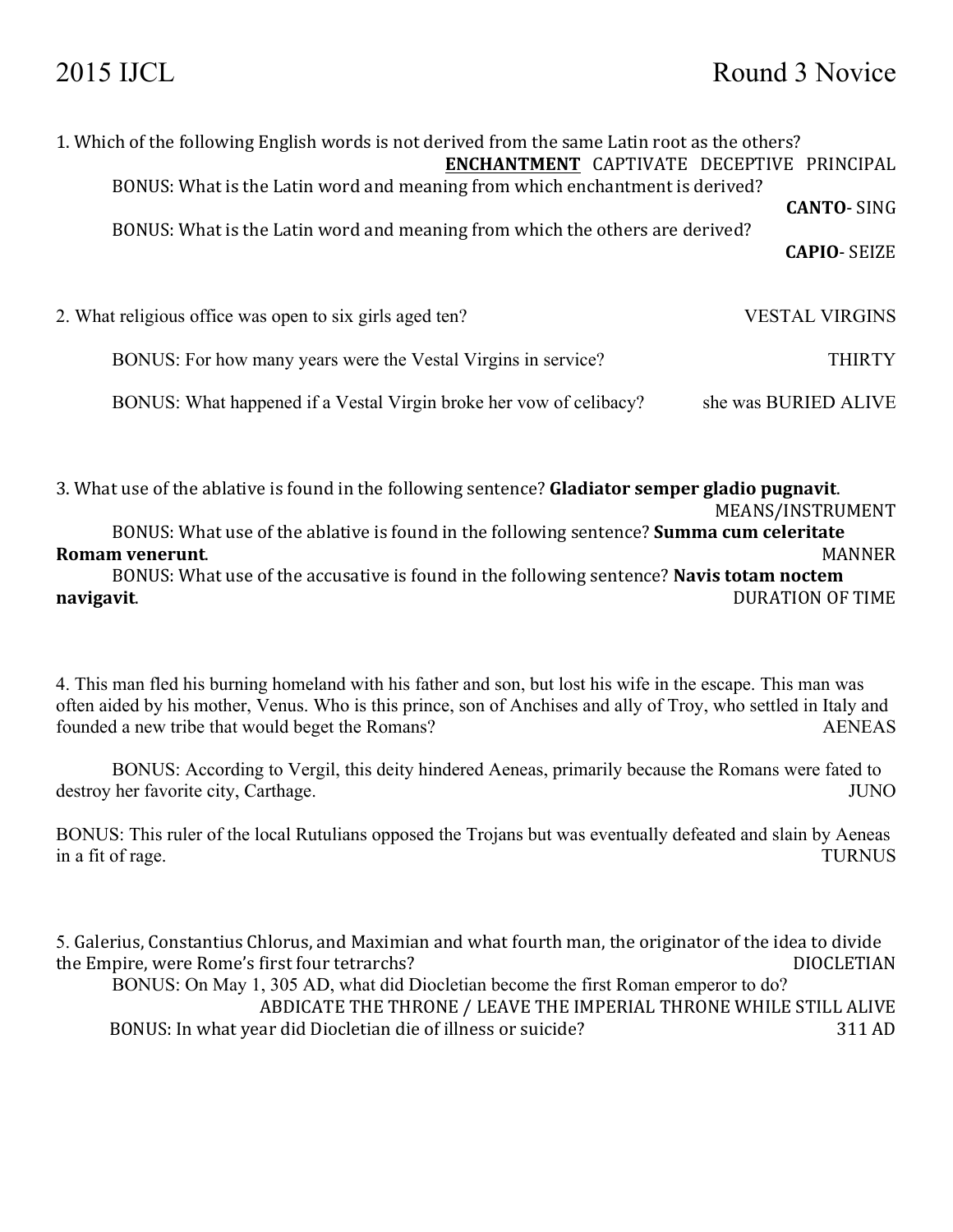6. Listen carefully to the following passage, which I will read twice, then answer in Latin the question that follows.

**Meus amicus est agricola validus. In Britanniae oppido habitat. Filium parvum et filiam parvam** habet. In agros cotidie properat et in agris laborat. Agricola equum validum habet. Equus frumentum ex latis agris in aedificia portat. Equum agricola amat. Sed hodie equum non laudat.

### **Question:** Ubi agricola laborat? **IN AGRIS** BONUS: Qualem equum agricola habet? **VALIDUM** BONUS: Quid ex latis agris in aedificia portat? **FRUMENTUM**

7. One of this deity's epithets and euphemisms referred to his wealth. He allowed Heracles to rescue Theseus, but kept Pirithous prisoner for attempting to steal his wife, whom this deity himself had abducted. Who is this king of the underworld? The underworld is a set of the underworld? The underworld is a set of the underworld is  $HADES/PLUTO$ 

BONUS: This wife of Hades was forced to spend a portion of her time in the underworld each year because she had eaten while she was there. The extended to the extended performance performance of  $P$ ERSEPHONE/PROSERPINA

BONUS: This climatological phenomenon was said to be the result of Persephone's time in the underworld. WINTER/SEASONS

| 8. Change the phrase <b>agricola malus</b> to the accusative plural:  | <b>AGRICOLAS MALOS</b> |
|-----------------------------------------------------------------------|------------------------|
| BONUS: Change the phrase <b>sol calidus</b> to the ablative singular: | <b>SOLE CALIDO</b>     |
| BONUS: Change the phrase <b>poeta dulcis</b> to the dative singular:  | <b>POETAE DULCI</b>    |

9. This man is not Heracles, but he completed his own set of six labors after confirming his status with a pair of sandals and a sword beneath a boulder. This man caused his father's suicide when he raised the wrong sail while escaping Crete and King Minos. Who is this slayer of the Minotaur? THESEUS

BONUS: This daughter of Minos fell in love with Theseus and helped him defeat the Minotaur, but she was left by Theseus on the island of Naxos. ARIADNE

BONUS: This deity either ordered that Ariadne be left behind, or found her abandoned; in either case, this deity took her as his wife. DIONYSUS

10. Translate the following sentence into English: **In Italia, multum vini bibunt**. IN ITALY THEY DRINK MUCH WINE BONUS: Translate the following into English: **In Germania, parum piscis edunt**. IN GERMANY THEY EAT LITTLE FISH BONUS: Translate the following into English: In Hibernia, Fortuna bona est tangere saxum. IN IRELAND IT IS GOOD LUCK TO TOUCH THE STONE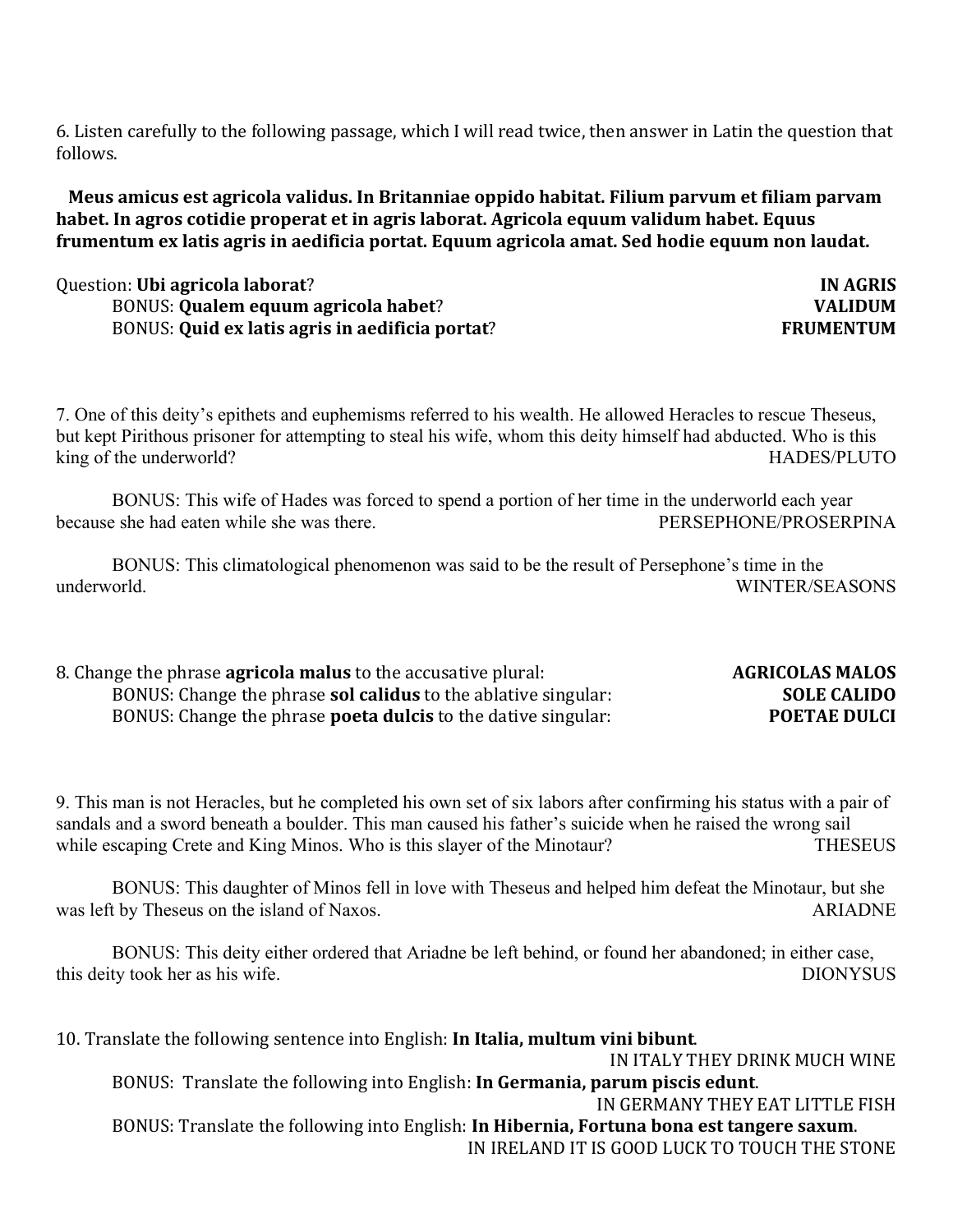11. Name in order the first 3 kings of Rome. ROMULUS, NUMA POMPILIUS, TULLUS HOSTILIUS BONUS: According to tradition, which of them destroyed Alba Longa? TULLUS HOSTILIUS BONUS: Who, for a time, was co-ruler with Romulus? THE CONUS TITUS TATIUS

12. Differentiate in meaning between the chemical symbols Ag and Au.

 $Ag = SILVER, Au = GOLD$ 

BONUS: What are the Latin words for which Ag and Au are abbreviations? **ARGENTUM** and **AURUM** BONUS: Differentiate in meaning between the abbreviations vs. and v.s. VS. = AGAINST (**VERSUS**), V.S. = SEE ABOVE (**VIDE SUPRA**)

13. After his death, this man's remains were mixed with those of his companion. This man defied an order but killed Sarpedon. Who was this warrior, who led the Myrmidons in disguise, and whose death in Achilles' armor at the hands of Hector spurred Achilles back into the Trojan War? PATROCLUS

BONUS: This king of Troy begged Achilles for his son Hector's body. PRIAM

BONUS: This Greek warrior went crazy at Achilles' funeral games and subsequently killed himself in shame. GREATER AJAX/TELAMONIAN AJAX/AJAX, SON OF TELAMON

14. Translate into Latin the following sentence: Today the sun is shining in the sky.

### **HODIE SOL LUCET IN CAELO**

BONUS: Translate into Latin the following sentence: Tomorrow it will snow much.

#### **CRAS MULTUM NINGEBIT**

BONUS: Translate into Latin the following sentence: Yesterday it rained the whole day. **HERI TOTUM DIEM PLUEBAT** 

15. This group of deities included the personification of memory and law. This group was descended from Uranus and Gaia, but overthrew Uranus when one castrated Uranus with a sickle. Who was this group that included Mnemosyne, Themis, and Cronus, and was overthrown by the Olympians? TITANS

BONUS: These siblings of the Titans forged Zeus' thunderbolts and the weapons of the Olympians, but only had one eye. CYCLOPES

BONUS: These other siblings of the Titans were known for their large number of limbs and heads. HECATONCHEIRES/HUNDRED-HANDED

16. Give a synonym for **flumen RIVUS/FLUVIUS/AMNIS/AQUA** BONUS: Give a synonym for **impero IUBEO** BONUS: Give a synonym for **aster SIDUS/STELLA**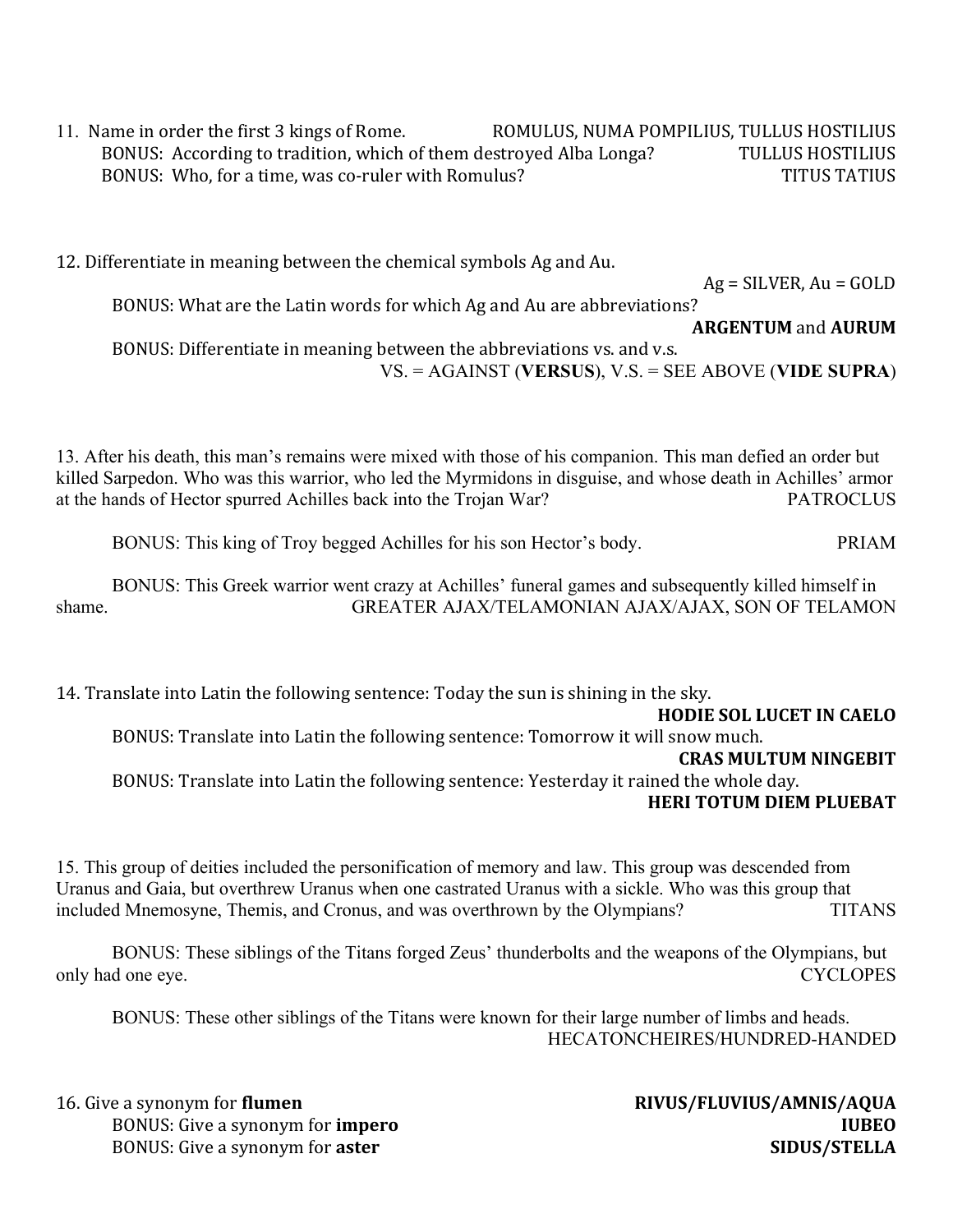| 17. What two men signed peace and alliance treaties in both 40 BC and again in 38 BC, although this did<br>not stop them from eventually opposing each other at the Battle of Actium in 31 BC?<br><b>OCTAVIAN &amp; MARC ANTONY</b> |                             |  |
|-------------------------------------------------------------------------------------------------------------------------------------------------------------------------------------------------------------------------------------|-----------------------------|--|
| BONUS: One of the causes for Rome's turning against Antony was a statement called the <i>Donations of</i>                                                                                                                           |                             |  |
| Alexandria, in which Antony named whom as the legitimate son and heir of Julius Caesar?                                                                                                                                             |                             |  |
|                                                                                                                                                                                                                                     | <b>CAESARION</b>            |  |
| BONUS: Who was the mother of Caesarion?                                                                                                                                                                                             | <b>CLEOPATRA</b>            |  |
|                                                                                                                                                                                                                                     |                             |  |
| 18. What popular video game for Playstation 2, would be rendered into Latin as <b>Deus Belli</b> ?                                                                                                                                  |                             |  |
|                                                                                                                                                                                                                                     | GOD OF WAR                  |  |
| BONUS: Now please render into Latin the title of the popular video game series, Call of Duty:                                                                                                                                       |                             |  |
|                                                                                                                                                                                                                                     | <b>VOCA OFFICII/NOGOTII</b> |  |
| BONUS: Now please render into Latin the title of the popular video game series, Total War:                                                                                                                                          |                             |  |
|                                                                                                                                                                                                                                     | <b>TOTUM BELLUM</b>         |  |

| <b>MULSUM</b>              | 19. What Roman beverage was a mixture of wine and honey?        |
|----------------------------|-----------------------------------------------------------------|
| WINE/GRAPES, OLIVES, WHEAT | BONUS: What three foodstuffs comprised the Mediterranean Triad? |
| <b>DORMOUSE</b>            | BONUS: What popular Roman food was called <b>glis</b> ?         |

20. What English derivative from the Latin for bread, means to be present or occur at the same time as? ACCOMPANY BONUS: What English derivative from the Latin for wine, means a brief description, account, or episode? episode? VIGNETTE BONUS: What English derivative from the Latin for honey, means sweet or musical and pleasant to hear? MELLIFLUOUS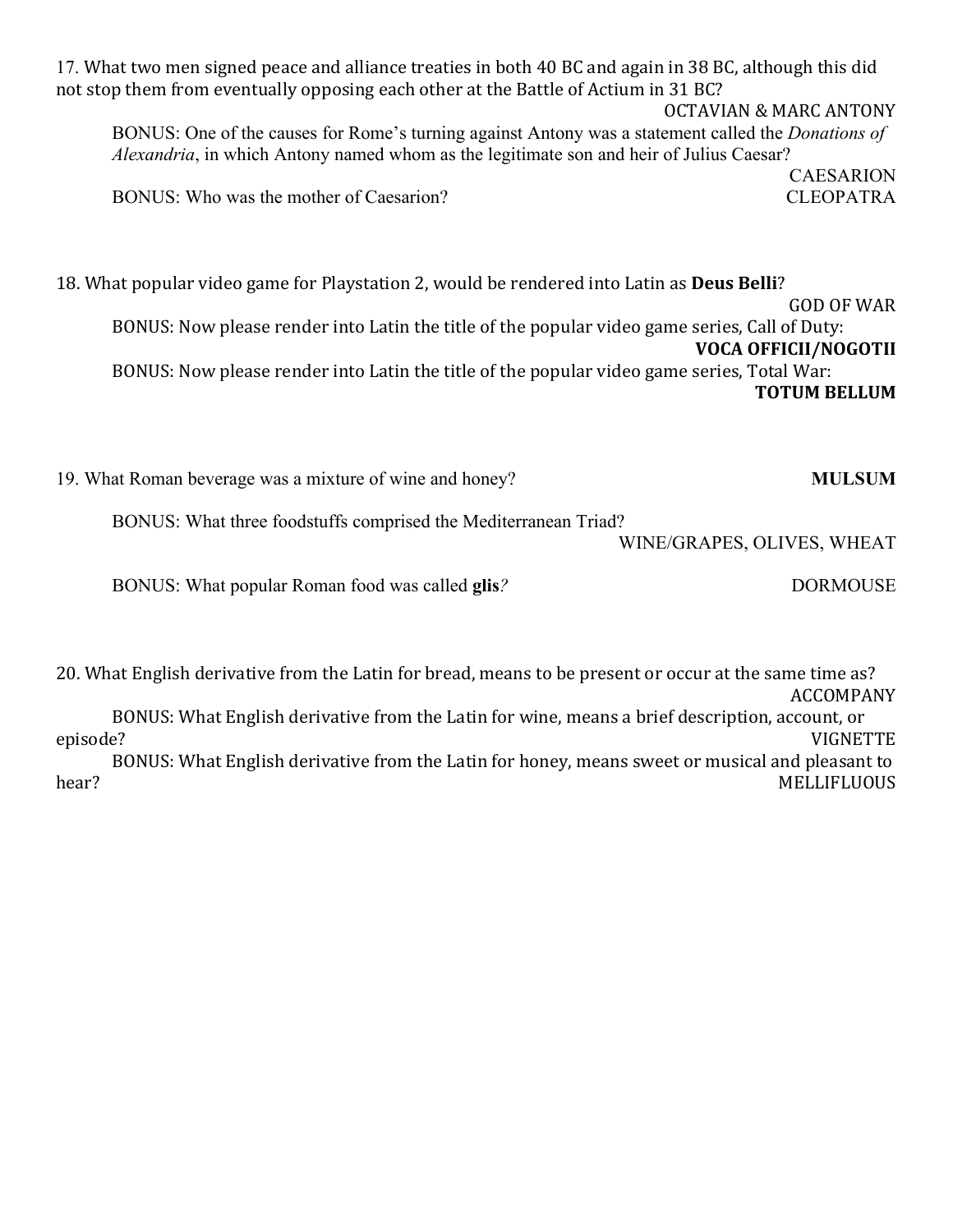# 2015 IJCL Round Final NOVICE

| 1. For the verb, cado, give the second person perfect active indicative:<br>BONUS: Now make that form passive<br>BONUS: Now for the verb, vendo, give the first person plural pluperfect active indicative:                                                                                                                                                                          | <b>CECIDISTI</b><br><b>CASUS ERAS</b><br><b>VENDIDERAM</b> |
|--------------------------------------------------------------------------------------------------------------------------------------------------------------------------------------------------------------------------------------------------------------------------------------------------------------------------------------------------------------------------------------|------------------------------------------------------------|
| 2. What scoundrel sometimes called Damaste or Polypemon was killed by Theseus after he invited him in<br>to his house for the night and planned to murder him in his bed?<br>BONUS: What other scoundrel did Theseus kick from a cliff to be eaten by a giant sea turtle?<br>BONUS: What king forced all passerbys to wrestle him, and was dispatched by Theseus in that<br>fashion? | <b>PROCRUSTES</b><br><b>SCEIRON</b><br><b>CERCYON</b>      |
| 3: The Roman general Curius Dentatus fought Pyrrhus at the battle of Beneventum in what year?<br>BONUS: At what previous battle of 279 BC had Pyrrhus won the now colloquial "Pyrrhic Victory"?<br>BONUS: To where was Pyrrhus summoned to help expel the Carthaginians?                                                                                                             | 275 BC<br><b>AUSCULUM</b><br><b>SICILY</b>                 |
| 4. Which of the following words is not derived form the same Latin root as the other?<br>CONDOMINIUM DAME DOMESTICATE DOMINANT DOMINION<br>BONUS: What is the Latin and meaning from which domesticate is derived?<br><b>DOMUS-HOUSE</b><br>BONUS: What is the Latin and meaning from which the others are derived?<br>DOMINUS-MASTER                                                |                                                            |
| 5. What daughter of Zeus and Mnemosyne once mocked Aphrodite for her infatuation of Adonis, was<br>generally considered the muse of history?<br>BONUS: What other daughter the mother, by some accounts, of Achelous, was considered the<br>muse of tragedy?<br>BONUS: What other daughter, usually depicted sitting and holding a lyre, was consdiered the muse<br>of the dance?    | <b>CLIO</b><br><b>MELPOMENE</b><br><b>TERPSICHORE</b>      |
| 6. Listen carefully to the following passage, which I will read twice and answer in Latin the quesiton that<br>follows.                                                                                                                                                                                                                                                              |                                                            |

Ecce! In Pictura...

Question:

BONUS: BONUS: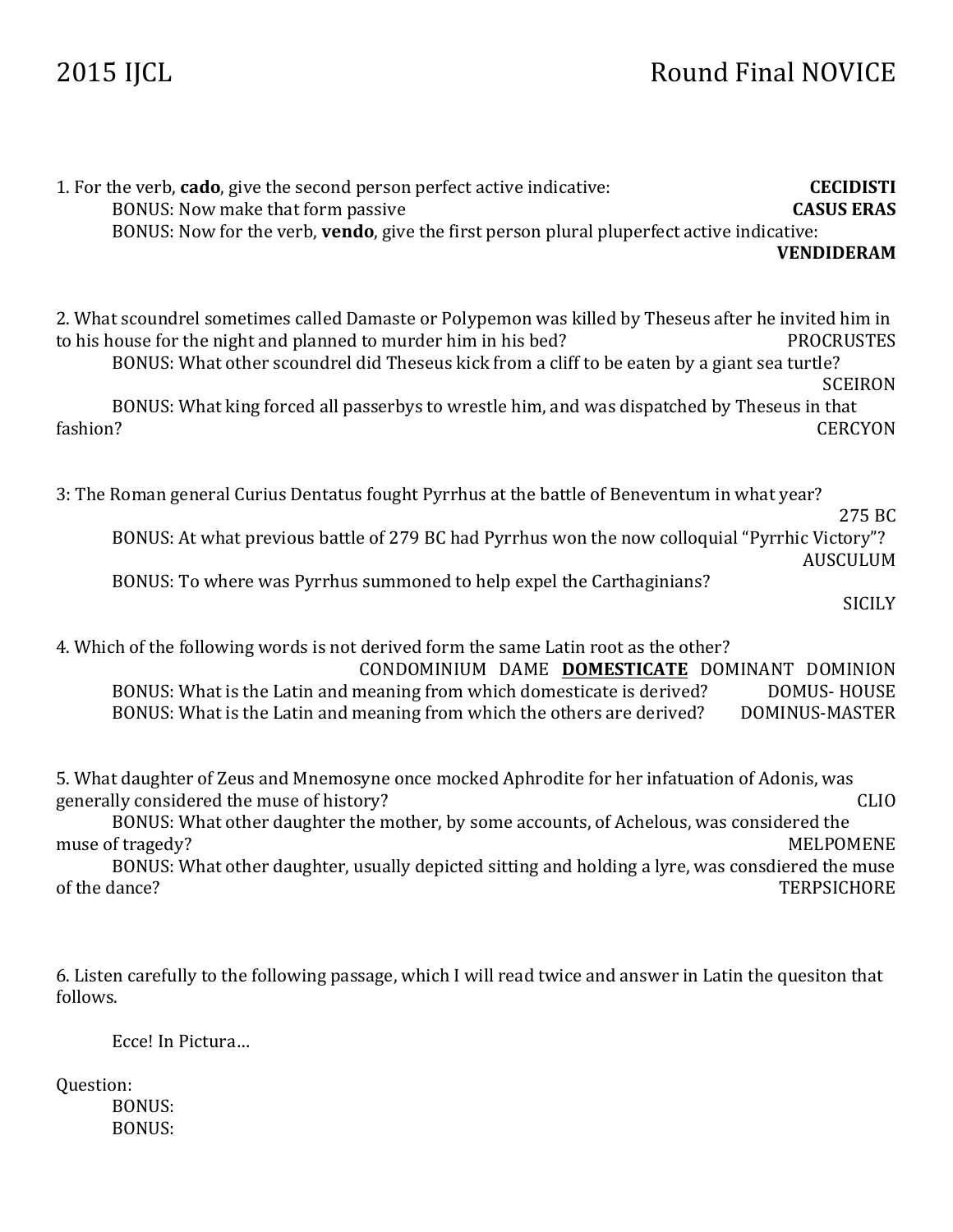| 7. What is the English for the Latin word that appears in both the motto of Arizona and the abbreviation<br>$d.v.$ ?<br>BONUS: What is the present passive infinitive of the verb that appears in both the motto of<br>Columbia University and the abbreviation q.v.?<br>BONUS: What is the accusative singular form of the noun found in both the Univeristy of Chicago<br>motto and the abbreviation c.v.? | GOD<br><b>VIDERI</b><br><b>VITAM</b> |
|--------------------------------------------------------------------------------------------------------------------------------------------------------------------------------------------------------------------------------------------------------------------------------------------------------------------------------------------------------------------------------------------------------------|--------------------------------------|
| 8: What is the modern name for Lugdunum?                                                                                                                                                                                                                                                                                                                                                                     | <b>LYONS</b>                         |
| BONUS: What is the modern name for Aquae Sulis?                                                                                                                                                                                                                                                                                                                                                              | <b>BATH</b>                          |
| BONUS: What did the Romans call Milan?                                                                                                                                                                                                                                                                                                                                                                       | MEDIOLANUM                           |
| 9. Translate the following command into Latin. Lucius, pull my finger.                                                                                                                                                                                                                                                                                                                                       | <b>TRAHE MEUM DIGITUM</b>            |
| BONUS: Translate the following: Did I break wind?                                                                                                                                                                                                                                                                                                                                                            | <b>FREGINE VENTUM</b>                |
| BONUS: Translate the following: Quis caeseum scindit?                                                                                                                                                                                                                                                                                                                                                        | WHO CUT THE CHEESE                   |

10. What parthenogenetically born god, out of disgust of mother was thrown by her from from Olympus, for being lame? HEPHAESTUS BONUS: In that version of the story he landed in the river Oceanus and was tended to by what goddess? THETIS/EURYNOME BONUS: In a different version of the story on what island does Hephaestus land? LEMNOS

11. What is the Latin and meaning from which the following words are derived? Sever empress apparatus **PARO** – PREPARE/READY BONUS: What is the Latin and meaning from which the following words are derived? Reticence and tacit **TACEO**- BE SILENT BONUS: What is the Latin and meaning from which the following words are derived? Attain and pertigent **TANGO**-TOUCH

12. What use of the ablative is found in this sentence? Ariovistus omni Gallia Romanis prohibuit. SEPERATION BONUS: What use of the dative is found in the following sentence? **Hieme coloni urbi appropinquabant** OBJECT OF COMPOUND VERB BONUS: What use of the genitive is found in the following sentence? **Augustus vir summae virtutis erat** GENITIVE OF QUALITY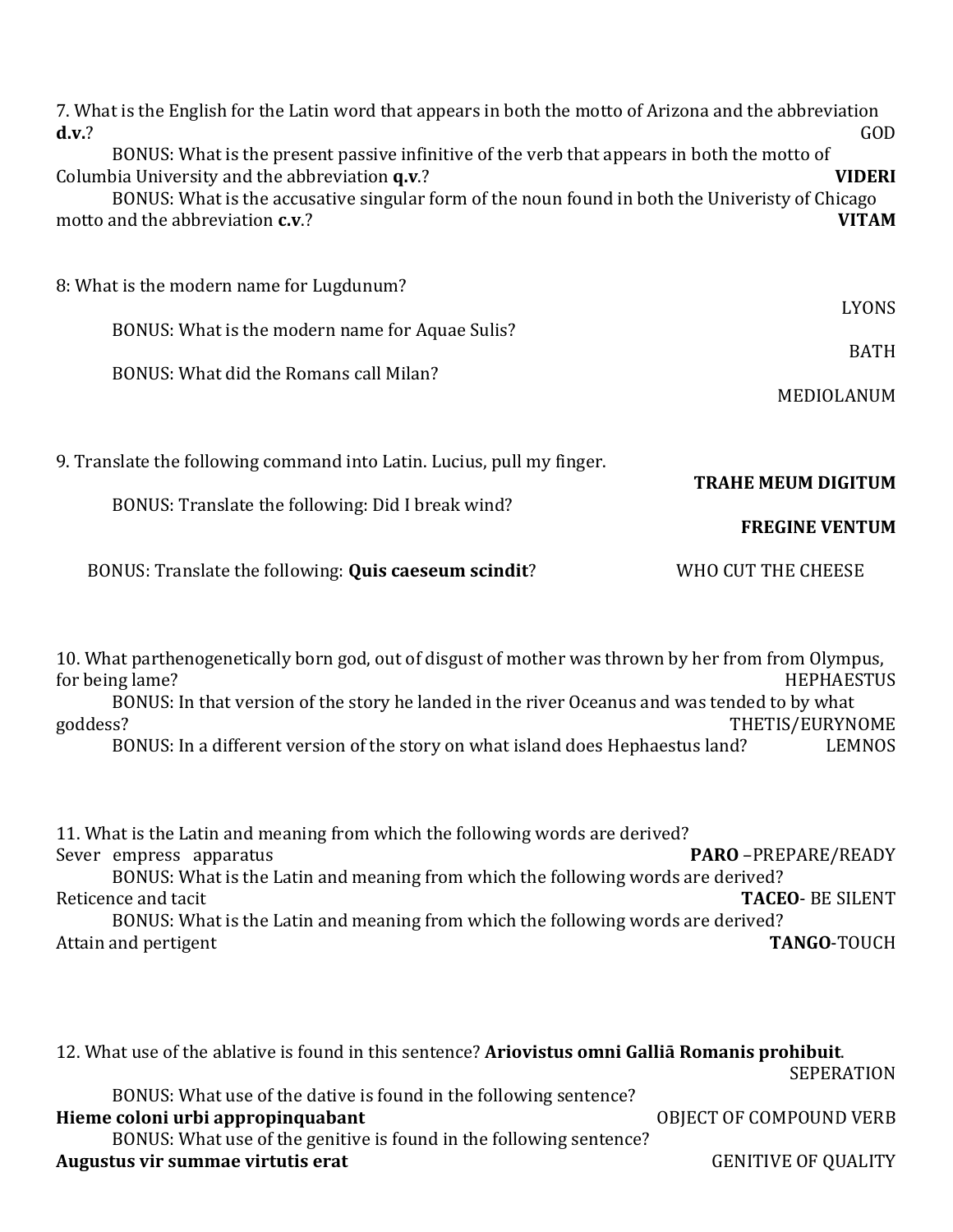13: What emperor plunged the Roman treasury into bankruptcy due to ill-timed lavishness after the first battle of Cremona and was succeeded by Vespasian shortly thereafter?

**VITELLIUS** 

BONUS: Which emperor of 69 AD had to divorce his wife Poppaea Sabina at the request of Nero? OTHO

BONUS: Name one of the two generals who defeated the forces of Otho for Vitellius? VALENS or CAECINA

| 14. Distinguish in meaning between <b>salto</b> and <b>salio</b>      | DANCE & LEAP/JUMP            |
|-----------------------------------------------------------------------|------------------------------|
| BONUS: Distinguish in meaning between <b>erro</b> and <b>vitupero</b> | <b>WANDER &amp; CHASTIZE</b> |
| BONUS: Distinguish in meaning between <b>pereo</b> and <b>soleo</b>   | DIE & ACCUSTOMED             |

15. What queen, the daughter of Ares and Aphrodite, was given as a bride by Zeus to Cadmus? HARMONIA BONUS: Name any of the four daughters of Harmonia and Cadmus

AGAVE/AUTONOE/SEMELE/INO BONUS: Into what were Cadmus and Harmonia turned before their deaths? SNAKES

16. Translate the following sentence into English: **BONI DISCIPULI LATINI NUMQUAM DECLINAT NUMERUM SEX**

GOOD LATIN STUDENT NEVER DECLINES (NUMBER) SEX/SIX BONUS: Now translate the following into Latin: Si bonus amicus e ponte saltat, agisne? IF YOUR GOOD FRIEND JUMPS OFF A BRIDGE, DO YOU? BONUS: Now translate the following: **Non licet bonis amicis agere currus domum ignave** IT IS NOT ALLOWED FOR GOOD FRIENDS TO DRIVE CARTS HOME LAZILY

17: What kind of gladiator exhibited the tactics of chariot fighting, seen by Caesar in Britain?

### **ESSEDARIUS**

BONUS: We all know the Romans held chariot races in the Circus, but what performers would ride around the track leaping between horses and performing tricks?

#### **DESULTORES**

BONUS: What wooden sword would be granted to gladiators upon being freed from slavery? **RUDIS**

| 18. Into what, as she was chased by Pan, was Syrinx turned?                 | <b>REEDS</b>     |
|-----------------------------------------------------------------------------|------------------|
| BONUS: Into what, while mourning the lose of his cousin, was Cygnus turned? | SWAN             |
| BONUS: Into what, after his death by a boar, was Adonis turned?             | ANEMONE (FLOWER) |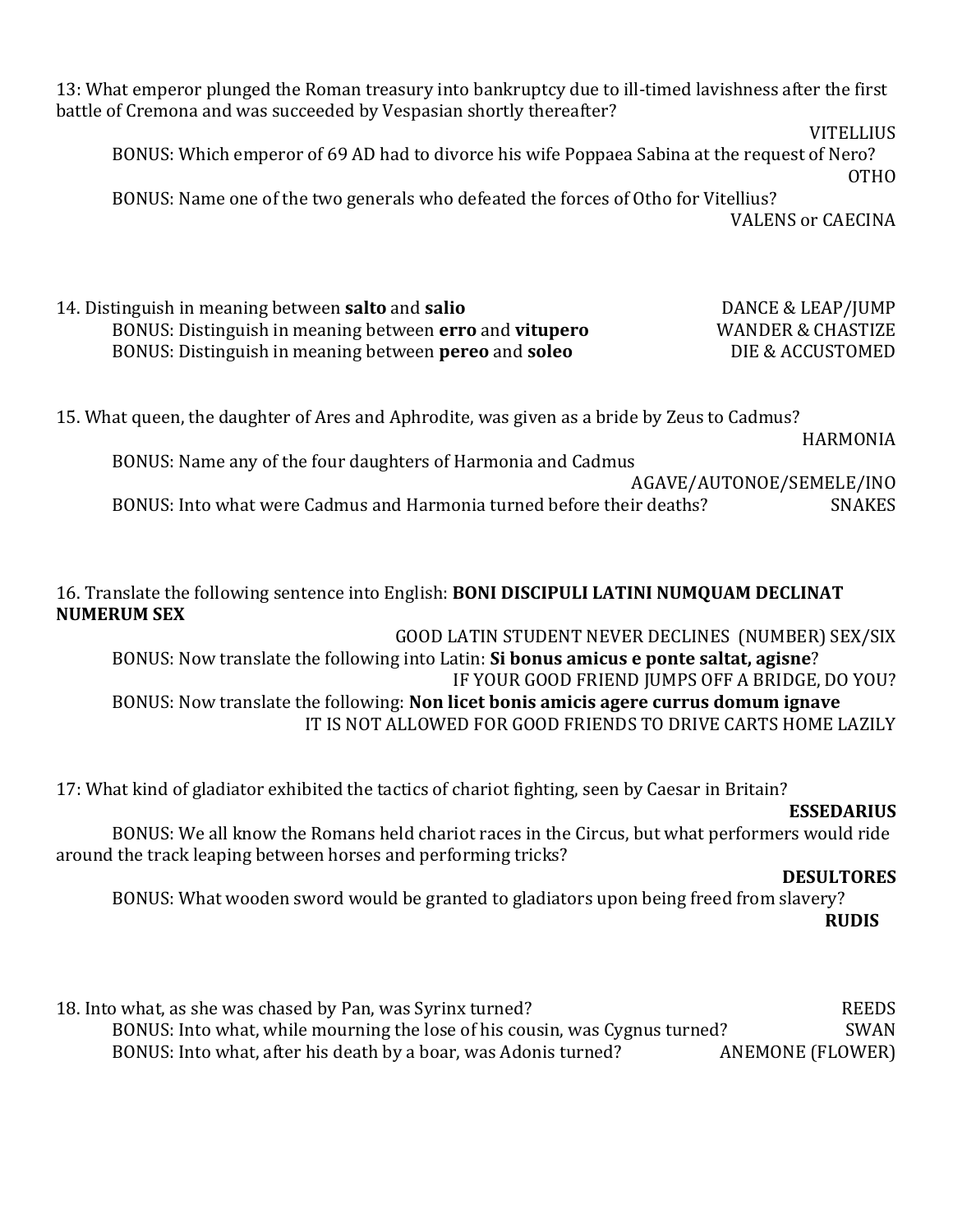19: Across what river did Caesar famously build bridges in 55 and 53 BC?

BONUS: What chieftian of the Averni led a revolt at the end of the Galic wars, initially defeating Caesar, but eventually being executed at Caesar's triumph?

### VERCINGETORIX

BONUS: Where did Caesar invade twice, first in 55 and second in 54 BC as part of his extended Gallic campaign?

BRITAIN

20. Translate the following album title title in to English: SI LEGIS HOC, ID EST TARDIUS IF YOU ARE READING THIS IT IS TOO LATE BONUS: Now, this album: mille formae timoris 1000 FORMS OF FEAR BONUS: Now, this album: **quam magnum quam caeruleum quam pulchrum** 

HOW BIG HOW BLUE HOW BEAUTIFUL RUDIS

#### RHINE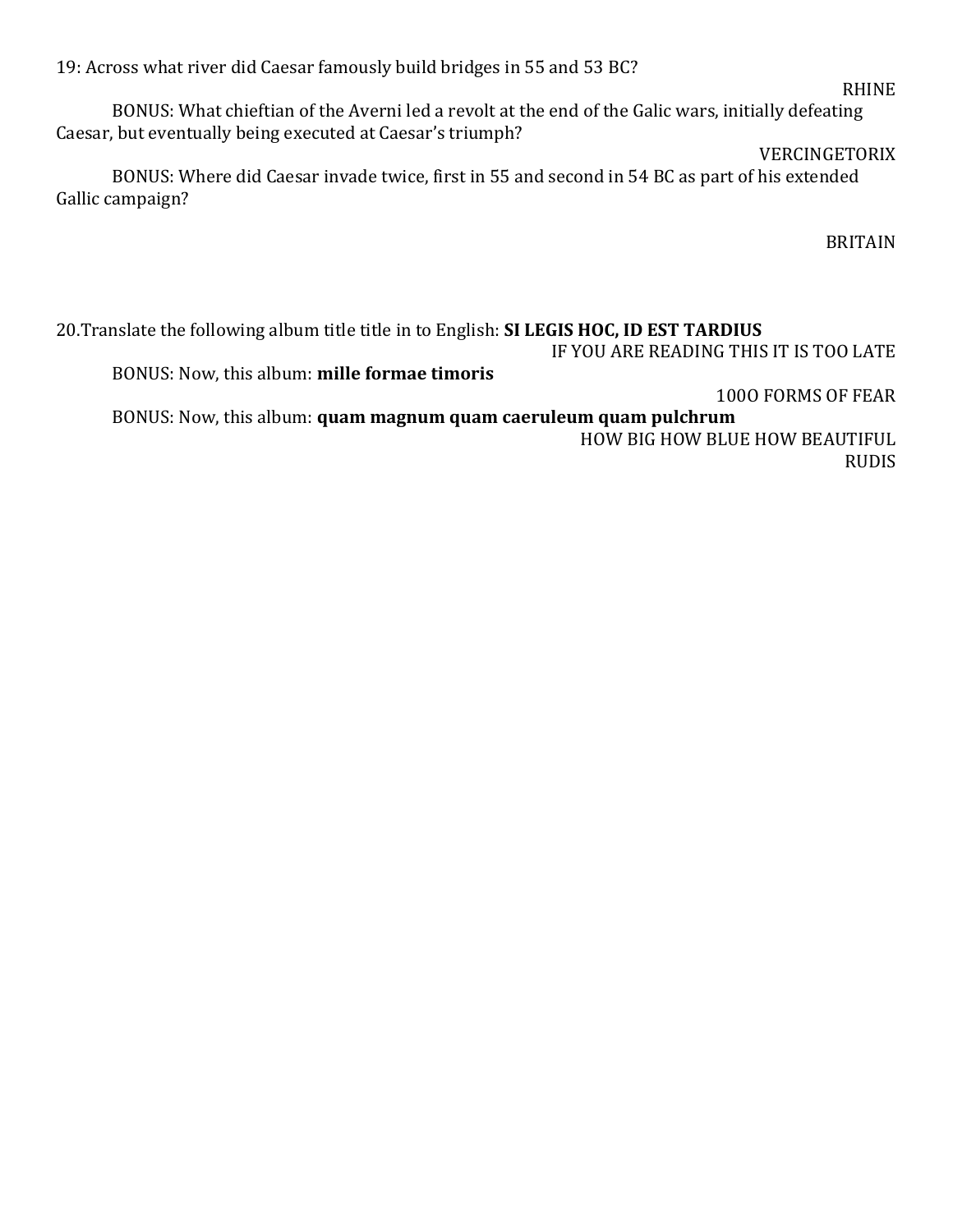1. Translate into Latin the following: Today it will be difficult to win.

**HODIE DIFFICILE ERIT VINCERE** BONUS: Translate into Latin the following: It is necessary for the conquered to leave as quickly as possible. **NECESSE EST VICTIS EXIRE QUAM CELERRIME** BONUS: Translate into Latin the following: It is allowed for the moderator to mock us. **LICET MODERATORI (DE)RIDERE NOS**

2. Name the man, the son of Amyclas and Diomede, who was loved by Apollo. He was turned into a flower inscribed with the letters AIAI, after he was killed by a discus.

HYACINTHUS

BONUS: Name the man who was consoled by Apollo after unthinkingly piercing his pet stag. He was turned into a tree that is still used in mourning rituals, the cypress tree. CYPARISSUS BONUS Name the man who was also loved by a god and became the cupbearer of the gods. GANYMEDE

3. Under the reign of which king did the Romans first engage in war with the people of Alba Longa? TULLUS **HOSTILIUS** 

BONUS: After the war waged far too long, how did the Romans and the Alba Longans finally decide the victor?

A BATTLE BETWEEN TWO PAIRS OF TRIPLETS / BETWEEN THE HORATII AND CURIATII

BONUS: Who was the king of the Alba Longans during this conflict? METTIUS FUFETIUS

4. What is the Latin verb and meaning from which we derive the English words creativity and descrescendo? **CRESCO**- GROW

BONUS: What is the Latin verb and meaning from which we derive the English words recluse and cloister? **CLAUDO**- SHUT

BONUS: What is the Latin verb and meaning from which we derive the English words cascade and decay? **CADO**- FALL

5. What princess of Phaeacia, while washing her clothes, discovered the shipwrecked Odysseus and took pity on him? NAUSICAA

BONUS Who is the father of Nausicaa, who welcomes Odysseus into his court and asks him to tell his story? ALCINOUS

BONUS According to Dictys of Crete, Nausicaa later marries what son of Odysseus?

TELEMACHUS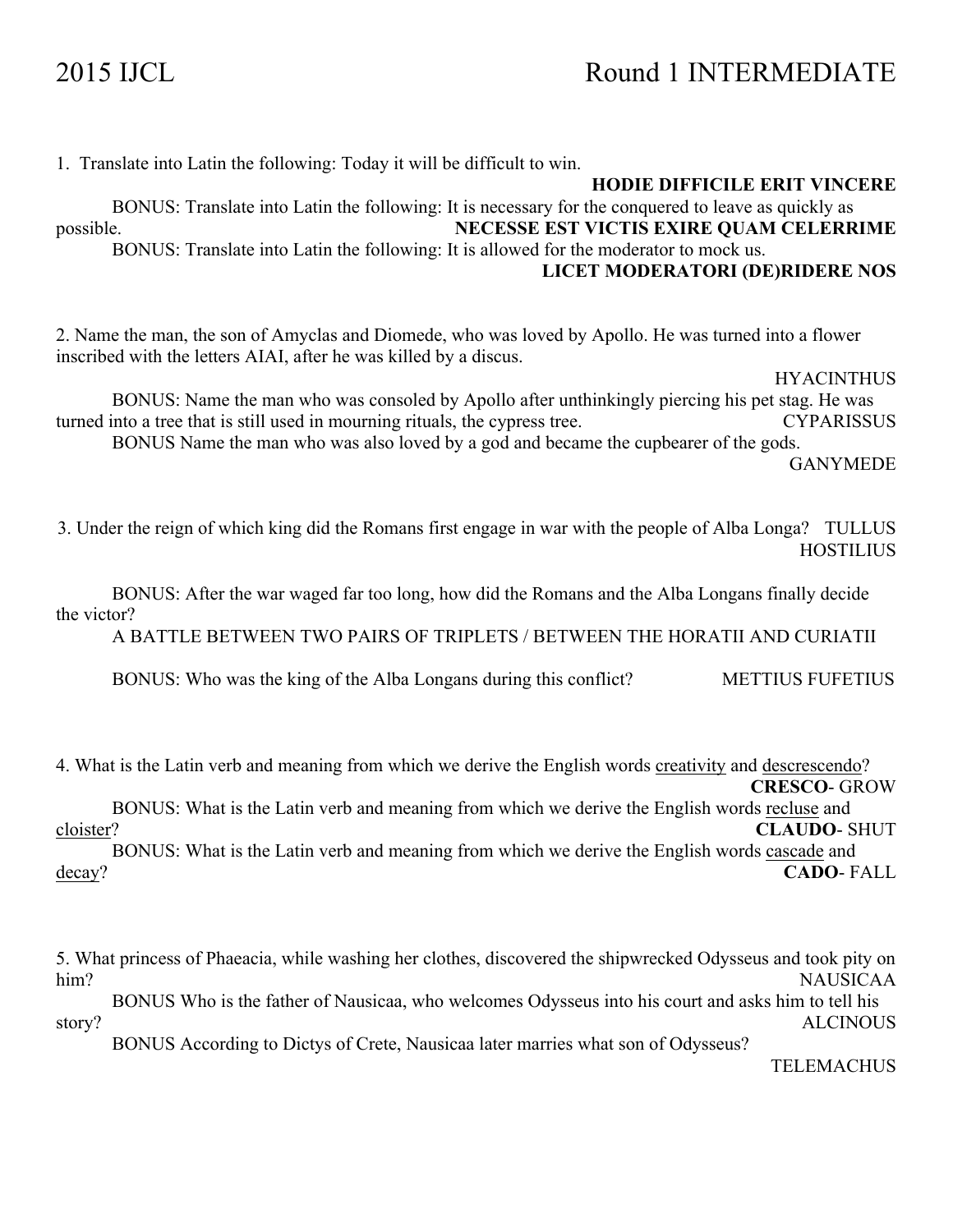6. TOSS-UP: Who wrote two treatises on his own military campaigns—one about war against Pompey and another about war in Gaul? **JULIUS CAESAR** 

| BONUS: In what year was Caesar appointed dictator for life? | 44 B.C. |
|-------------------------------------------------------------|---------|
| BONUS: In what year was Caesar first appointed dictator?    | 49 B.C. |

7. Welcome to the Cinema Romana! What movie scheduled to premiere in two weeks, would be rendered into Latin as, Curre Totam Noctem? RUN ALL NIGHT BONUS: Using two words, please render into Latin another movie due to open in two weeks, It Follows. ID SEQUITUR BONUS: Now using only one word, please render into Latin another movie due to open in three weeks, Do You Believe? CREDISNE

8. She was one of the daughters of Nyx and with her sisters determined destiny. She is sometimes called the principal Fate, as she was responsible for spinning the thread of life. Name this fate. CLOTHO BONUS Another member of a group of three, name the fury who incited the army of Turnus in Vergil's *Aeneid*. ALECTO

BONUS Another member of a group of three, name the grace of good cheer, who shares her name with one of the muses. THALIA

9. Which of the following is not in the same case as the others?

|                                                           | MORTI DIEI EXERCITUI INIMICI IUDICI |                  |
|-----------------------------------------------------------|-------------------------------------|------------------|
| BONUS: What is the dative singular form of munus?         |                                     | <b>MUNERI</b>    |
| BONUS: What is the ablative plural form of <b>litus</b> ? |                                     | <b>LITORIBUS</b> |

10. Which emperor of Rome was the first to be born outside of Italy? CLAUDIUS

BONUS: Who was Claudius's wife, who is said to have instigated his death by poisoning? AGRIPPINA THE YOUNGER (Prompt on Agrippina)

BONUS: Who was Claudius's son, who met a similar demise? BRITANNICUS

| 11. What was a Roman's <i>fibula</i> ?                          | PIN / BROOCH          |
|-----------------------------------------------------------------|-----------------------|
| BONUS: When would a fashionable Roman wear a <i>synthesis</i> ? | A (DINNER) PARTY      |
| BONUS: Who was a <i>sutor</i> ?                                 | A COBBLER / SHOEMAKER |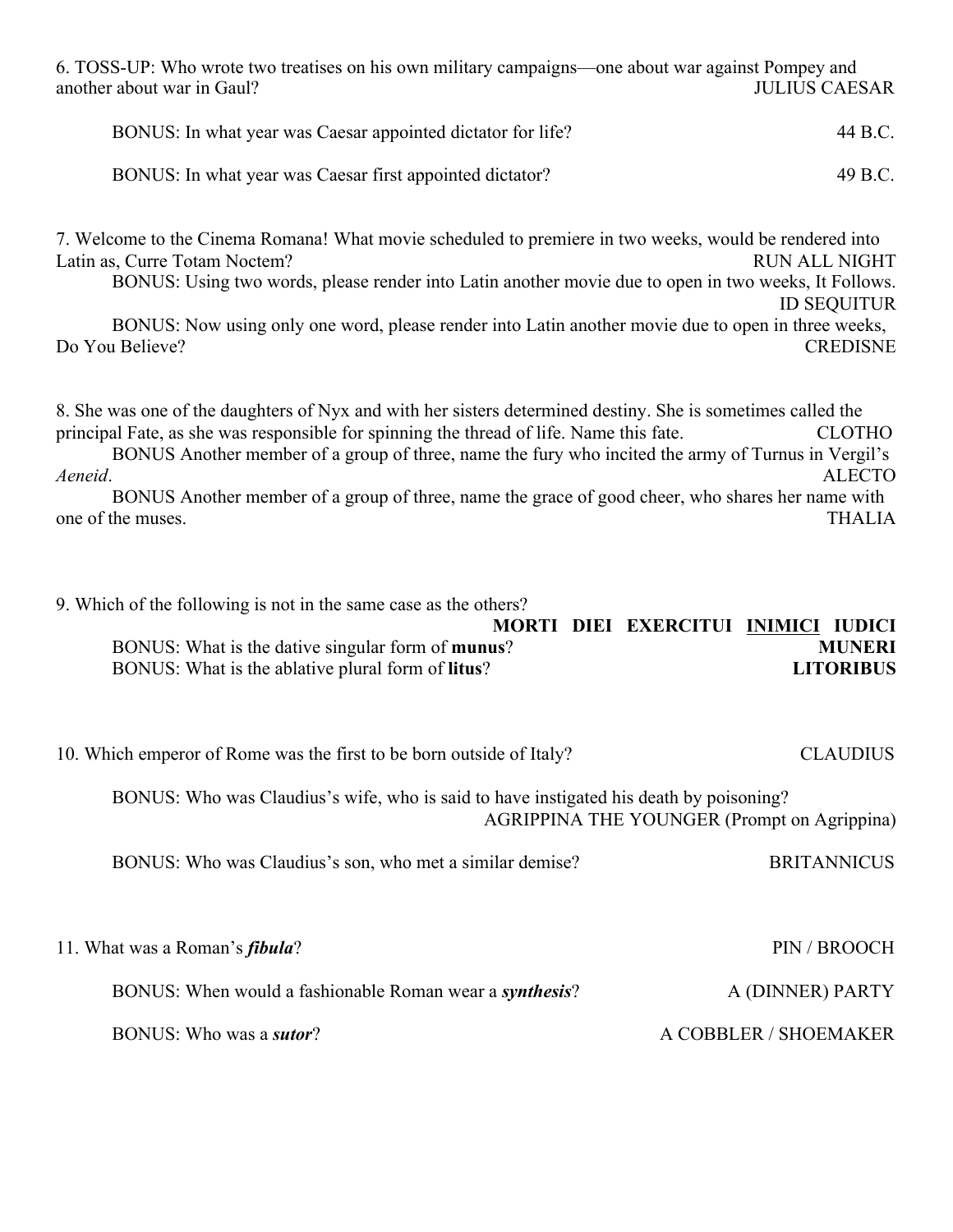12. What is the use of the ablative in the following sentence? **Heri pecunia a fure abstulit**. AGENT BONUS: What is the use of the ablative in the following sentence? **Picturam decem denariis vendidi** PRICE

 BONUS: What is the use of the ablative in the following sentence? **Pompeio Crassoque consulibus, res dira accidit.** ABLATIVE ABSOLUTE/TIME WHEN

13. Translate into English the following sentence: **Hic canis ferocior quam ille est**. THIS DOG IS MORE FIERCE/FIERCER THAN THAT ONE BONUS: Translate into English the following sentence: **Illa feles paulo minor haec erat**. THAT CAT WAS SMALLER BY A LITTLE/A LITTLE SMALLER THAN THIS ONE BONUS: Translate into English the following sentence: **Serpens gracillimus omnium animalium est**. THE SNAKE IS THE THINNEST/MOST GRACEFUL OF ALL THE ANIMALS

14. What golden-antlered deer did Heracles spend an entire year in pursuit of in Arcadia as his third labor? CERYNEIAN HIND BONUS To what deity was this deer sacred? ARTEMIS BONUS When Heracles attempted to take the hind with him, he incurred the wrath of Artemis, who was upset about the way that it had been treated. How did he placate the goddess? TOLD HER THAT HE HAD NO CHOICE BECAUSE EURYSTHEUS WAS MAKING HIM

# PERFORM THE LABOR

15. Listen carefully to the following passage which I will read twice then answer in English the question that follow.

### **Midas, magnus rex Phrygiae, magnam sapientiam non habebat. Quod Midas fuerat benignus deo Baccho, Bacchus ei donum dedit: "Quicquid desideras," dixit deus, "tibi dabo."**

| Question: Where was Midas a great king?                       | PHYRGIA                    |
|---------------------------------------------------------------|----------------------------|
| BONUS: How did Midas act towards Bacchus?                     | <b>KIND</b>                |
| BONUS: What did the god promise to give him for his kindness? | <b>WHATEVER HE DESIRED</b> |
| 16. What is the meaning of the verb convoco?                  | TO CALL TOGETHER           |
| BONUS: What is the meaning of the verb consuesco?             | TO BE ACCUSTOMED           |

BONUS: What is the meaning of the verb **confido**? TO TRUST

17. Who established the tetrarchy in 293 A.D.? DIOCLETIAN

BONUS: What were the names of the two titles held by rulers in the tetrarchy?

AUGUSTUS, CAESAR

BONUS: Who was the Augustus in the West while Diocletian held the same position in the East? MAXIMIAN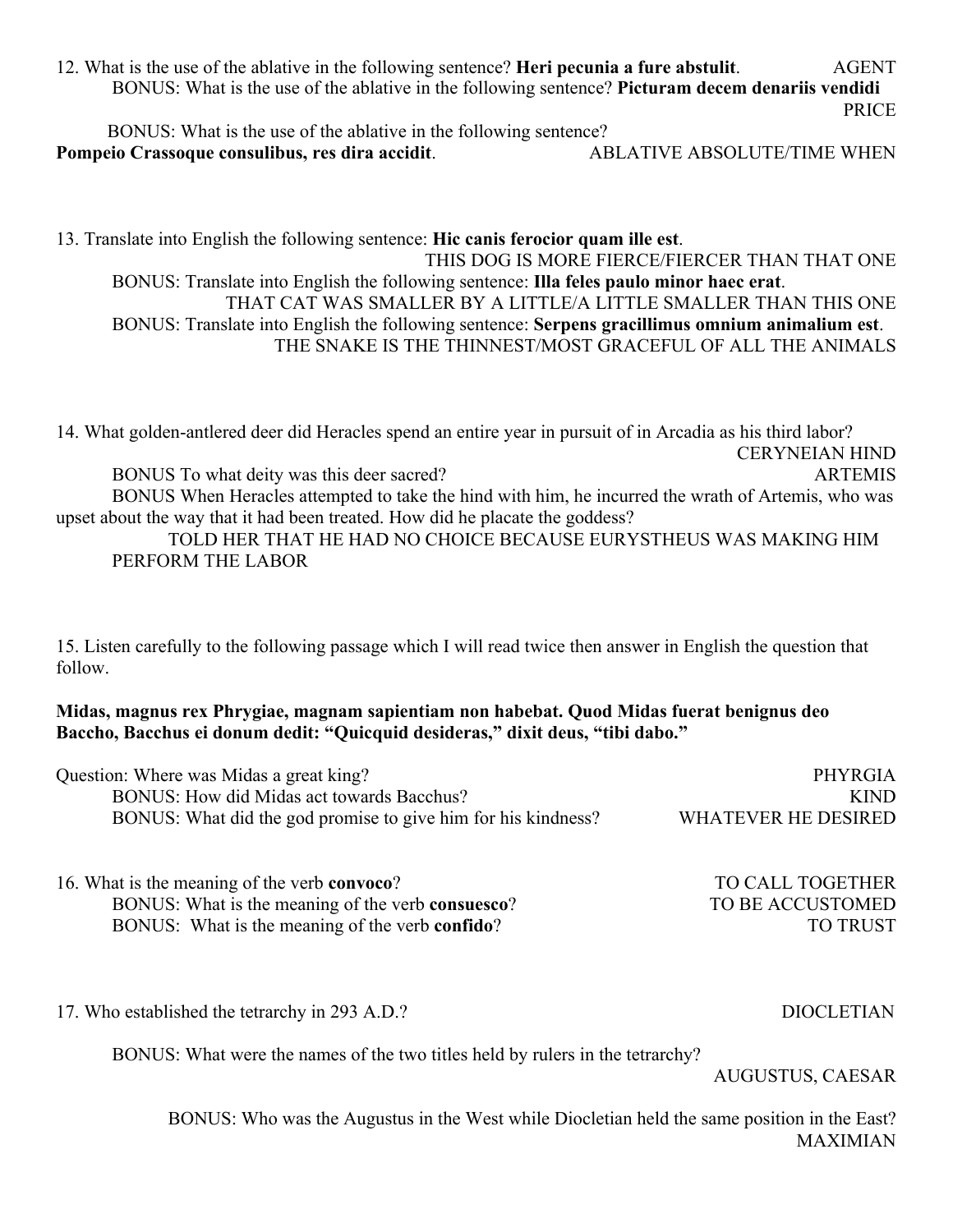18. Give the meaning of the motto of the state of Alabama, which is *Audemus iura nostra defendere*? WE DARE TO DEFEND OUR RIGHTS BONUS: Give the meaning of the motto of the state of Colorado, which is *Nil sine numine*? NOTHING WITHOUT GOD / PROVIDENCE / DIVINE GUIDANCE BONUS: Give the meaning of the motto of the state of Oregon, which is *Alis volat propriis*? SHE FLIES BY HER OWN WINGS

19. What king of Argos, fearing the oracle's prophecy that he would one day be killed by his grandson, shut up his daughter Danae in a bronze tower? ACRISIUS

BONUS When Danae became pregnant by Zeus (surprise!), Acrisius set her and her son adrift in a chest on the sea. After they washed up on the island of Seriphos, what greedy king fell in love with Danae and plotted to marry her? POLYDECTES

BONUS Later on, the grown Perseus and Acrisius were reconciled by an oath that Perseus would not kill his grandfather. How then was the prophecy fulfilled?

ACRISIUS WAS KILLED BY A DISCUS THROWN BY PERSEUS

20. What English derivative from the Latin for "to play", means "to refer to incidentally or by suggestion"?

ALLUDE

BONUS: What English derivative from the Latin for "better", means "to relieve, as from pain or hardship"?

#### AMELIORATE

BONUS: What English derivative from the Latin for "to talk", means "indirect or round about expression"?

CIRCUMLOCUTION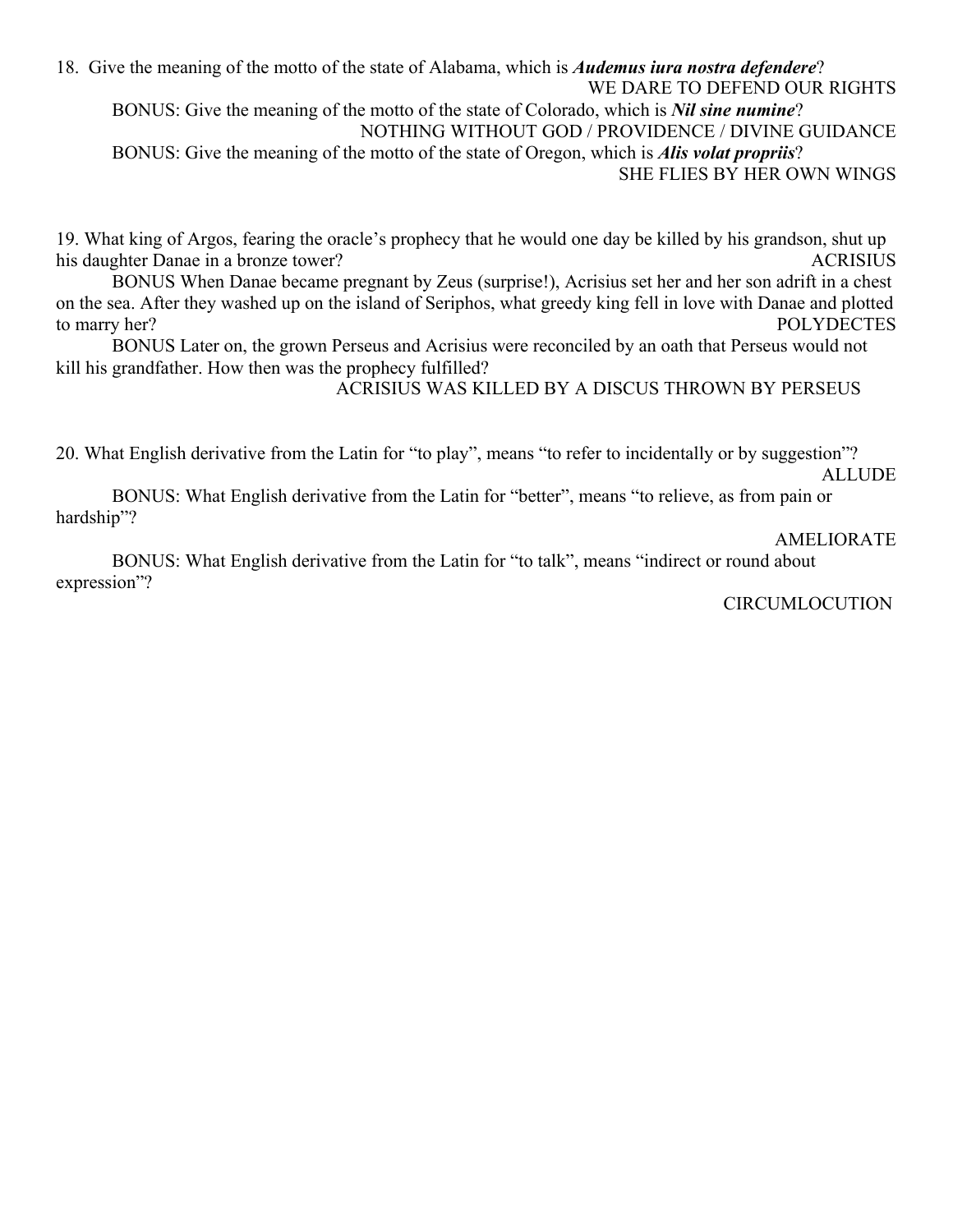## 2015 IJCL Round 2 INTERMEDIATE

1. Who am I? I am the grandson of a titan and Pleione, which makes my mother, Maia, one of the Pleiades. On mount Cyllene, my mother was impregnated by Zeus. Who am I? HERMES

BONUS When the monster Typhoeus raged in Egypt, into what animal did Hermes turn himself in order to disguise him?

BONUS Whom did Hermes seduce, a daughter of Erechtheus and sister of Agraulus, producing the king Cephalus? HERSE

2. Give the Latin noun for 'soldier': **MILES** BONUS: Give the Latin noun for 'army': **EXERCITUS** BONUS: Give the Latin noun for 'camp': **CASTRA**

3. For whose body did Antigone fight to give a proper burial, although this meant defying the decrees of her uncle King Creon? POLYNEICES'S BONUS: Who was Antigone's betrothed, who defended her against his father King Creon?

**HAEMON** 

BONUS: Who was the queen of Thebes who committed suicide after learning that her husband's heartlessness had driven her son to kill himself? EURYDICE

4. For the verb **credo**, give the third person plural perfect active indicative **CREDIDERUNT** BONUS: For the verb **tango**, give the second person perfect active subjunctive **TETIGERIS** BONUS: For the verb **pello**, give the first person plural perfect passive subjunctive **PULSI SIMUS**

5. Although we hope that none of you aspire to be bloodthirsty gladiators, we're positive you definitely wouldn't want to be this kind of fighter, whose modus operandi was that he would fight with his vision completely or mostly obscured. ANDABATA

BONUS: A gladiator called a "tiro" also had an unenviable position, given that he was what? A NOVICE / A FIRST-TIME FIGHTER

 BONUS: However, if any of you were to become gladiators, and by some miracle you managed to fight your way to the top of the pack, you could be awarded a fantastical, amazing, splendiferous… useless sword made out of wood, that symbolized your freedom. What was the Latin name for this reward? RUDIS

AN IBIS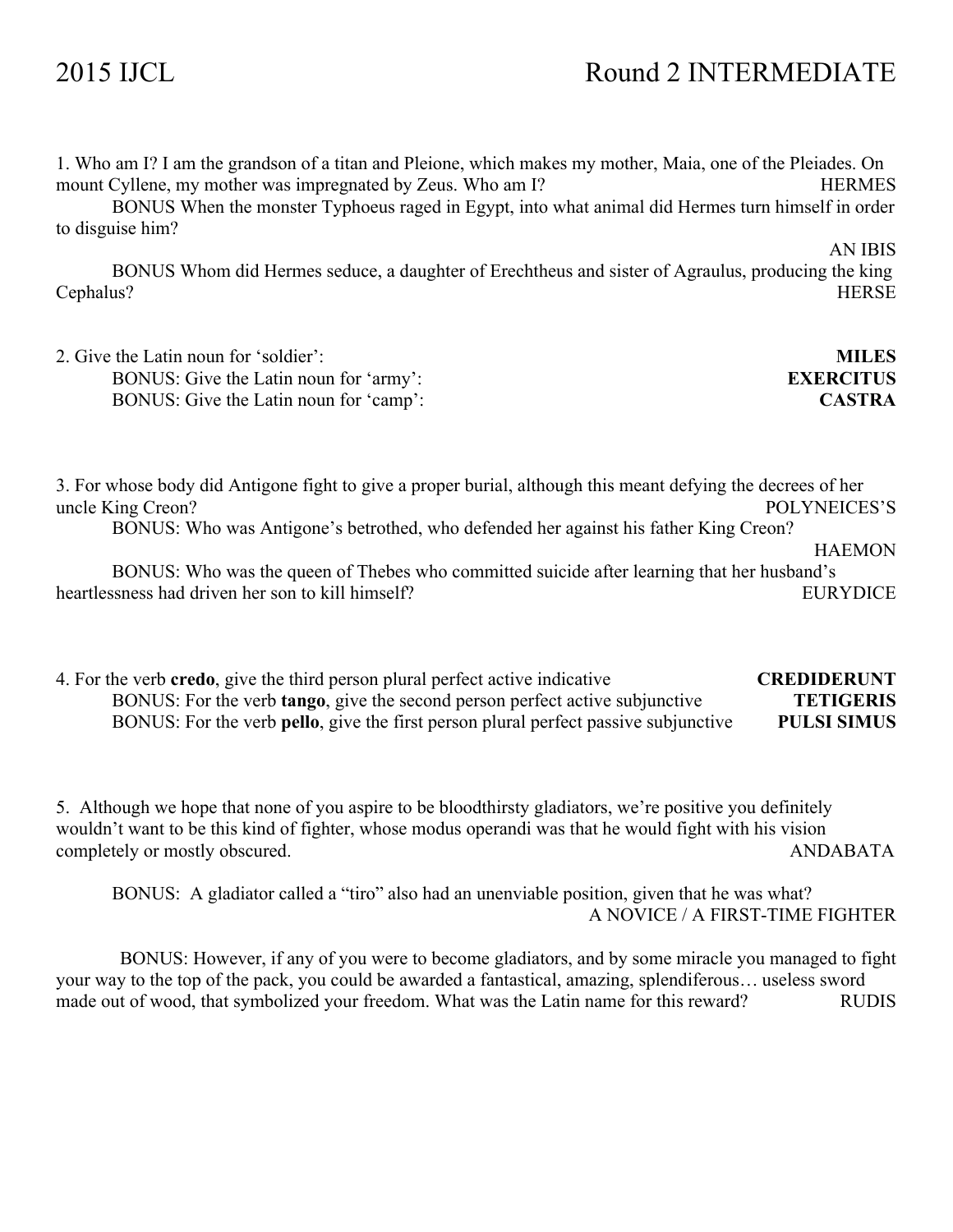6. Translate into Latin the following: The cook never works because he is fat.

#### **COQUUS NUMQUAM LABORAT QUOD/QUIA CRASSUS/PINGUIS EST**

BONUS: Translate into Latin the following: The master seized the cook sitting on the chair in the kitchen.

### **DOMINUS CEPIT COQUUM SEDENTEM IN SELLA IN CULINA**

BONUS: Translate into Latin the following: Finally the cook prepared the pig which mother had bought. **TANDEM COQUUS PORCUM PARAVIT QUEM MATER EMERAT**

7. To what warrior does Agamemnon say that his daughter Iphigenia is betrothed as a pretext to lure her to Aulis? ACHILLES

BONUS: Who was the seer of the Greek army, who revealed to Agamemnon that he must sacrifice Iphigenia in order to appease the goddess Artemis? CALCHAS

BONUS: For what offense did Artemis demand this terrible sacrifice?

#### AGAMEMNON KILLED A SACRED DEER /BOASTED THAT HE WAS A BETTER HUNTER THAN HER

8. What is the English meaning of the abbreviation **AMDG**, which in Latin stands for **Ad maiorem dei gloriam**.

FOR THE GREATER GLORY OF GOD BONUS: The abbreviation **ad val**. is short for what Latin phrase with what English meaning? **AD VALOREM**- ACCORDING TO ITS VALUE BONUS: The abbreviation **ad lib**. is short for what Latin phrase with what English meaning? **AD LIBITUM**, AT / TO (ONE'S) PLEASURE / LIBERTY

9. Who was so incensed by his inability to run for consular office that he and Calpurnius Piso conspired to kill those actually elected in 65 B.C.? CATILINE

BONUS: Catiline also decided to run for the consulship in 63 B.C. For five points each, name both of the two consuls who were elected consuls instead. CICERO, HYBRIDA

10. What case is often used to complete the meanings of the following adjectives? **Superstes, obvius, carus, aptus**, and **inimicus** DATIVE BONUS: What case is often used to complete the meanings of the following adjectives? **Reus**, **tenax**, **avidus**, and **memor** GENITIVE BONUS: What case is often used to complete the meanings of the following adjectives? **Dignus** and **vacuus** ABLATIVE

11. Who made Christianity the official religion of the Roman Empire? THEODOSIUS I

 BONUS: Where did Theodosius commit a massacre, for which St. Ambrose made him repent? THESSALONICA

BONUS: Who were Theodosius's sons? ARCADIUS, HONORIUS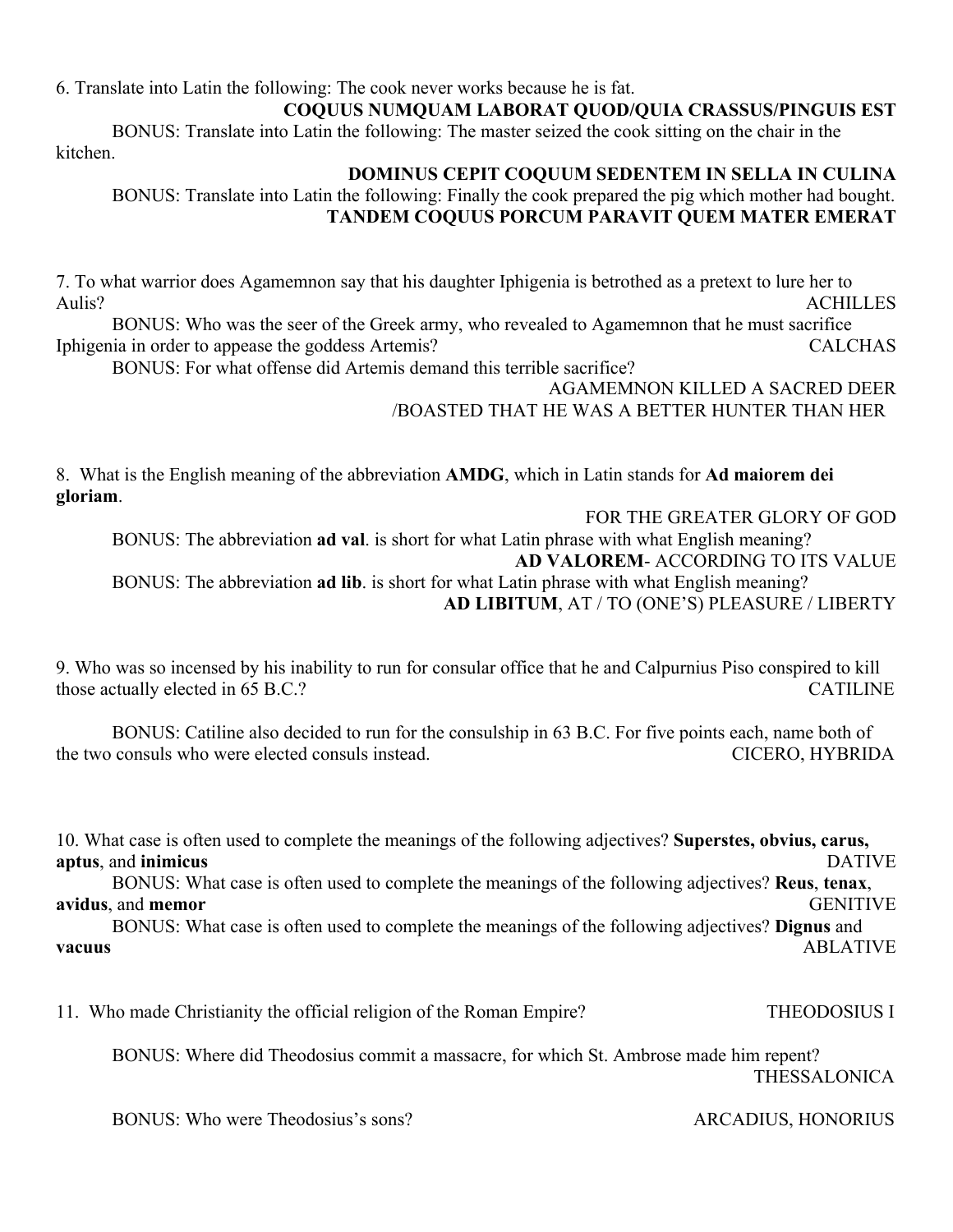12. In Ovid's *Metamorphoses*, Hercules was killed after what messenger took a poisoned cloak to him? LICHAS BONUS: With what was the cloak poisoned? THE BLOOD OF NESSUS/A CENTAUR BONUS: Who was the maternal grandfather of Hercules, the son of Perseus and Andromeda? ELECTRYON

13. According to the Billboard Top 100 last week's number 5 song rendered into Latin would be **Saccharum**. What is the title of this popular Maroon 5 song? SUGAR BONUS: Now please render into Latin last week's number 6 song, Love Me Like You Do. **AMA ME UT/CEU/VELUT/VEL AGIS/FACIS** BONUS: Now please render into Latin last week's number 7 song, Blank Space. **VACUUM/INANE SPATIUM**

14. What emperor, among other things, executed Lucius Quietus, adopted Lucius Aelius, inspired the revolt of Simon Bar Kochba, took part in an enormous tour of the empire, and built an enormous wall in Britain? HADRIAN

BONUS: What monument in Rome did Hadrian rebuild? THE PANTHEON BONUS: Who originally built the Pantheon? (MARCUS) AGRIPPA

15. Which of the following English words is not derived from the same Latin root as the others? PURVEY VERTIGO DIVORCE INTROVERT

BONUS: What is the Latin word and meaning from which the others are derived?

BONUS: What is the Latin word and meaning from which purvey is derived?

**VERTO**- TURN

**VIDEO**- SEE

16. Listen carefully to the following passage, which I will read twice then answer in Latin, the question that follow.

 **Cum Etruscis Romani saepe bellum gerebant. Etrusci Romanis dissimiles erant. Non longe ab urbe Roma erant Veii, oppidum Etruscorum. Muri oppidi erant alti et validissimi; natura loci erat difficillima; itaque incolae diu erant tuti. Per decem annos Romani Veios frustra oppugnabant**.

| <b>Question: Quibuscum Romani dissimiles?</b>      | <b>ETRUSCI</b>             |
|----------------------------------------------------|----------------------------|
| <b>BONUS: Quiaes muros Etrusci habebant?</b>       | <b>ALTI ET VALIDISSIMI</b> |
| <b>BONUS: Quot annos Romani Veios oppugnabant?</b> | <b>DECEM</b>               |

17. To what leader of the Rutulian tribe was Lavinia, the daughter of King Latinus, originally supposed to be betrothed? TURNUS BONUS: Who is the mother of Lavinia, who overwhelmingly favors Turnus rather than Aeneas as a son-in-law? AMATA BONUS: What young son of Evander does Turnus kill and strip of his war-belt? PALLAS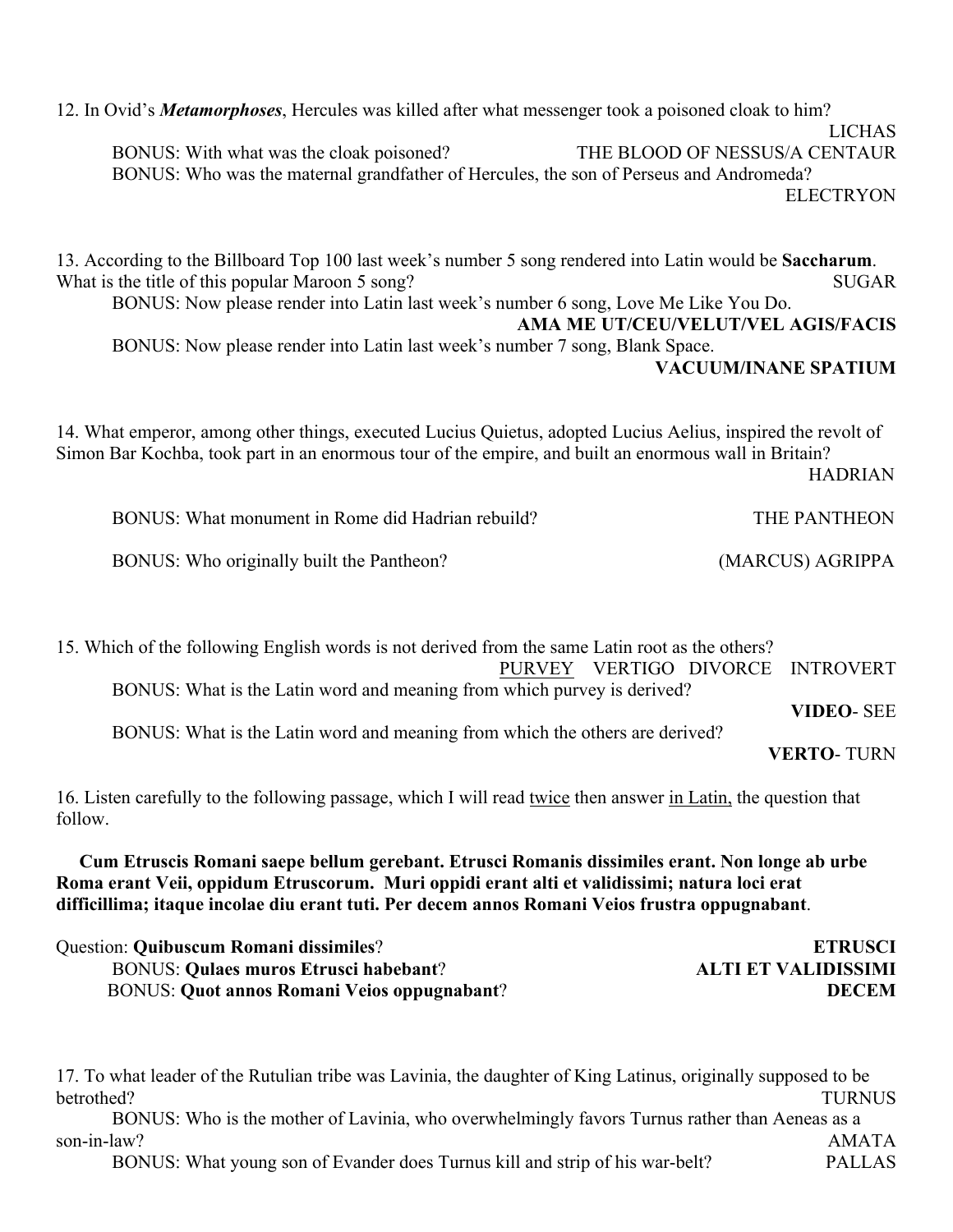18. Translate into English the following sentence: **Ōrātor tam tacitē loquitur ut nēmō eum audiat.** THE ORATORSPEAKER SPEAKS SO QUITELY THAT NOONE HEARS HIM

BONUS: Translate into English the following sentence: **Eius sermō tam longa erat ut iacēremus et dormīremus.**

HIS SPEECH WAS SO LONG THAT WE LAID DOWN AND SLEPT BONUS: Translate into English the following sentence: **Verēbar ne punīrer ā magistrō quod dormiebam in lūdō.**

I FEARED THAT I WILL BE PUNISHED BY THE TEACHER BECAUSE I WAS SLEEPING IN SCHOOL

19. What law of 445 BC allowed for intermarriage between plebeians and patricians?

#### LEX CANULEIA

BONUS: What law of 90 B.C. offered Roman citizenship to all Italian people who had not fought against Rome in the Social War? LEX IULIA

BONUS: What law of 67 B.C. gave Pompey command against the pirates terrorizing the Mediterranean? LEX GABINIA

20. What Latin word is at the root of both English words: agriculture and colony? **COLO** BONUS: What Latin word is at the root of both English words: malfeasance and defeat? **FACIO** BONUS: What Latin word is at the root of both English words: nonexempt and prompt? **EMO**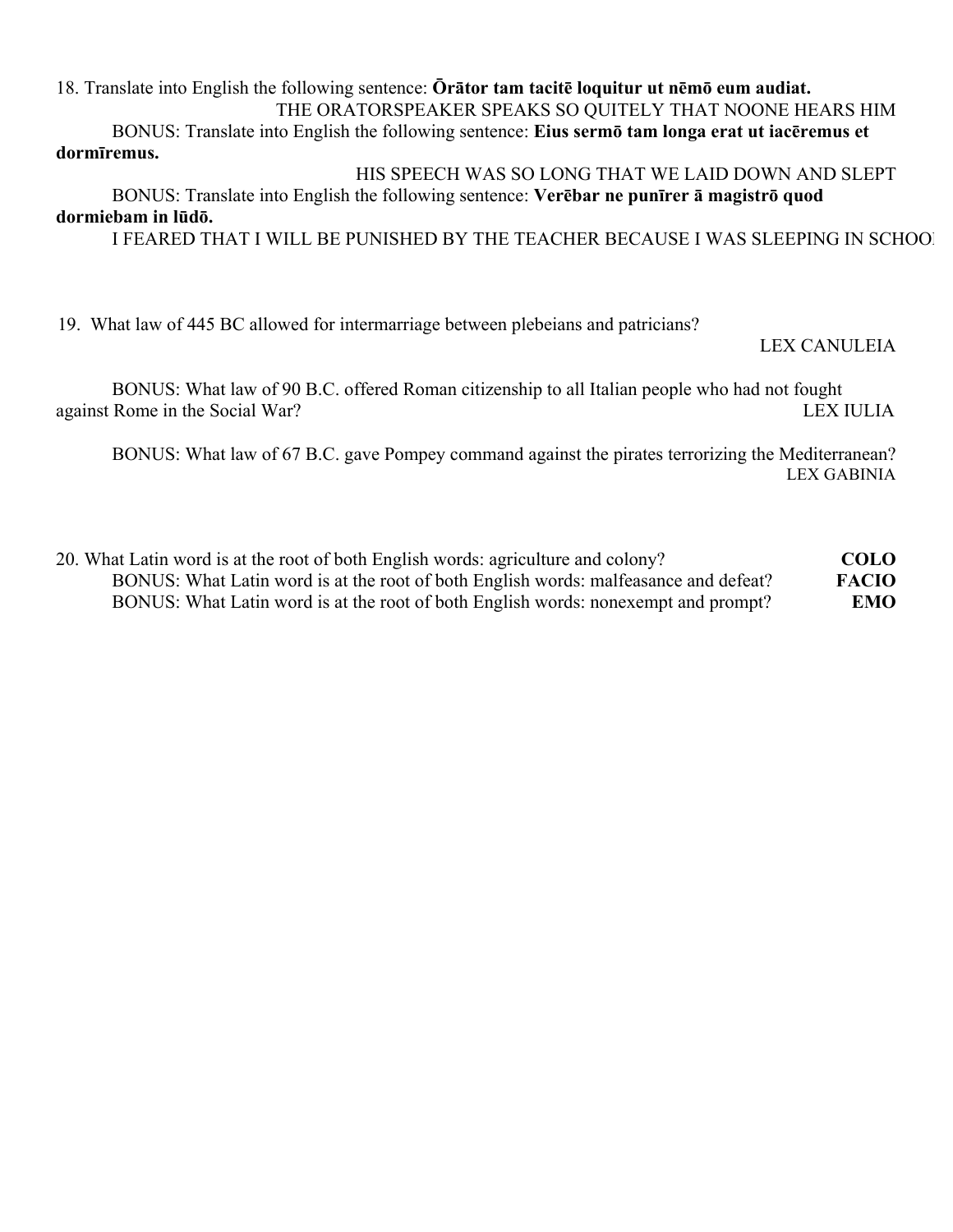## 2015 IJCL Round 3 INTERMEDIATE

1. Your family just rescued from an animal shelter a cute new puppy. Because you are a good Latin student you insist that the puppy be named Fido, a third declension noun reminiscent of Dido, Didonis. You also insist that your new puppy be trained in Latin. Please give the command in Latin, "Fido, sit and stay!"

(FIDO) SEDE ET MANE

BONUS: Now in Latin, command Fido to jump over the cat: SALI/ SALTA/PROSILI (SUPER) CATTUM/CATUM/FELICEM BONUS: Now in Latin, command Fido to follow you: (PER)SEQUERE ME

2. Who was the old teacher who was sent along with Odysseus and Ajax to convince Achilles to return to the battlefield in the Trojan War? PHOENIX

BONUS: Two other men, heralds, were sent as part of the embassy to Achilles. Name one of the two heralds. ODIUS, EURYBATES

BONUS: Who was the young woman who bore Achilles's child, Neoptolemus? DEIDAMIA

3. What English compound derivative from the Latin for "speak" and "belly", means "to speak from the belly"? VENTRILOQUY

BONUS: What English compound derivative from the Latin for "hand" and "send", means "the act of freeing slaves"?

MANUMISSION

BONUS: What English compound derivative from the Latin for "both" and "right", means "having the ability of using both hands with equal skill or ease"? AMBIDEXTROUS

4. **Quis sum**? I was born in Constantinople to the half-brother of Constantine around 331 A.D. I campaigned against the Alamanni, the Franks, and the Sassanid Empire in battle, but historically I'm known for campaigning against the Christianization of the Roman Empire and trying to restore paganism, which earned me my nickname—"the Apostate." JULIAN

| BONUS: Who is the son of Constantine who preceded Julian? | <b>CONSTANTIUS II</b> |  |
|-----------------------------------------------------------|-----------------------|--|
| BONUS: What was the name of Constantius II's mother?      | <b>FAUSTA</b>         |  |

5. What arrogant king of Thebes met a gruesome end after refusing to recognize Dionysus as a god?

**PENTHEUS** 

BONUS: Who is the grandfather of Pentheus, whom Pentheus scolds after finding him in Bacchic dress and celebrating the revels of Dionysus? CADMUS

BONUS: Who is the mother of Pentheus who tears him apart in a Bacchic frenzy, mistaking him for a wild animal? AGAVE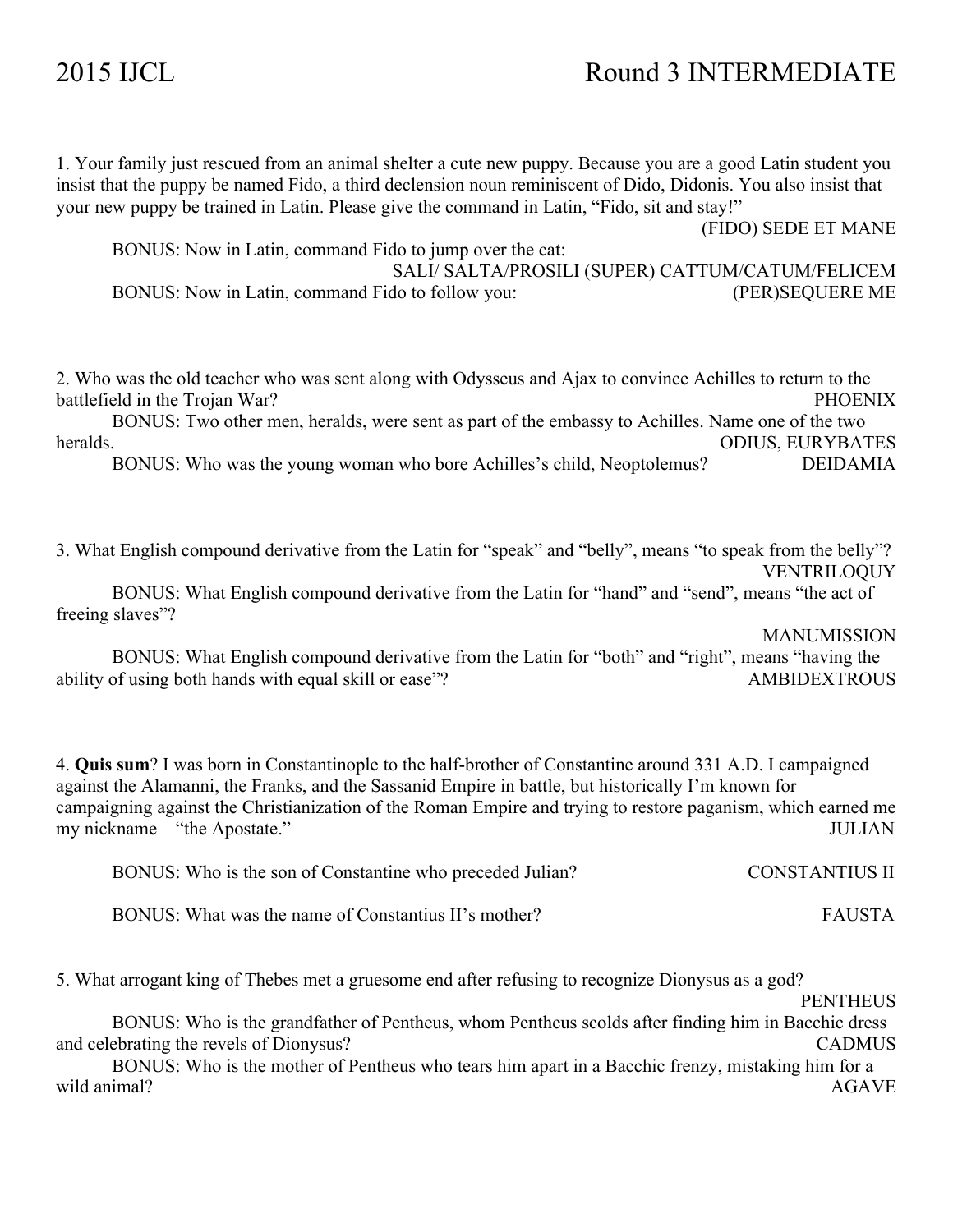6. Translate into English the following sentence: **Equus Aureliae triginta milia passum cucurrit**. AURELIA'S HORSE RAN FOR THRITY MILES BONUS: Translate into English the following sentence: **Fur domi erit duabus horis** THE THIEF WILL BE AT HOME WITHIN TWO HOURS BONUS: Translate into English the following sentence: **Aurelia, festinans lente, duobis diebus post perveniet.** AURELIA, HASTING SLOWLY, WILL ARRIVE TWO DAYS AFTER

7. Who was the only emperor of 69 A.D. to kill himself?  $OTHO$ BONUS: Which emperor of 69 A.D. appointed Agricola as governor of Britain? VESPASIAN BONUS: Which emperor of 69 A.D. placed a tax on using public bathrooms? VESPASIAN

8. Change the phrase **hoc corpus magnum** to the accusative: **HOC CORPUS LONGUM** BONUS: Change the phrase **illa calamitas longa** to the genitive: **ILLIUS CALAMITATIS LONGAE** BONUS: Change the phrase **ipse dux barbarus** to the dative: **IPSI DUCI BARBARO**

9. At what battle of 458 B.C. was the farmer-turned-dictator Cincinnatus victorious over the Aequi? MONS ALGIDUS

BONUS: At what battle of 280 B.C. did the Greek leader Pyrrhus suffer a "pyrrhic victory" against the Romans? HERACLEA

BONUS: At what battle of 207 B.C. was Hasdrubal Barca slain? METAURUS RIVER

| 10. Give a synonym for <b>intellego</b> : | COGITO/PUTO/REOR/SENTIO/CONSEO    |
|-------------------------------------------|-----------------------------------|
| BONUS: Give a synonym for murus           | <b>MOENIA/VALLUM/PARIES/AGGER</b> |
| BONUS: Give a synonym for <b>festinus</b> | <b>CITO/CELER</b>                 |

11. What festival held on the 17th of March honored the transition of young Roman boys into manhood? **LIBERALIA**

BONUS: What festival was held in early May to remove malevolent ghosts from Roman households using offerings of beans? **LEMURALIA**

> BONUS: In what month were the **Bona Dea** rites held at the house of the senior Roman magistrate? **DECEMBER**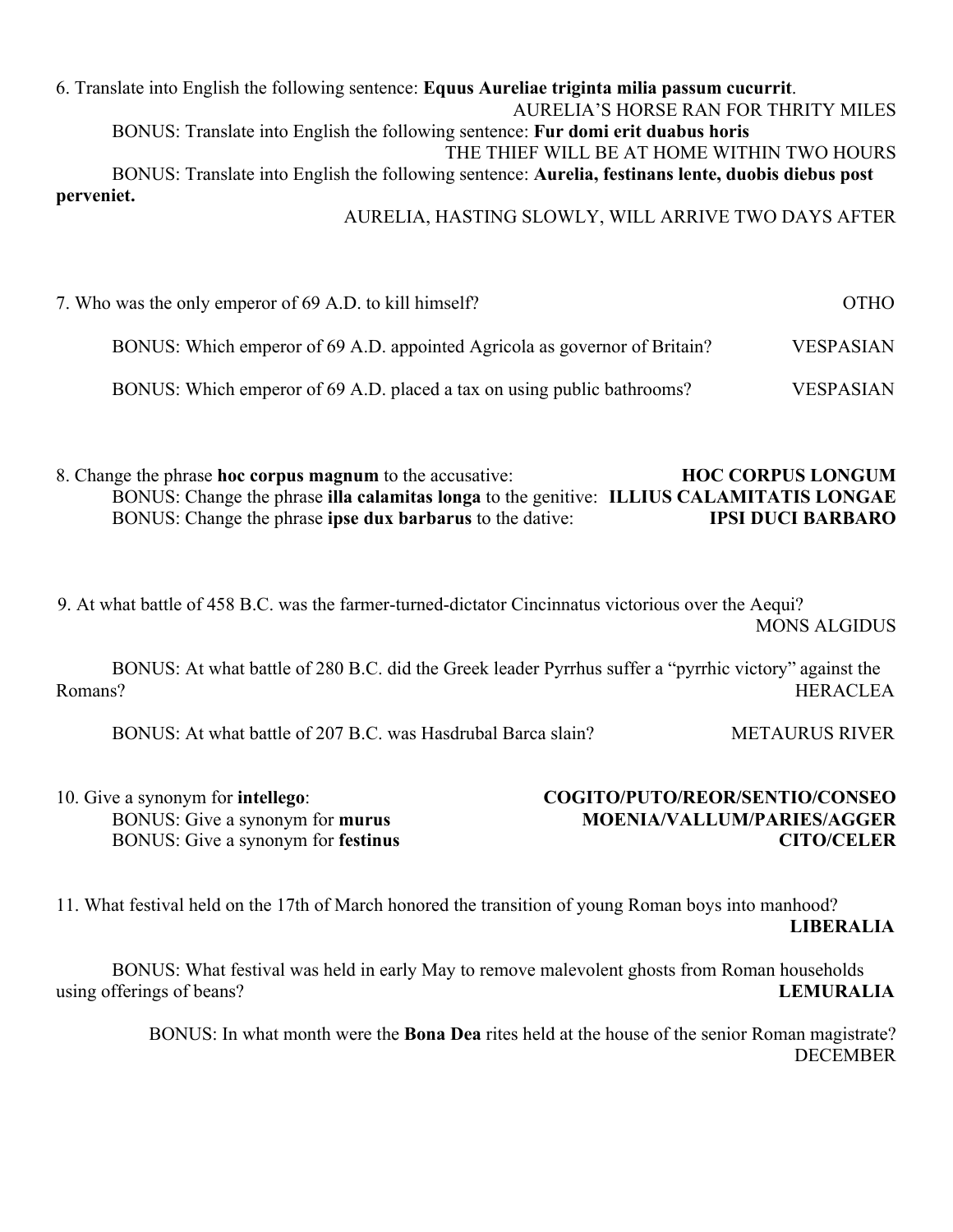#### 12. The following verbs take their objects in what case? **Invideo**, **nubo**, **parco**, **faveo**, and **credo** DATIVE BONUS: Which of the following verbs does not regularly take its object in the genitive?

**Arguo**, **memini**, **indulgeo**, **taedet**, and **egeo INDULGEO**

BONUS: Give two deponent verbs that take ablative objects.

#### **UTOR/FRUOR/FUNGOR/VESCOR/PASCOR/DIGNOR/GLORIOR**

13. Translate into Latin the following: The mother says that the merchant is angry. **MATER DICIT MERCATOREM IRATUM ESSE** BONUS: Translate into Latin the following: The judge heard that the man was innocent. **IUDEX AUDIVIT/AUDIEBAT VIRUM INNOCENTEM ESSE** BONUS: Translate into Latin the following: The teacher knows that the student will sleep in school. **MAGISTER SCIT DISCIPULUM IN LUDO DORMITURUM ESSE**

14. What nymph, pursued by the amorous god Pan, prayed for help and was transformed into a bed of reeds? **SYRINX** 

BONUS: What other nymph, also pursued by Pan, was transformed into a pine tree to escape him?

PITYS

BONUS: What mother of Adonis was transformed into a myrrh tree in order to escape the wrath of her father, with whom she'd fallen in love? MYRRHA

15. Listen carefully to the following passage, which I will read twice, then answer in English the question that follow.

 **Tres Argonautis nave egressi in silvam aquae petendae causa profecti sunt. Quo in numero erat Hylas quidam, puer forma praestantissima. Qui dum fontem quaerit, ab Hercule et Polyphemo, sociis suis, paulum abiit. Nymphae autem quae eam silvam incolebant, cum puerum vidissent, ei persuadere conabantur ut secum discederet. Cum ille fortiter resisteret negaretque se hoc facturum, eum vi abstulerunt.**

Question: For what reason did the Argonauts depart from the ship and set out into the forest?

TO SEEK/FIND WATER

BONUS: Who were the companions of Hylas? HERCULES AND POLYPHEMUS BONUS: How is Hylas described in the passage? OUTSTANDING SHAPE/BEAUTY

16. His epithets include Loxias: the Oblique, Despota: the cruel master, Mousagetes: leader of the Nine Muses, and Daphnephorios: the carrier of the laurel. APOLLO

BONUS Her epithets include Lochia: watcher in childbirth, Agrotera: the one of open countryside, and Potnia Theron: the Mistress of the Animals **ARTEMIS** ARTEMIS

BONUS His epithets include Omestes: the eater of raw flesh, Lycurgus: the wolf-repeller, and Polygethes, the giver of many joys. DIONYSUS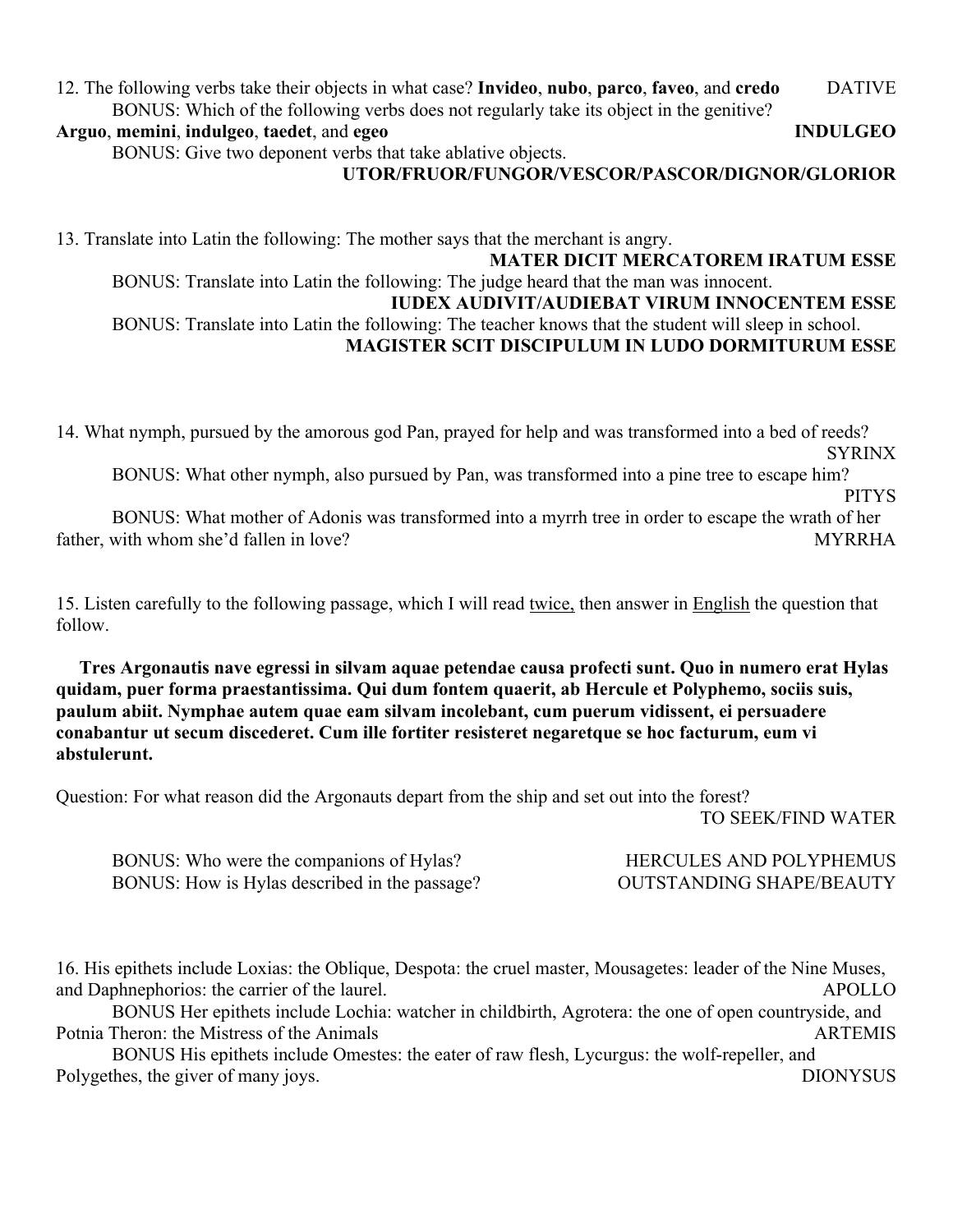17. What Roman erotic poet wrote "*Vivamus mea Lesbia atque amemus*" to his mistress, who may have actually been Clodia?  $CATUUTI$ 

|                                                                 | CATULLUS          |
|-----------------------------------------------------------------|-------------------|
| BONUS: Translate this phrase from Catullus: <i>Odi et amo</i> . |                   |
|                                                                 | I HATE AND I LOVE |
| BONUS: What type of verb is <i>odi</i> ?                        |                   |
|                                                                 | <b>DEFECTIVE</b>  |

18. Who had command in the war against Mithridates before it was transferred to Pompey in 66 B.C.? LUCULLUS

| BONUS: What was the name of the law that transferred this command? | <b>LEX MANILIA</b>       |
|--------------------------------------------------------------------|--------------------------|
| BONUS: How did Mithridates eventually meet his demise?             | <b>HE KILLED HIMSELF</b> |

19. Who was the treacherous wife of Atreus who carried on a love affair with her brother-in-law Thyestes and helped him gain the throne of Mycenae? AEROPE

BONUS: How did Aerope help Thyestes gain rule in Mycenae? STOLE A GOLDEN LAMB/FLEECE AND GAVE IT TO HIM

BONUS: Aerope was the mother of what famous pair of brothers and commanders in the Trojan War? (Name both sons.) AGAMEMNON AND MENELAUS

20. Which of the following English words is not derived from the same Latin root as the others? CONCOCTION CUISINE CONCURRENT PRECOCIOUS BONUS: What is the Latin verb and meaning from which concurrent is derived? **CURRO**- RUN BONUS: What is the Latin word and meaning from which the others are derived? **COQUO**- COOK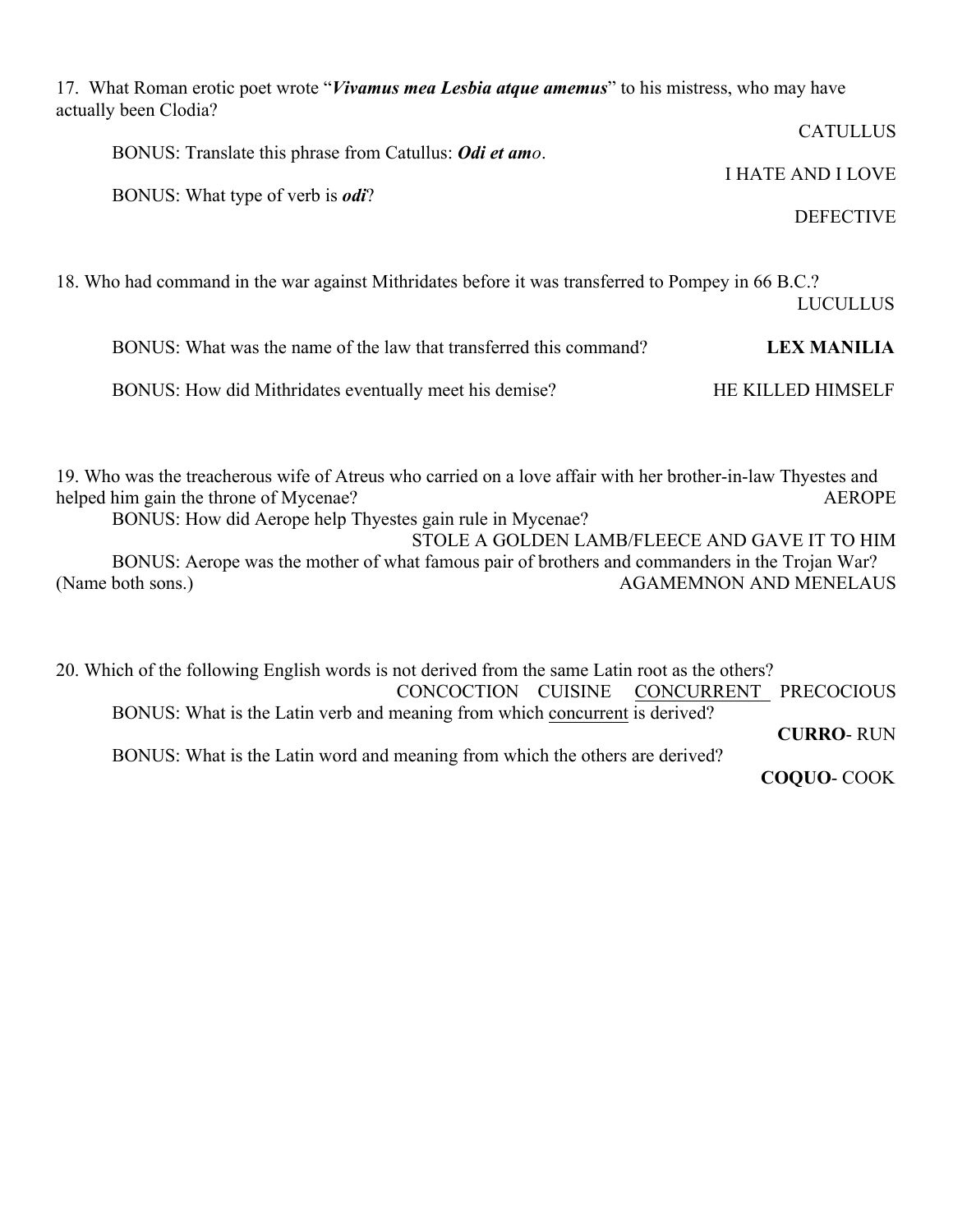1. At the end of Book 4 of the Aeneid, who unknowingly built what would be the funeral pyre for her sister Dido? ANNA BONUS: Who clipped Dido's lock of hair symbolizing her descent to the Underworld? IRIS BONUS: Who was the husband of Dido who she returned to in the Underworld? SYCHAEUS 2. Distinguish in meaning between **munus** and **mundus** GAME/OFFERING/GIFT/FUNERAL RITE & WORLD BONUS: Distinguish in meaning between **remex** and **culex** ROWER & FLY BONUS: Distinguish in meaning between **obses** and **acies** HOSTAGE & BATTLE LINE 3. What Latin word is at the root of both English words employee and inexplicable? **PLICO**-FOLD BONUS: What Latin word is at the root of protege? **TEGO**- COVER BONUS: What Latin word is at the root of ingest? **GERO**- CARRY ON/WAGE 4: What emperor relied upon the help of Callistus, Narcissus, and Pallas for the governance of the empire? **CLAUDIUS** BONUS: Which of these freedmen was the chief accountant? PALLAS BONUS: Who was Claudius's last wife, the mother of his successor Nero? AGRIPPINA the YOUNGER 5. Translate into Latin the following: After the storm was finished, Caeser orders the ships be cleaned. **TEMPESTATE/IMBRE (PER)FECTA, CAESAR IUBET NAVES LAUTAS ESSE CAESAR IMPERAT UT NAVES LAVENTUR** BONUS: Translate into Latin the following: When the sailor was about to clean the ship, he noticed broken oar. **NAUTA NAVEM LAVANTE, ANIMADVERTIT/ANIMADVERTEBAT REMUM FRACTUM** BONUS: Translate into Latin the following: While the sailor was carrying the rope, he fell off the ship. **NAUTA PORTANTE FUNEM, CECIDIT E/A/DE NAVE DUM NAUTA FUNEM PORTAT,**  6 : What road ran from Rome to Reate on the line of an old trade route, and was extended to Castrum Trueninum and the Adriatic after 16 BC? VIA SALARIA BONUS: What road ran through the Forum Romanum? VIA SACRA BONUS: What road initially ran from Rome to Alba Fucens and was extended to Aternum by Claudius? VIA VALERIA 7. What use of the ablative is found in the following sentence? **Discipuli inertia reprehenderunt**. **ABLATIVE CAUSE** BONUS: What use of the genitive is found in the following sentence? **Iudices, miseremini familiae, miseremini patris** VERB OF FEELING BONUS: What use of the dative is found in the following sentence? **Hunc mihi terrorem eripe DATIVE OF SEPARATION**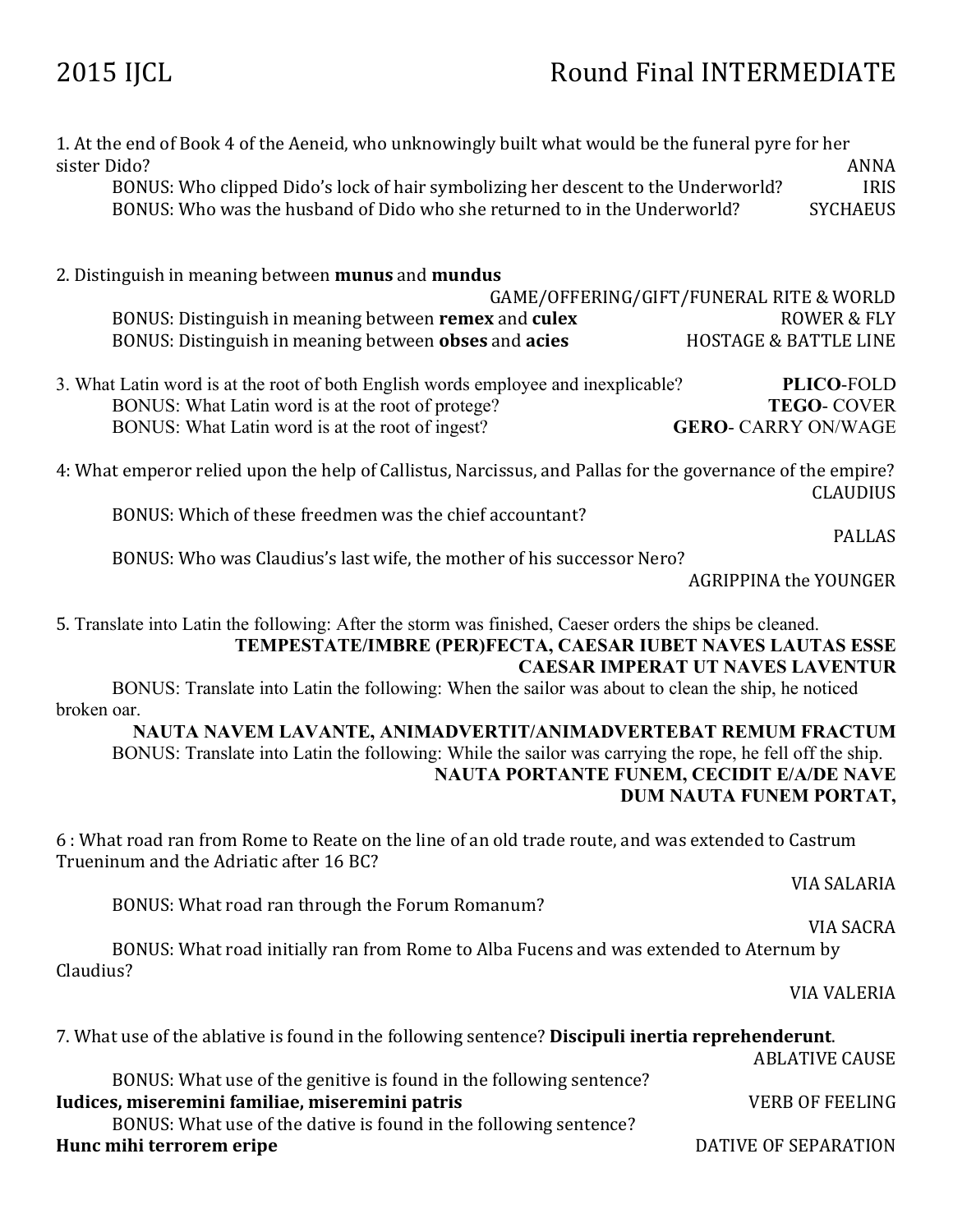8. Resulting in his punishment in the Underworld, perhaps at Hera's instigation, whom did Tityus attempt to rape? LETO

BONUS: While the crime for Sisyphus' punished is unspecified, he did seduce what daughter of the theif Autolycus as vengence for stealing his cattle? ANTICLEIA

BONUS: What is the name of the son Tantalus served to the gods resulting in his pnishment in the afterlife? PELOPS

| 9. For the verb <b>orior</b> , please give the first person plural imperfect subjunctive | <b>ORIREMUR</b>     |
|------------------------------------------------------------------------------------------|---------------------|
| BONUS: Now make that pluperfect                                                          | <b>ORTI ESSEMUS</b> |
| BONUS: Now using reor give the plural present imperative                                 | <b>REMINI</b>       |

10. On the Isthmus of Corinth what brigand and father of Perigune did Theseus overcome and treat to the fate he had dealt to others by tying him to a bent pine tree and releasing the cable?

SINIS/PITYOCAMPTES BONUS: Who was the daughter of Theseus and Perigune? MELANIPPUS BONUS: From what city was Theseus traveling to Athens? TROEZEN

11. Listen carefully to the following passage which I will read twice, then answer in Latin the question that follows.

**Occidite exterminate vulnerate Gallicum, quem peperit, in ista hora in amphiteatri corona. Obliga illi pedes membra sensus medullam; obliga Gallicum, quem peperit Prima, ut neque ursum neque taurum singulis plagis occidat neque binis plagis occidat neque ternis plagis occidat taurum ursum; per nomen dei vivi omnipotentis ut perficiatis; iam iam cito cito allidat illum ursus et vulneret illum**.

QUESTION: **Quae Gallicum peperit**? **PRIMA**

BONUS: **Quid duo animalia Gallicus interficere conatur**? **TAURUM URSUM** BONUS: **Cuius nomine scriptor iurat**? (**NOMEN) DEI VIVI OMNIPOTENTIS**

12: Who accidentally led a revolt against Marcus Aurelius based on the false information that Aurelius had died?

AVIDIUS CASSIUS

BONUS: Who had encouraged Cassius to revolt, potentially with the intention of protecting her young son Commodus?

FAUSTINA the YOUNGER

BONUS: Where was Commodus buried following his assassination in 192 AD?

MAUSOLEUM OF HADRIAN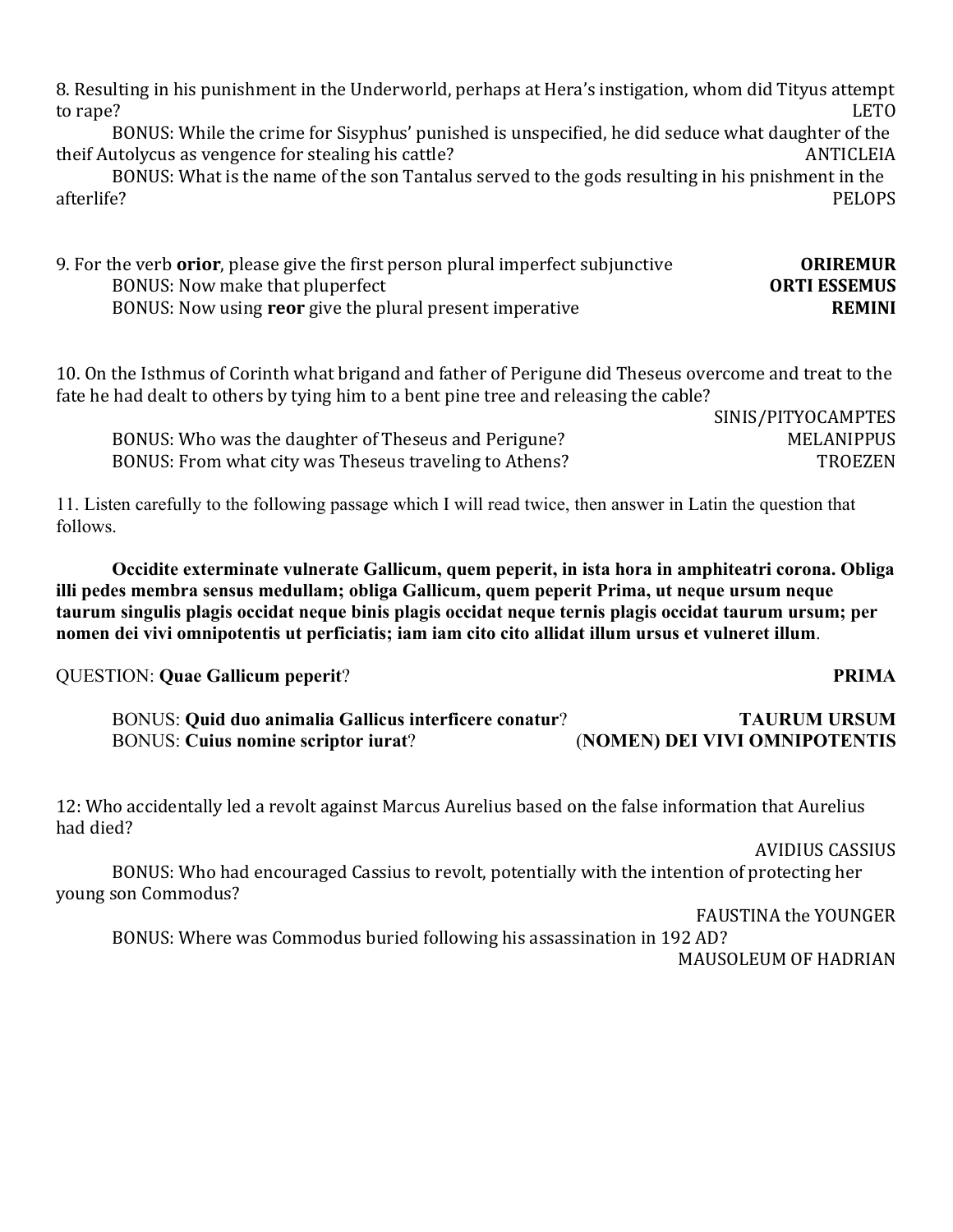#### 13. Translate into English the following: **SUNTNE ILLAE FOSSAE TAM AMENTES QUAM ESSE VIDENTUR** ARE THOSE DITCHES AS CRAZY AS THEY LOOK

BONUS: Translate into English the following: **SUNTNE ILLI MAXIMI GALLI QUOS VIDISTI UMQUAM** 

AREN'T THOSE THE BIGGEST ROOSTERS YOU'VE EVER SEEN BONUS: Translate into English the following: **SCIURUS DICIT SE AMARE MAGNAS NUCES ET NON POSSE MENTIRI**

THE SQUIRREL SAYS THAT HE LIKES BIG NUTS AND HE CAN NOT LIE

14: What legislative body in Rome was divided into 35 voting sections and elected curule aediles and quaestors?

### **COMITIA TRIBUTA**

BONUS: What did it means if a magistrate employed "**prorogatio imperii**"?

EXTENDING the LENGTH of their OFFICE BONUS: What legislative body in Rome was in charge of the declaration of war and the signing of peace?

### **COMITIA CENTURIATA**

15. What Latin word is shared by both the motto of the state of Massachusetts and Princeton University? **SUB** BONUS: What Latin word is shared by both the motto of the state of Kansas and Washington University in St. Louis? **PER**

BONUS: What Latin word is shared by both the motto of Colorado and the University of Pennsylvannia? **SINE**

16. What couple for violating the sanctity of the temple Venus that they were staying in, were turned turned into lions for their crime? ATALANTA & HIPPOMENES BONUS: What handmaiden of Alcmene was turned into a weasel for her decption of Eileithyia? GALANTHIS BONUS: Into what was Nyctimene changed for having slept with her father? 0WL

17. Which of the following is not derived from the same Latin root as the others? ENABLE INHIBIT ENDEAVOR DUTY **INHALE** BONUS: Which of the following is not derived from the same Latin root as the others? **PRECISION** PRECEPT PARTICIPLE ANTICIPATE RECOVER BONUS: Which of the following is not derived from the same Latin root as the others? IMPLANT **PIANO** EXPLAIN ESPLANADE

18: Put the following battles in chronological order: Pharsalus, Munda, Bibracte, Dyrrachium? BIBRACTE, DYRRACHIUM, PHARSALUS, MUNDA BONUS: In what year was the battle of Munda?

45 BC

BONUS: What opposing general at Munda had previously been a lieutenant of Caesar? (TITUS) LABIENUS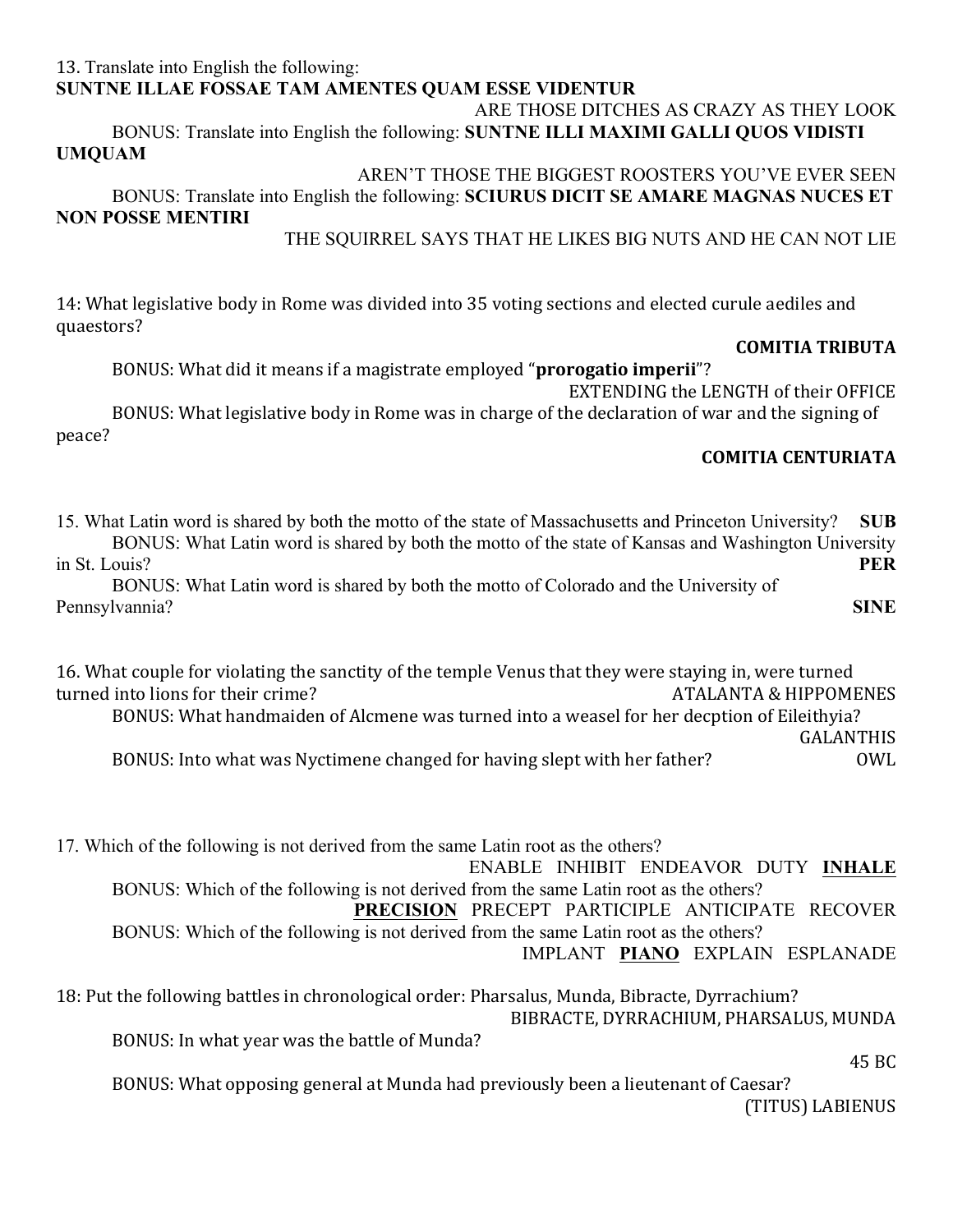19. What son of Eupeithes, was the first of the suitors of Penelope to be shot by Odysseus because he was the most insolent of them all? ANTINOUS

BONUS: Which suitor did Telemachus kill first? AMPHINOMUS

BONUS: Who killed the day after the slaying of the suitors threw a spear that killed Eupeithes? LAERTES 

20. Perform the following command, **roga moderatorem, hic saepe venisne**?

(ASK THE MODERATOR) DO YOU COME HERE OFTEN? BONUS: Now translate this pick up line, **rosae rubrae sunt, violentia caeruleae sunt, salta in curru est aedificata est duobus** 

ROSES ARE RED, VIOLETS ARE BLUE, HOPE IN MY CHARIOT IT IS BUILT FOR TWO BONUS: Now this one, **aegrum est tibi, cum excidisses ex caelo**?

DID IT HURT, WHEN YOU FELL FROM HEAVEN?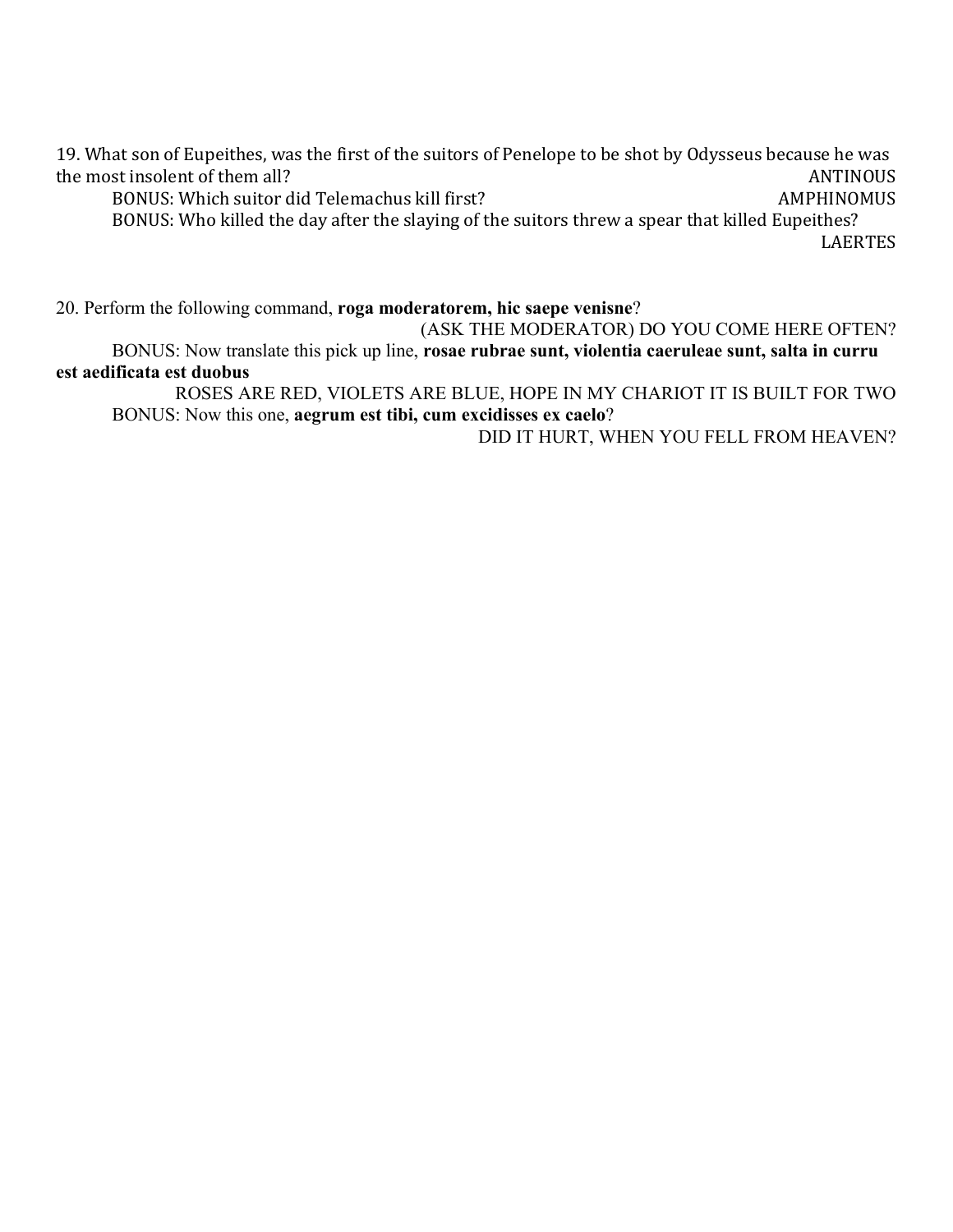## 2015 IJCL Round 1 Advanced

| 1: Which Olympian deity was known by the epithets Ergane and Parthenos? |                        |
|-------------------------------------------------------------------------|------------------------|
|                                                                         | <b>ATHENA/MINERVA</b>  |
| BONUS: Who was known by the epithets Erycina and Urania?                |                        |
|                                                                         | <b>APHRODITE/VENUS</b> |
| BONUS: Who was known as Kore, 'the maiden?'                             |                        |
|                                                                         | <b>PERSEPHONE</b>      |
|                                                                         |                        |
| וו ונות היום והיום והיום ומותוחת להווים ומותיח                          |                        |

2. Welcome to the Cinema Romana! What movie currently showing in theaters across the country would be rendered into Latin as "**Quinquaginta Toni Canitiei**"? FIFTY SHADES OF GRAY BONUS: Now render into Latin another movie scheduled to open next weekend, "Unfinished Business": **NEGOTIUM/OFFICIUM IMPERFECTUM** 

BONUS: Please render into Latin the movie scheduled to premiere next weekend, "Merchants of Doubt": **MERCATORES DUBII** 

3. At what battle of 280 BC did the Romans first encounter Pyrrhus of Epirus, along with his war elephants? HERACLEA

BONUS: What city in Magna Graecia had requested the aid of the foreign king against the Romans? TARENTUM

BONUS: After what largely inconclusive battle in 275 BC did Pyrrhus abandon his campaign and return to his home in Epirus? MALEVENTUM / BENEVENTUM

| 4. What is the meaning of the verb " <b>invenio</b> "?     | TO FIND/COME UPON     |
|------------------------------------------------------------|-----------------------|
| BONUS: What is the meaning of the verb " <b>invideo</b> "? | TO ENVY/BE JEALOUS OF |
| BONUS: What is the meaning of the verb "insto"?            | TO PRESS/LOOM         |

| 5. What use of the dative is found in the following sentence? <b>Servus nobis ianuam aperuit</b> . |                         |
|----------------------------------------------------------------------------------------------------|-------------------------|
|                                                                                                    | REFERENCE/ADVANTAGE     |
| BONUS: What use of the dative is the word odio in the following sentence?                          |                         |
| Reges omnibus odio erant.                                                                          | <b>PURPOSE</b>          |
| BONUS: What use of the dative is found in the following sentence?                                  |                         |
| Latro mercatori denarios eripuit.                                                                  | SEPERATION/DISADVANTAGE |
|                                                                                                    |                         |
|                                                                                                    |                         |

6. What author was born in 65 BC and wrote a book dedicated to Maecenas entitled *Epistulae*, in addition to other books called *Saturae, Epodes,* and *Odes?*

HORACE

BONUS: At what battle in 42 BC did Horace throw down his shield in the tradition of Archilochus? PHILIPPI

BONUS: What poem in Sapphic meter did Horace compose at Augustus' behest for the Ludi Saeculares? *CARMEN SAECULARE*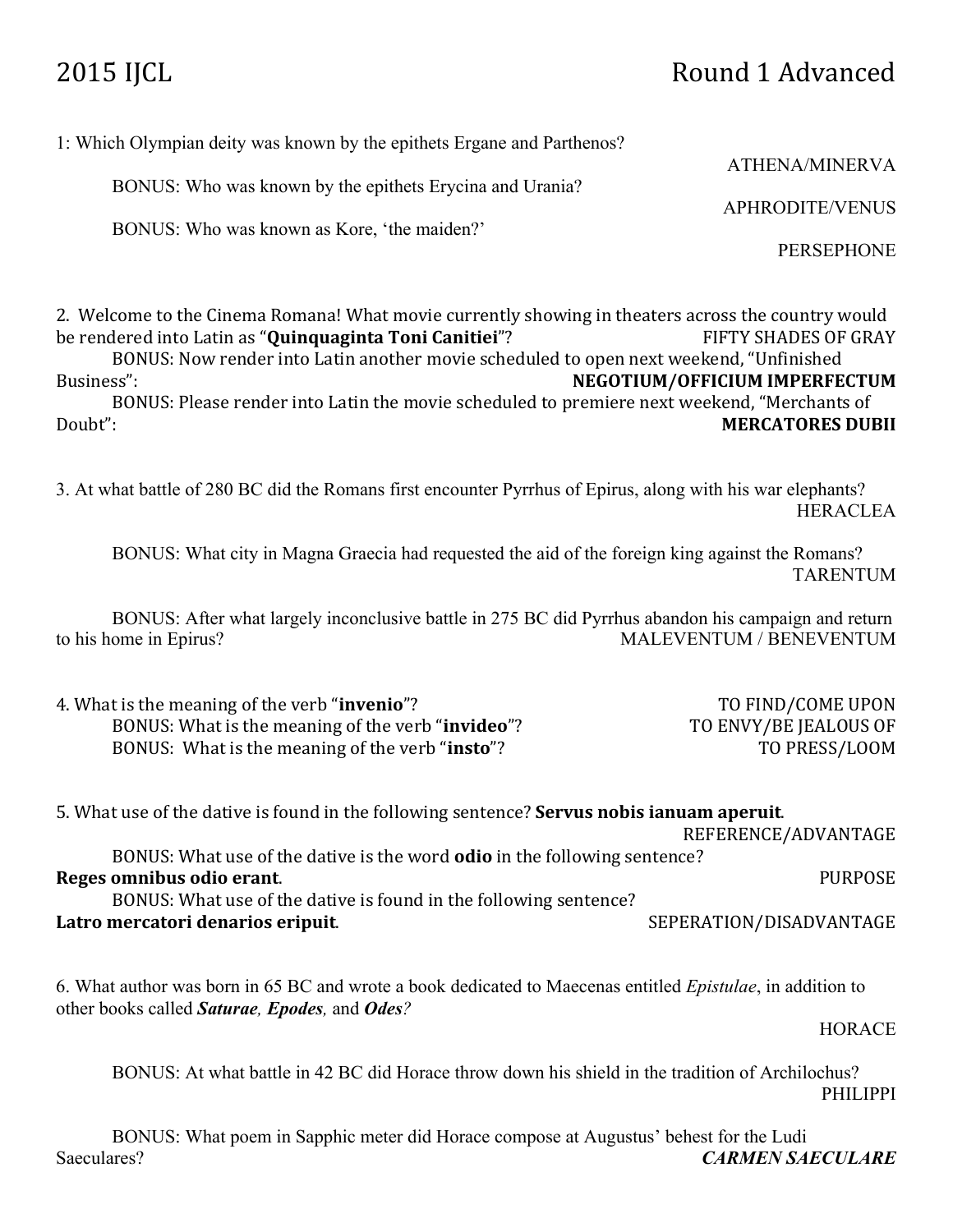7. Translate into English the following sentence: **Media nocte castra ponenda sunt**. CAMP MUST BE PITCHED IN THE MIDDLE OF THE NIGHT BONUS: Now translate into Latin: You must launch the ship at dawn. **NAVIS TIBI SOLVENDA EST PRIMA LUCE** BONUS: Now translate into Latin: The legate is going to inform the commander late at night. LEGATUS DUCEM CERTIOREM FACTURUS EST MULTA NOCTE

8. Which of the following is not in the same case as the others?

|                                                             |  | <b>ORATIONI PORTUI SPEI REMI LEONI</b> |
|-------------------------------------------------------------|--|----------------------------------------|
| BONUS: What is the Dative singular form of <b>senatus</b> ? |  | <b>SENATUI</b>                         |
| BONUS: What is the Dative plural form of <b>dea</b> ?       |  | <b>FILIABUS</b>                        |

9: Who am I? I used to be a lover of Apollo, but then I took a discus to the head…

**HYACINTHUS** 

BONUS: Who am I? Apollo killed me when a crow told him I was unfaithful. Still a better love story than twilight.

#### CORONIS

BONUS: Who am I? I don't always get to choose my lover, but when I do, I prefer Idas to Apollo. MARPESSA

10. Who ascended to the throne at the age of 14 when his cousin Elagabalus was murdered and thrown into the Tiber by the Praetorian Guard, but ruled under the strong influence of his mother Julia Mamaea because of his youth? ALEXANDER SEVERUS

BONUS: Who was the grandmother of both Elagabalus and Alexander Severus, who was influential in helping both men reach the throne? TULIA MAESA

BONUS: Who succeeded Alexander Severus? MAXIMINUS THRAX

11. Listen carefully to the following letter from Pompey to Cicero, which I will read twice then answer in Latin the questions that follow.

Tuas litteras libenter legi. Recognovi enim tuam pristinam virtutem etiam in salute communi. Consules ad eum exercitum, quem in Apulia habui, venerunt. Magnopere te hortor pro tuo singulari perpetuoque studio in rem publicam, ut te ad nos conferas, ut communi consilio rei publicae afflictae opem atque auxilium feramus. Censeo ut via Appia iter facias et celeriter **Brundisium venias.**

| Question: Quo Cicero veniat?                             | <b>BRUNDISIUM</b> |
|----------------------------------------------------------|-------------------|
| <b>BONUS: Quomodo Pompeius litteras Ciceronis legit?</b> | <b>LIBENTER</b>   |
| <b>BONUS: Ubi exercitus Pompeii erat?</b>                | <b>IN APULIA</b>  |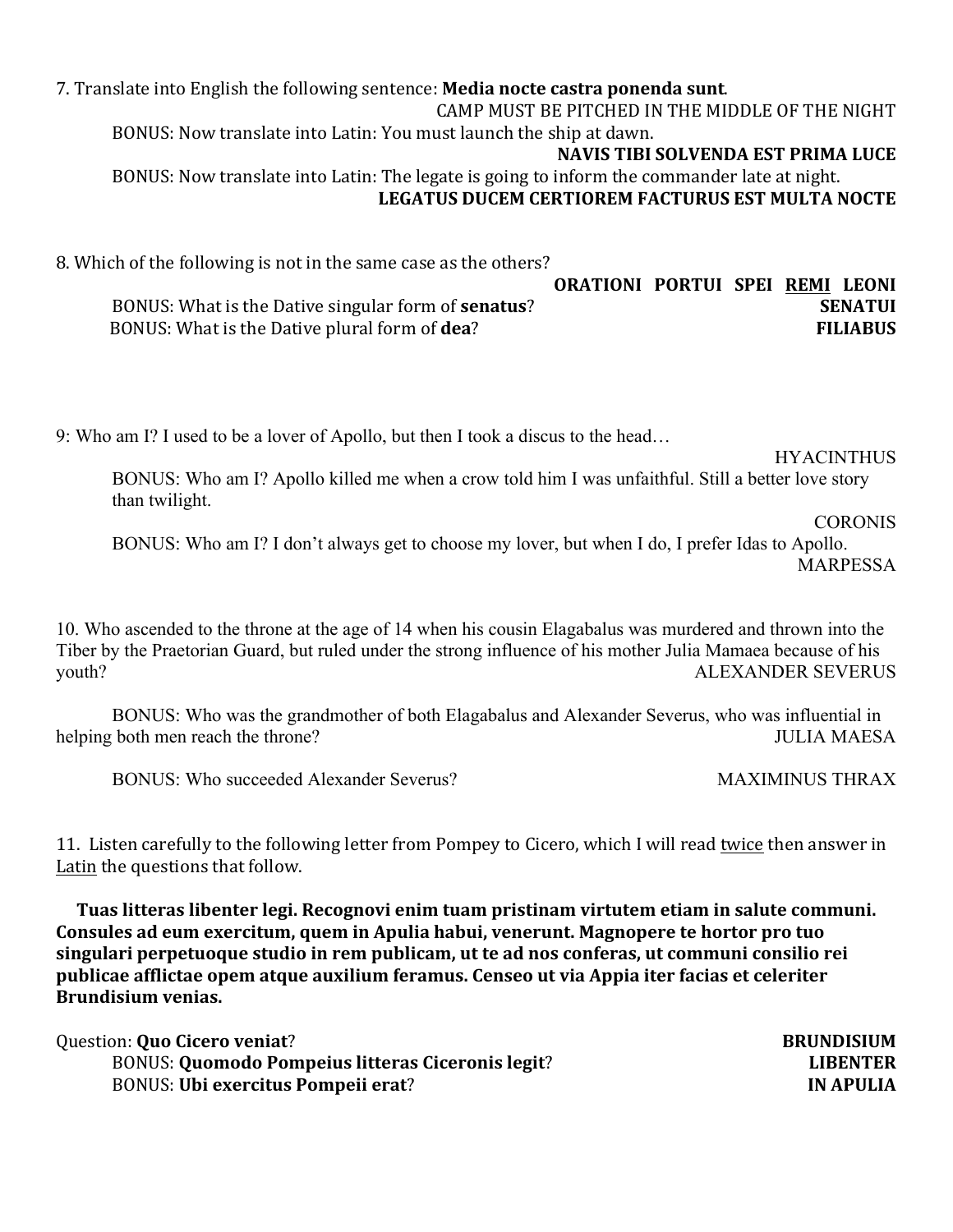| 12. What author was born in Amiternum in 86 BC, had an affair with the wife of Milo, and wrote De Rerum<br>Natura?                                                                                                                                                                               | <b>LUCRETIUS</b>                                          |
|--------------------------------------------------------------------------------------------------------------------------------------------------------------------------------------------------------------------------------------------------------------------------------------------------|-----------------------------------------------------------|
| BONUS: In what meter was <b>De Rerum Natura</b> written?                                                                                                                                                                                                                                         | DACTYLIC HEXAMETER                                        |
| BONUS: What god does Lucretius invoke at the start of <b>De Rerum Natura?</b>                                                                                                                                                                                                                    | <b>VENUS</b>                                              |
| 13. What cousin of Theseus' mother went to Troy to aid his brother, but was killed upon returning by his<br>adulterous wife?                                                                                                                                                                     |                                                           |
| BONUS: Atreus was the father of Agamemnon and his brother Menelaus. What was the name of<br>Atreus's own brother with whom he quarreled over the thrown of Mycenae?                                                                                                                              | <b>AGAMEMNON</b><br><b>THYESTES</b>                       |
| BONUS: The previous ruler of Mycenae had been Eurystheus. Against whom was Eurystheus fighting<br>when he died?                                                                                                                                                                                  |                                                           |
|                                                                                                                                                                                                                                                                                                  | <b>HERCULEIDAE</b>                                        |
| 14. What is the Latin name of the fruit imported to Italy in the Third century A.D.?<br>BONUS: What is the Latin name of the best kind of bread, made from pure wheat flour with no bran?<br>BONUS: What is the name of the dark bitter liquid that flowed from the first pressing of the olive? | <b>CITRUS</b><br><b>PANIS SILIGINEUS</b><br><b>AMURCA</b> |
| 15. What first work by Ovid consisted of 49 poems in elegiac couplets and whose title translates to "Loves"?                                                                                                                                                                                     | <b>AMORES</b>                                             |
| BONUS: Where was Ovid born?                                                                                                                                                                                                                                                                      | <b>SULMO</b>                                              |
| BONUS: Who was Ovid's patron?                                                                                                                                                                                                                                                                    | <b>MESSALA CORVINUS</b>                                   |
| 16. Which Argonaut killed Amycus, the king of the Bebryces, in a boxing match?<br>BONUS: Which friendly king of the Doliones was accidently killed by Jason, when the Argo was forced                                                                                                            | POLLUX/POLYDEUCES                                         |
| back to his shores by a storm?                                                                                                                                                                                                                                                                   | <b>CYZICUS</b>                                            |
| BONUS: Which Argonaut led the attack on the six-armed giants of Bear Mountain?                                                                                                                                                                                                                   | <b>HERACLES</b>                                           |
| 17. Which Latin author wrote "Sed quis custodiet ipsos custodes?"                                                                                                                                                                                                                                | <b>JUVENAL / DECIMUS IUNIUS IUVENALIS</b>                 |
| BONUS: Which Latin author wrote "Bis vincit qui se vincit in victoria?"                                                                                                                                                                                                                          | <b>PUBLILIUS SYRUS</b>                                    |
| BONUS: Which Latin author wrote "O Tite tute Tati tibi tanta tyranne tulisti?"                                                                                                                                                                                                                   | (QUINTUS) ENNIUS                                          |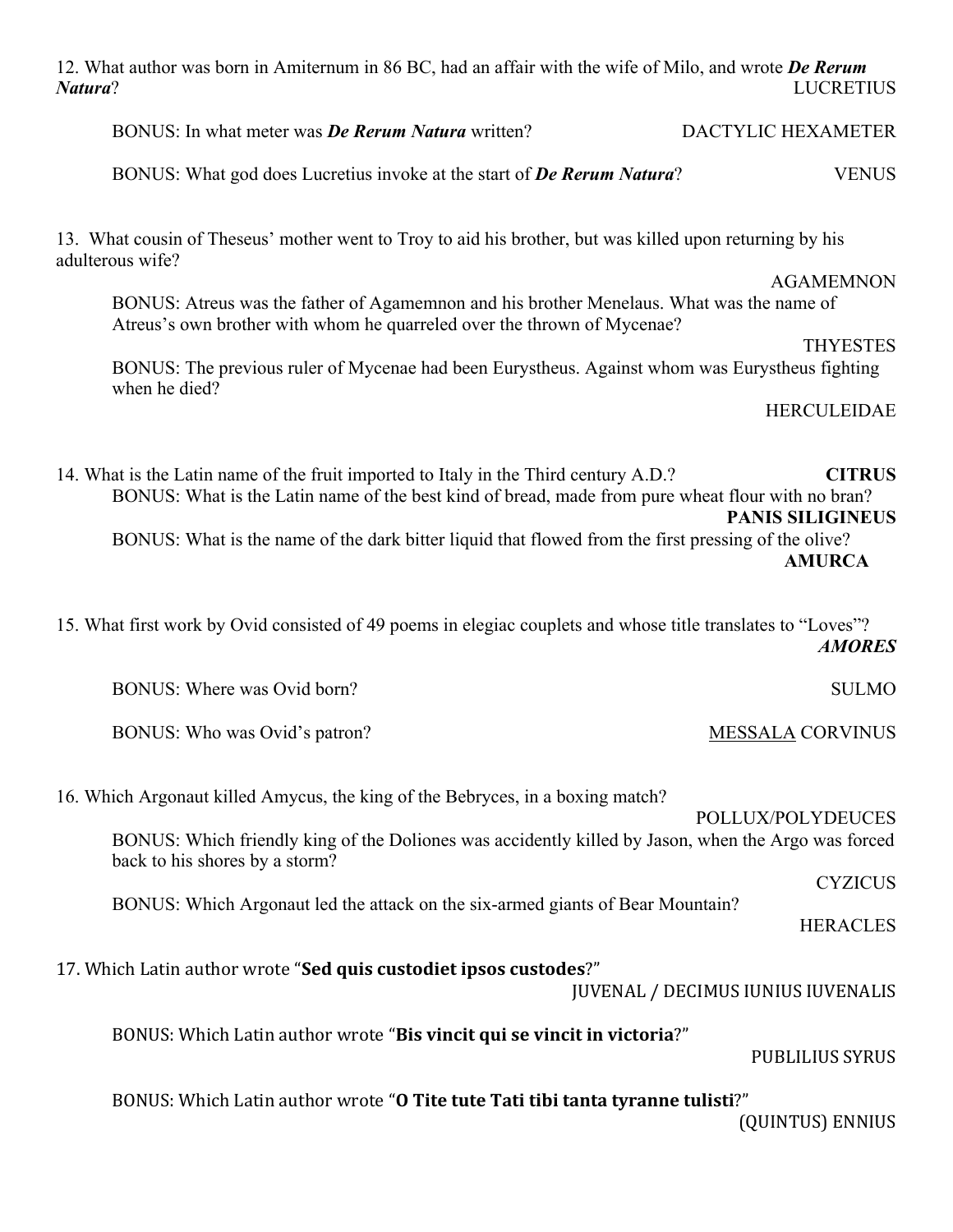18. Which member of the Julio-Claudian family was married first to Marcellus, then Agrippa, and finally Tiberius? JULIA THE ELDER (or JULIA DAUGHTER OF AUGUSTUS)

BONUS: Who was the mother of Julia the Elder? SCRIBONIA

BONUS: Name three children of Julia the Elder and Agrippa. any three of:

GAIUS CAESAR LUCIUS CAESAR JULIA THE YOUNGER AGRIPPINA THE ELDER AGRIPPA POSTUMUS

19. What author may have been exiled to Egypt, was born in Aquinum, and is the most famous Roman satirist? JUVENAL

| BONUS: Juvenal's satire 15 recounts an episode in Egypt mentioning what vice? | CANNIBALISM  |
|-------------------------------------------------------------------------------|--------------|
| BONUS: Juvenal's satire 6 includes a famous tirade against what group?        | <b>WOMEN</b> |

20. What is the Latin deponent verb and meaning from which we derive in English the words "prenatal" and "renaissance"? **NASCOR- BE BORN** BONUS: What is the Latin deponent verb and meaning from which we derive in English the words "malfunction" and "defunct"? **FUNGOR- OBTAIN** BONUS: What is the Latin deponent verb and meaning from which we derive in English the words "tutor" and "tutelage"? **TUEOR**- LOOK UPON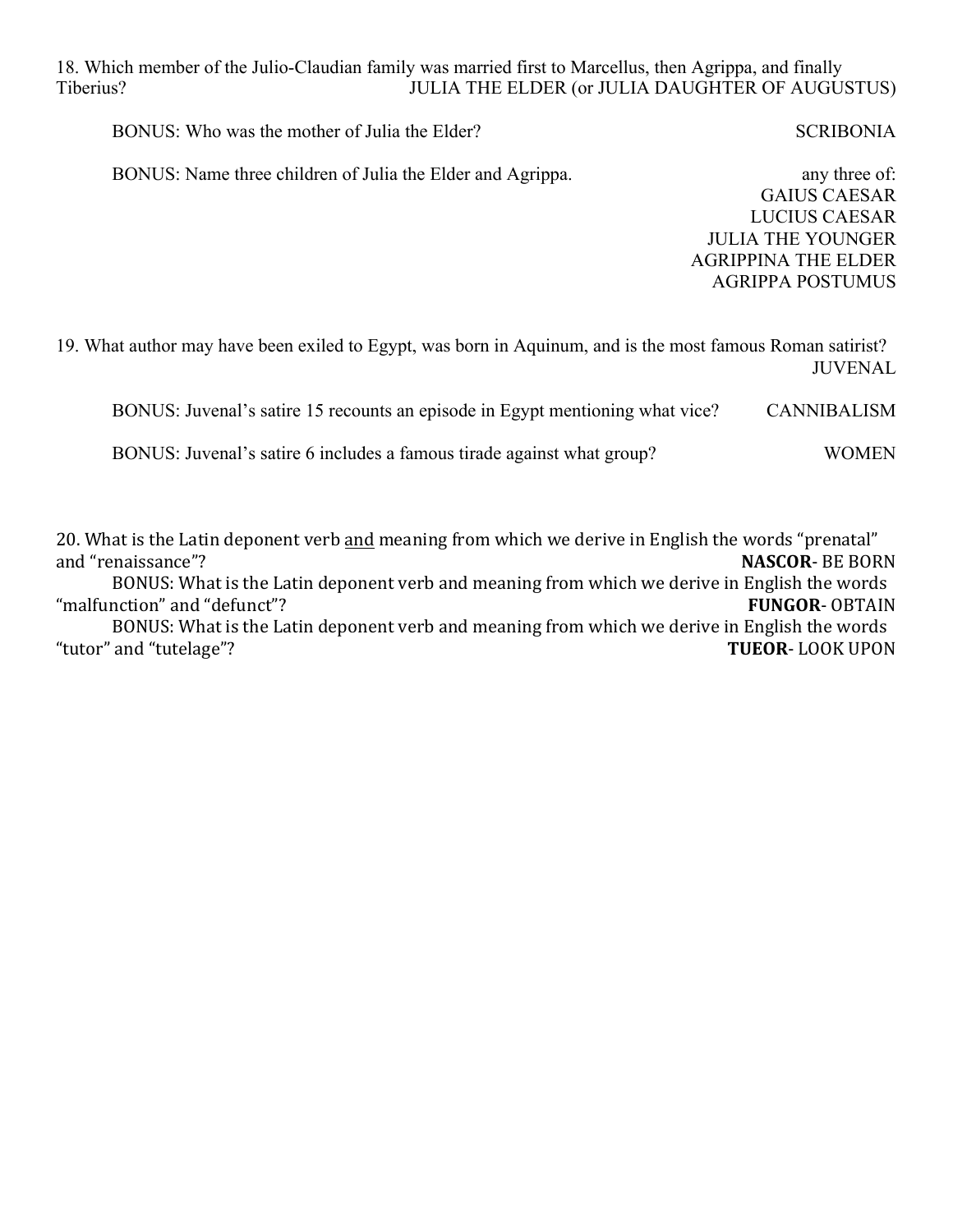## 2015 IJCL Round 2 Advanced

1. What woman, jealous of Mercury's love of her sister, prevented the god from entering their house, prompting Mercury to turn her to stone?

AGRAULOS/AGLAUROS

BONUS: What was the name of her sister?

BONUS: Who was the father of Agraulos and Herse?

2. In addition to **Dum spiro spero**, South Carolina has an alternative Latin motto on its seal, **Animis opibusque parati**. Translate this alternative motto.

#### PREPARED IN MIND(S) AND RESOURCES

BONUS: In addition to its Italian motto, Maryland has an alternative Latin motto on its seal, **Scuto bonae voluntatis tuae coronasti nos**. Translate this alternative motto. YOU HAVE CROWNED US WITH THE SHIELD OF YOUR GOOD WILL

BONUS: Translate into English the motto of the University of Nebraska at Lincoln, Litteris **dedicata et omnibus artibus.**

DEDICATED TO LITERATURE AND ALL THE ARTS

3. Which emperor, perhaps the first to officially receive the **damnatio memoriae**, was assassinated by court officials including a freedman named Maximus and a steward named Stephanus in AD 96? DOMITIAN

BONUS: What emperor who also suffered **damnatio memoriae** survived an attempted poisoning by his mistress Marcia but was strangled in his bath by his wrestling partner Narcissus? COMMODUS

BONUS: Who was Commodus's praetorian prefect, the mastermind behind the assassination?

LAETUS

4. Listen carefully to the following passage, which I will read twice then answer in Latin the questions that follow.

Nunc Verres intellegit me in iudicium venire ut vobis de suis sceleribus narrem. Iste senator videt etiam multos senatores esse testes audaciae suae; videt multos equites Romanos, multos cives atque socios contra quos maximas iniurias fecerit; videt etiam multos legatos ab amicissimis civitatibus cum publica auctoritate convenisse.

| Question: Cuius testes sunt senatores quos Verres videt? | <b>AUDACIAE SUAE</b>               |
|----------------------------------------------------------|------------------------------------|
| <b>BONUS: Cur Cicero in iudicium venit?</b>              | UT VOBIS DE SUIS SCELERIBUS NARREM |
| <b>BONUS: Quocum legati venerunt?</b>                    | (CUM) PUBLICA AUCTORITATE          |

**HERSE** 

**CECROPS**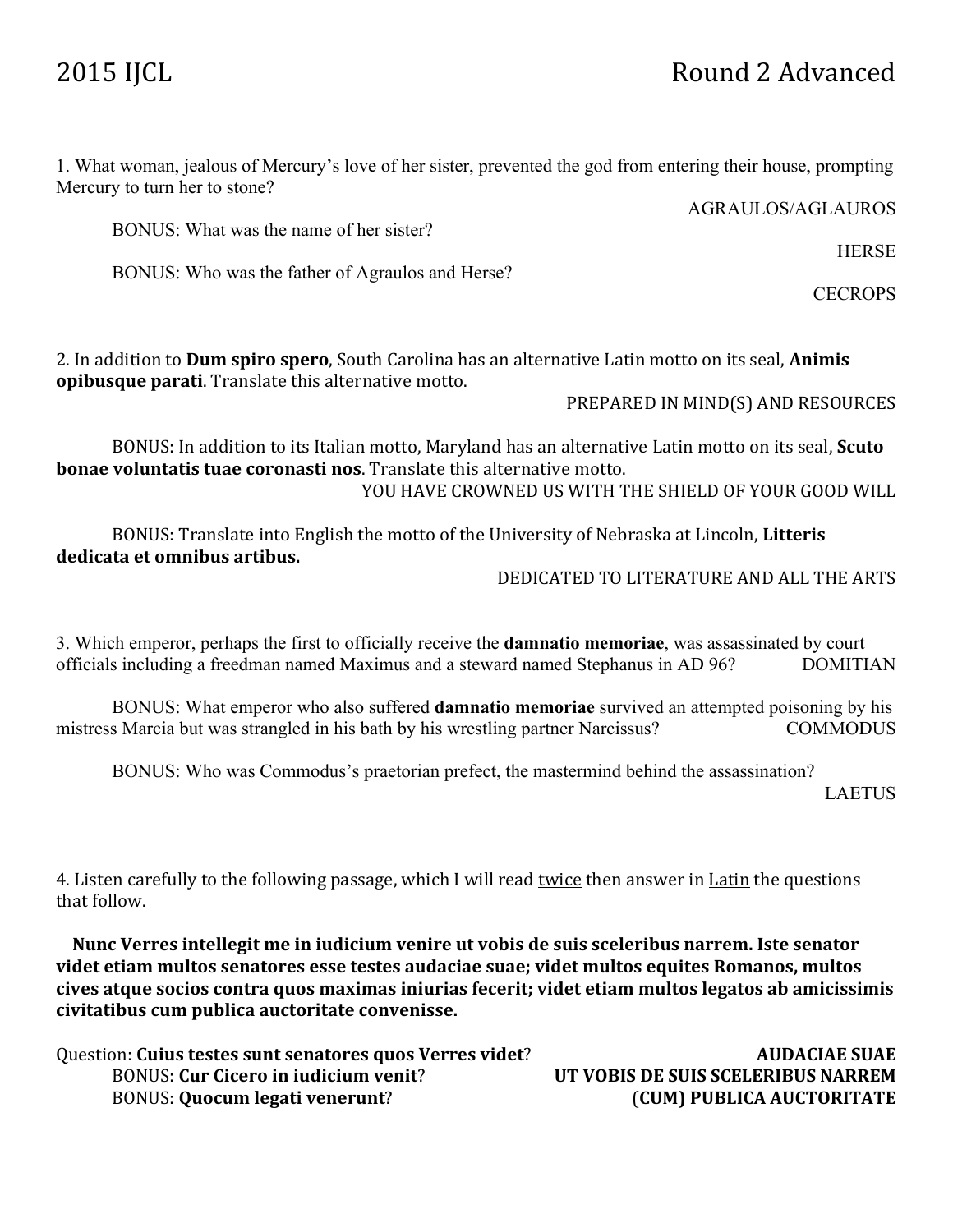| 5. What author was born in Patavium in 59BC and went on to write <i>Ab Urbe Condita</i> ?                                                                                                                                                                                                                              |                                                     |  |
|------------------------------------------------------------------------------------------------------------------------------------------------------------------------------------------------------------------------------------------------------------------------------------------------------------------------|-----------------------------------------------------|--|
|                                                                                                                                                                                                                                                                                                                        | <b>LIVY</b>                                         |  |
| BONUS: How many books comprise the Ab Urbe Condita?                                                                                                                                                                                                                                                                    | 142                                                 |  |
| BONUS: What were the summaries of each book called?                                                                                                                                                                                                                                                                    | <b>PERIOCHAE</b>                                    |  |
| 6. Give the Latin noun for "friendship":<br>BONUS: Give the Latin noun for "hatred":<br>BONUS: Give the Latin for "revenge":                                                                                                                                                                                           | <b>AMICITIA</b><br><b>ODIUM</b><br>ULTIO/PENA/POENA |  |
| 7. Born in 245 BC, who fought against the Scipio brothers in Hispania for several years before finally crossing<br>the Alps into Italy in 207 BC, only to be defeated by Livius Salinator and Claudius Nero at the Metaurus River<br>and to have his severed head thrown into his brother's camp?<br>HASDRUBAL (BARCA) |                                                     |  |
| BONUS: Another Carthaginian general, Hasdrubal Gisco, also played an important part in the 2 <sup>nd</sup> Punic<br>War. To what Numidian chieftain did he offer his daughter Sophonisba in marriage in order to win his<br>allegiance against Rome?                                                                   | <b>SYPHAX</b>                                       |  |
| BONUS: What other Numidian chieftain had defected from the Carthaginians to the Romans and<br>married Sophonisba after Syphax's defeat?                                                                                                                                                                                | <b>MASSINISSA</b>                                   |  |
| 8. Translate into Latin: Quintus thinks that his brother speaks very well.<br><b>QUINTUS PUTAT FRATREM DICI/LOQUI OPTIME</b>                                                                                                                                                                                           |                                                     |  |
| BONUS: Translate into Latin: We believe that Vergil wrote very beautiful poems.<br><b>CREDIMUS VERGILIUM PULCHERRIMA CARMINA SCRIPISSE</b>                                                                                                                                                                             |                                                     |  |
| BONUS: The poets said that they would sing in Athens tomorrow.<br>POETAE DIXERUNT SE CANTATUROS (ESSE) ATHENIS CRAS                                                                                                                                                                                                    |                                                     |  |
|                                                                                                                                                                                                                                                                                                                        |                                                     |  |

9. The historian Tacitus married the daughter of what general, the subject of his famous biography and whose name translates to "farmer"? AGRICOLA

BONUS: What work by Tacitus is the sole extant ethnographic treatise in Latin literature?

#### *GERMANIA*

BONUS: Tacitus' *Annales* focuses on what major historical figure, the praetorian prefect of the emperor Tiberius? SEJANUS

10. The trope of evil stepmother is an oft used one in storytelling, but what daughter of Cadmus and Harmonia fit this role perfectly as she tried to have her stepson sacrificed, but was thwarted by an ovine interloper?

INO (Scio not acceptable)

BONUS: By what name was Ino known following her death and apotheosis?

LEUCOTHEA

BONUS: Ino raised her nephew after her sister's death, and later became a devoted attendant to his mad cult. Who was this nephew of Ino? DIONYSUS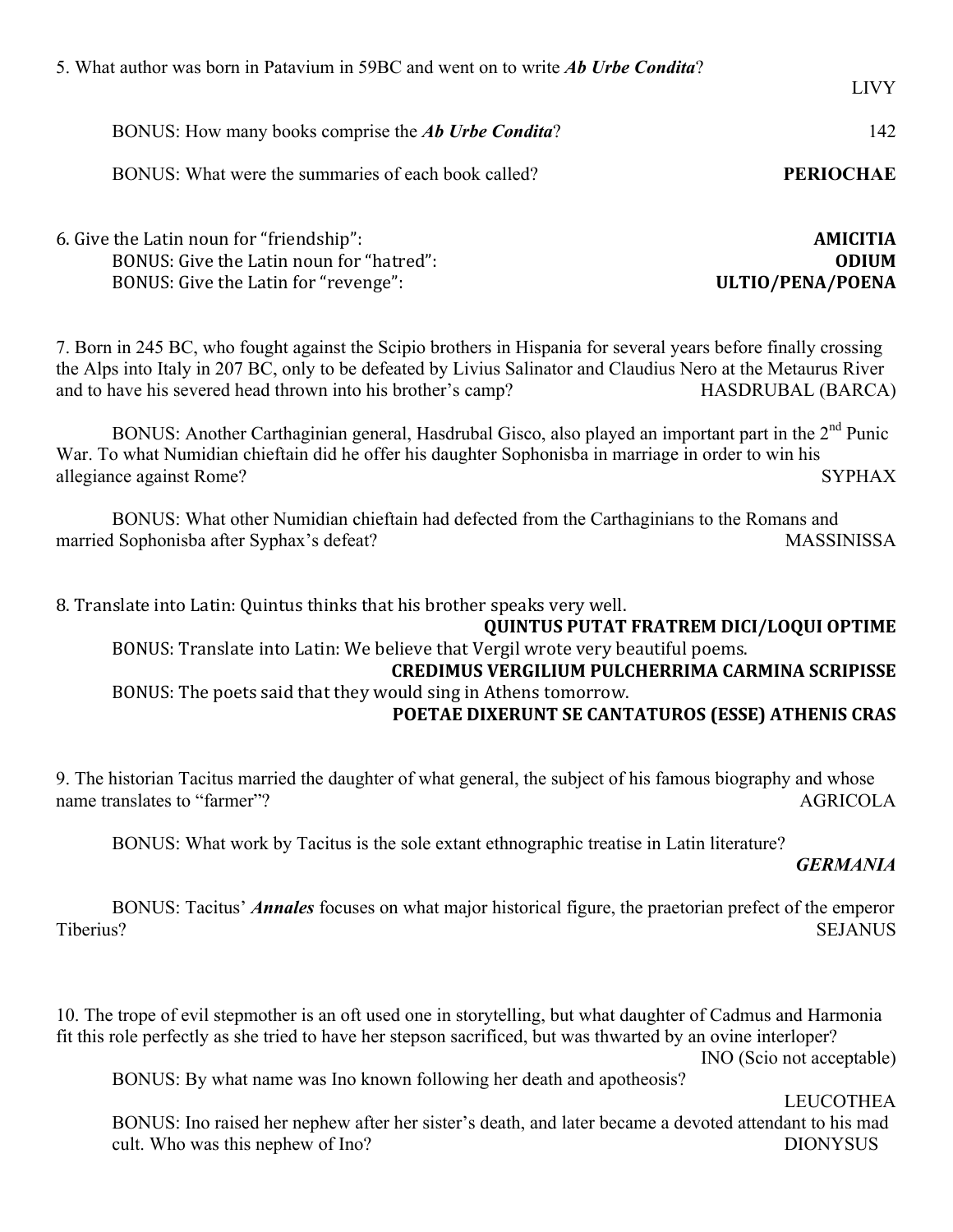| <b>VAPLES(NEAPOLIS)</b> |               |
|-------------------------|---------------|
| bus meters?             | <b>SILVAE</b> |

*THEBAID*

#### BONUS: Where was Statius born? NAPLES(NEAPOLIS)

BONUS: What work of Statius in 5 books comprised 32 short verse poems in various

(SINCE THEY HAD BEEN PART OF THE CONSPIRACY) 16. What was the title of Statius' "little *Aeneid*" about the Seven against Thebes myth?

BONUS: Brutus's original co-consul, Collatinus, had resigned before this battle. What other man, who replaced Collatinus, celebrated a triumph after the battle and held a public funeral for the fallen Brutus? (PUBLIUS) VALERIUS (POPLICOLA)

conspiracy to retake the throne. Upon discovering the conspiracy, what action did Brutus take that earned him respect for his stoicism? HAD HIS OWN SONS EXECUTED

BONUS: Earlier in the year, the royal family succeeded in attracting several prominent Romans to their

15. What consul died in combat at the Battle of Silva Arsia while trying to prevent Tarquinius Superbus from reclaiming the throne? (LUCIUS JUNIUS) BRUTUS

 BONUS: After a gladiator fight, which gate would the dead be dragged out of? **PORTA LIBITĪNĒNSIS** 14. For the verb **polliceor**, give the first person singular present subjunctive **POLLICEAR** 

BONUS: Now make **moror**, second person future indicative **MORABERIS** BONUS: Now make **reor**, third person pluperfect subjunctive **RATI ESSENT** 

13. Flavius Scorpus, Marcus Aurelius Liber, and Pompeius Muscosus are all names of what kind of famous victors? CHARIOTEERS BONUS: The first gladiatorial combat was held at the funeral of what wealthy aristocrat in 264 B.C.? (Junius) BRUTUS PERA

BONUS: A different Laius is said to have tried to enter a cave of sacred bees in order to steal the honey

# ABLATIVE

12. What grandson of Polydorus was killed by his own son unwittingly, while on his way to Delphi to prevent an oracle saying this would happen?

BONUS: What regent had raised Laius upon the death of Labdacus?

11. What case is often used to complete the meanings of the following adjectives? **Capax, expers, inops,** and **immemor** GENITIVE

BONUS: What two cases can be used to complete the meanings of the following adjectives? **Alienus, refertus, and plenus** GENITIVE & ABLATIVE

BONUS: What case is often used to complete the meanings of the adjectives: **praeditus** and **orbus**?

LAIUS

#### LYCUS

kept within. However, he was turned into a bird upon seeing the cradle of which god within that cave? ZEUS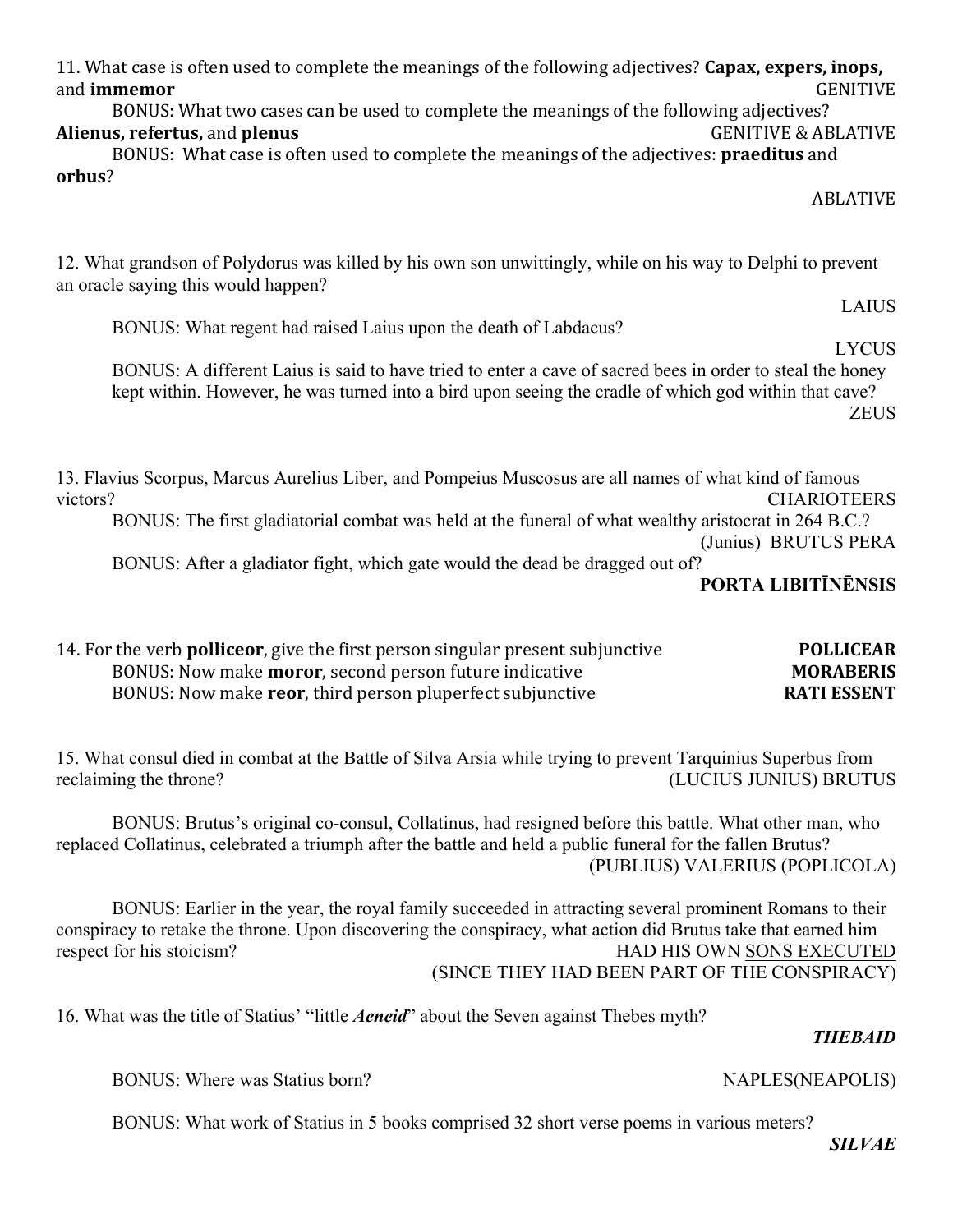17. Which of the following English words is not derived from the same Latin root as the others? CONFOUND DIFFUSE FRAGMENT FOUNDRY

BONUS: What is the Latin word and meaning from which fragment is derived?

**FRANGO**- BREAK

BONUS: What is the Latin word and meaning from which the others are derived?

**FUNDO**- POUR

18. What Latin author wrote the first example of poetry based on rhythm, was a Manichee before becoming a Christian, and is most famous for his *Confessions* and *City of God*? ST. AUGUSTINE

| BONUS: What was Augustine's mother's name? | <b>MONICA</b> |
|--------------------------------------------|---------------|
| BONUS: Of what city was Augustine bishop?  | <b>HIPPO</b>  |

19. Who defended the maiden Periboea from the advances of King Minos and had his claim of divine parentage challenged by the king as a result?

**THESEUS** 

BONUS: What did Minos command Theseus to do in order to prove Poseidon was his father?

DIVE for his RING

BONUS: Theseus returned with both the signet ring and a golden crown. Who gave him this crown? **AMPHITRITE** 

20. Perform the following command when prompted by the moderator: **Ponens caput in manu dextra, dic Anglice "Cur me iterum?"**

(WITH HEAD RESTED ON RIGHT HAND, STUDENT SAYS, "WHY ME AGAIN?") BONUS: Now perform the following: **omnes state et una voce cantate Anglice carmen a regina, "victores sumus"**

(ALL STUDENTS SHOULD STAND AND SING TOGETHER, "WE ARE THE CHAMPIONS") BONUS: Now perform the following: **nunc omnes sedete et similes infantibus dormite ponentes polluces in oribus!** 

(ALL STUDENTS SHOULD SIT AND SLEEP LIKE BABIES WITH THUMBS IN MOUTHS)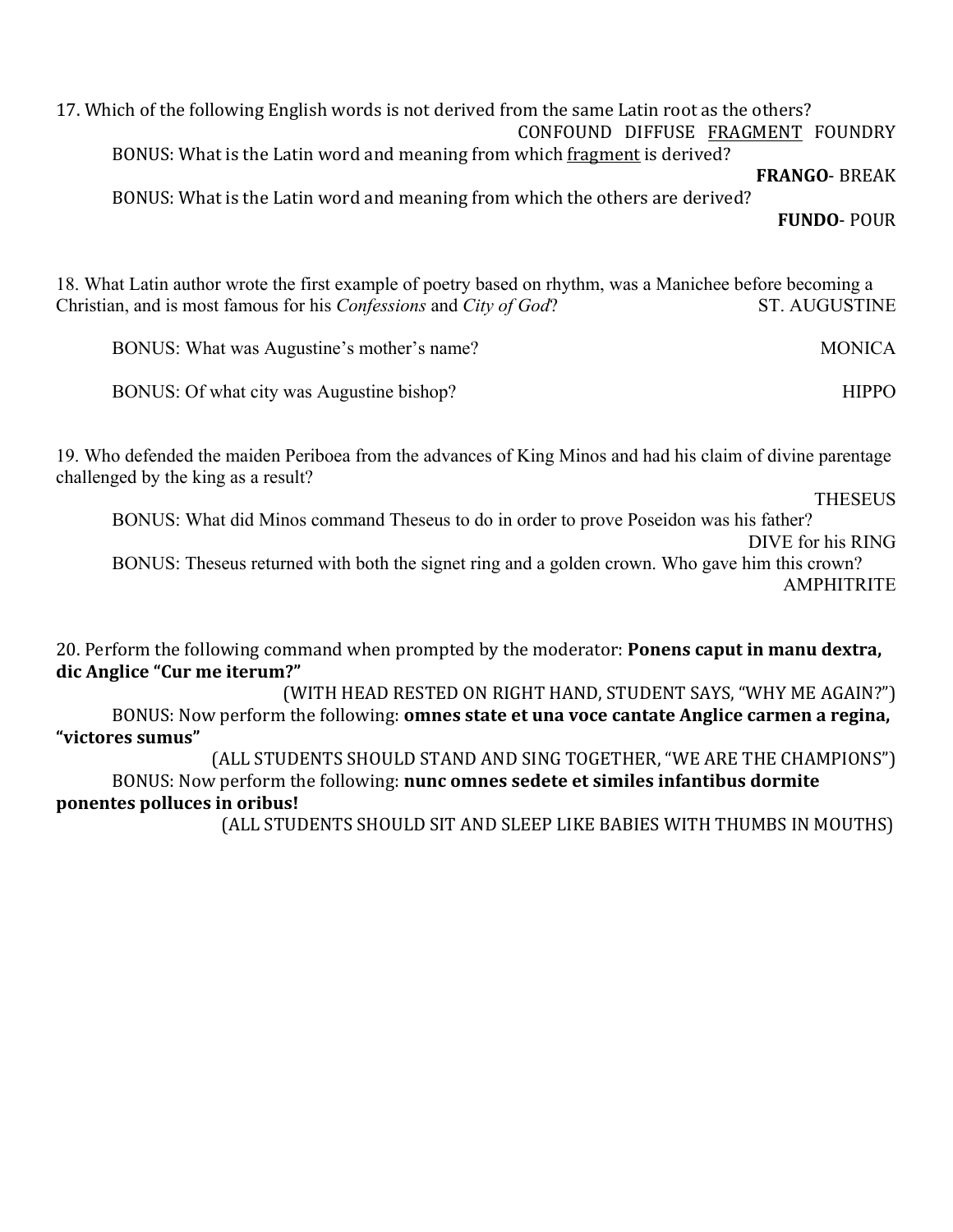## 2015 IJCL Round 3 Advanced

|        | 1. What type of subordinate clause is illustrated in the following sentence?<br>Coquus tam peritus est ut ab omnibus laudaretur.<br>BONUS: What type of subordinate clause is illustrated in the following sentence?<br>Avarus verebatur ne fur aurum inveniret.<br>BONUS: What type of conditional is found in the following sentence?<br>Magister, nisi nimis vini bibisset, in flumen non cecidisset. | RESULT/CONSECUTIVE CLAUSE<br><b>FEAR CLAUSE</b><br>PAST CONTRARY TO FACT |
|--------|----------------------------------------------------------------------------------------------------------------------------------------------------------------------------------------------------------------------------------------------------------------------------------------------------------------------------------------------------------------------------------------------------------|--------------------------------------------------------------------------|
| Homer? | 2. The first work of Latin literature was a translation by Livius Andronicus of what epic originally written by                                                                                                                                                                                                                                                                                          | the ODYSSEY                                                              |
|        | BONUS: What is the term for the kind of comedy that Plautus wrote?                                                                                                                                                                                                                                                                                                                                       | FABULA PALLIATA                                                          |
|        | BONUS: What work by Cato the Elder was the first important historical work written in Latin?                                                                                                                                                                                                                                                                                                             | <b>ORIGINES</b>                                                          |
|        | 3. Let's have some fun with mythological mathematics! Multiply the number of funerary games in honor of<br>Anchises by the book of the Aeneid in which they occur and then subtract the book in which Arruns kills<br>Camilla. What number is this?                                                                                                                                                      |                                                                          |
|        | BONUS: What do you get when you subtract the number of sons of Niobe from the number of sons of<br>Lycaon?                                                                                                                                                                                                                                                                                               | NINE (9) (Novem acceptable)                                              |
|        | BONUS: What do you get when you divide the number of axe heads Odysseus shot an arrow through by<br>the number of Hecatoncheires?                                                                                                                                                                                                                                                                        | FORTY-THREE (43)                                                         |
|        |                                                                                                                                                                                                                                                                                                                                                                                                          | FOUR(4)                                                                  |
|        | 4. What law made plebiscites, decrees of the Concilium Plebis, binding on all Roman citizens-i.e., not subject<br>to veto by the Senate—ensuring that the secession of the plebs in 287 BC would be the last in Roman history?                                                                                                                                                                           | <b>LEX HORTENSIA</b>                                                     |
|        | BONUS: What was the effect of the Lex Sacrata, passed after the first secession of the plebs in 494BC?<br>or ESTABLISHED CONFEDERATION OF PLEBEIANS AGAINST PATRICIANS                                                                                                                                                                                                                                   | CONFIRMED SACROSANCTITY OF TRIBUNES                                      |
|        | BONUS: What law, passed after the third secession of the plebs in 445 BC, allowed intermarriage<br>between plebeians and patricians?                                                                                                                                                                                                                                                                     | <b>LEX CANULEIA</b>                                                      |
|        | 5. Change the phrase hic lex alter to the dative singular:                                                                                                                                                                                                                                                                                                                                               | <b>HUIC LEGI ALTERI</b>                                                  |

BONUS: Change the phrase **ipsa spes sola** to the genitive singular **IPSIUS SPES SOLIUS** BONUS: Change the phrase **istud scelus difficilis** to the superlative and accusative ISTUD SCELUS DIFICLLIMUM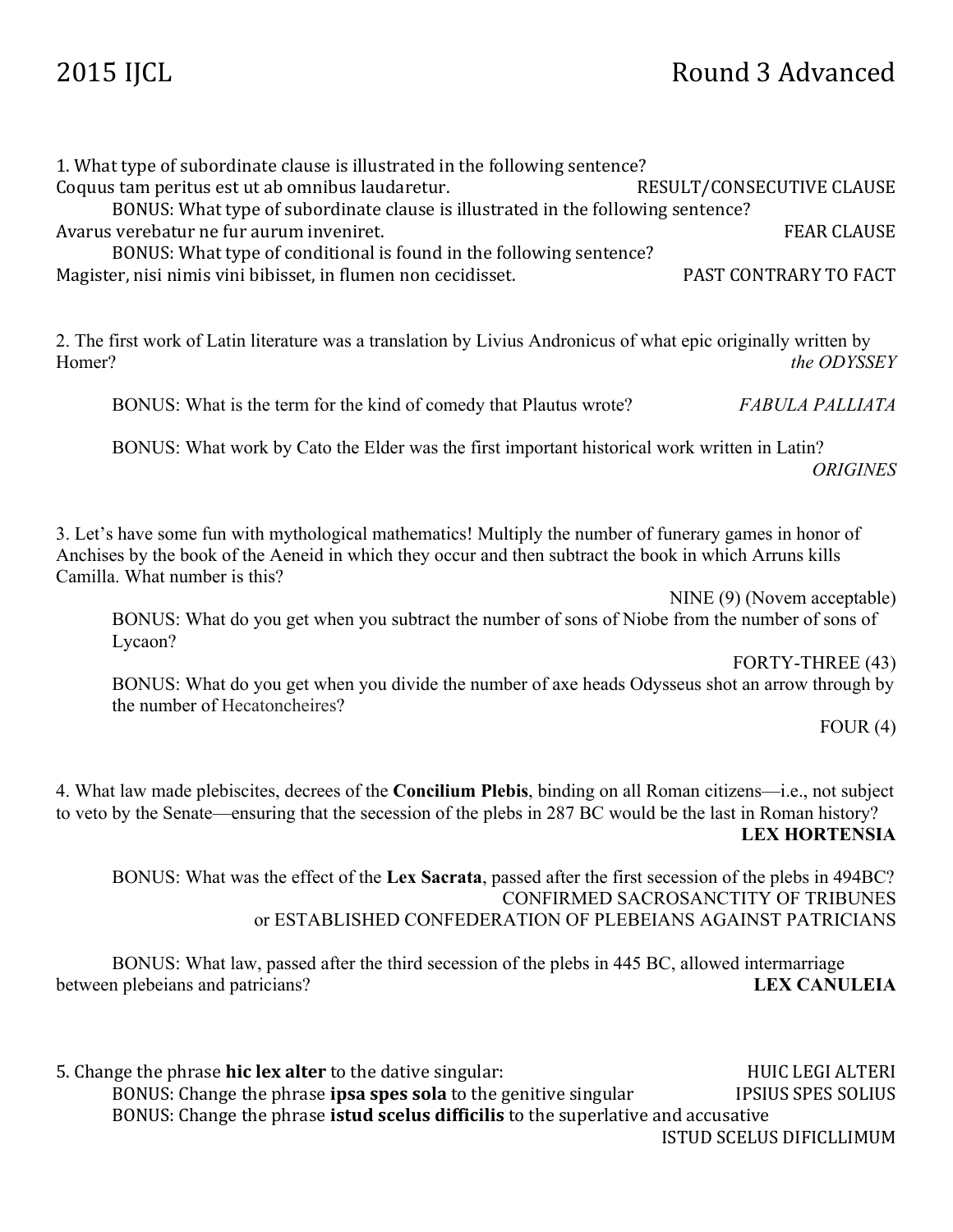| 6. What English derivative from the Latin for "ground", means "to dig out of the earth"? | <b>EXHUME</b>     |
|------------------------------------------------------------------------------------------|-------------------|
| BONUS: What English derivative from the Latin for "crowd", means "to tell or make known  |                   |
| something previously private or secret"?                                                 | <b>DIVULGE</b>    |
| BONUS: What English derivative from the Latin for "sin", means "blameless"?              | <b>IMPECCABLE</b> |

7. Whose daughters were turned into magpies when they lost a singing contest against the Muses?

PERIERES

BONUS: Whose daughters were turned into bats for refusing to celebrate the rites of Bacchus?

MINYAS

BONUS: Whose daughters were turned into poplar trees because they did not stop mourning the death of their brother?

HELIOS/The SUN

8. Translate into Latin: The thief entered the house to take the money owed to the general.

FUR DOMUM/CASAM INTRAVIT UT PECUNIAM DEBITAM IMPERATORI/DUCI CAPERET BONUS: Using the verb impero, translate the following into Latin: Caesar ordered his men to build a bridge as quickly as possible.

CAESAR SUIS (VIRIS/MILITIBUS) IMPERAVIT UT PONTEM QUAM CELERIMME AEDIFICARET BONUS: Translate the following into Latin: Catiline, leave from Rome, set out to Brundisium, and forget your plan.

CATILINA, EGREDERE ROMA, PROFICISCERE BRUNDISIUM OBLIVISCERE CONSILI TUI

9. In what battle did Julius Caesar defeat the son of Mithridates VI of Pontus so completely that he famously summed it up with the words "**Vēnī, vīdī, vīcī**"? ZELA

BONUS: At what battle the following year did Caesar defeat the optimate forces under Metellus Scipio in North Africa? THAPSUS

BONUS: Caesar is said to have lost only two battles in his whole career. At what battle of 52 BC was he defeated by Vercingetorix and the Gauls? GERGOVIA

10. What author was born in Rome on July 13, 100 BC and wrote books on Latin grammar, his expedition to Spain, and the Gallic War? JULIUS CAESAR

BONUS: Who wrote the eighth book of *De Bello Gallico*? AULUS HIRTIUS

BONUS: Which author did Caesar describe as a "half-sized Menander"? TERENCE

| 11. Give a synonym for: <b>quamquam</b> | IGITUR/ITAQUE/ERGO/QUARE/IDEO/ITA/TAMETSI |
|-----------------------------------------|-------------------------------------------|
| BONUS: Give a synonym for: <b>vel</b>   | VELUT/CEU/UT/SICUT                        |
| BONUS: Give a synonym for: <b>nam</b>   | ENIM                                      |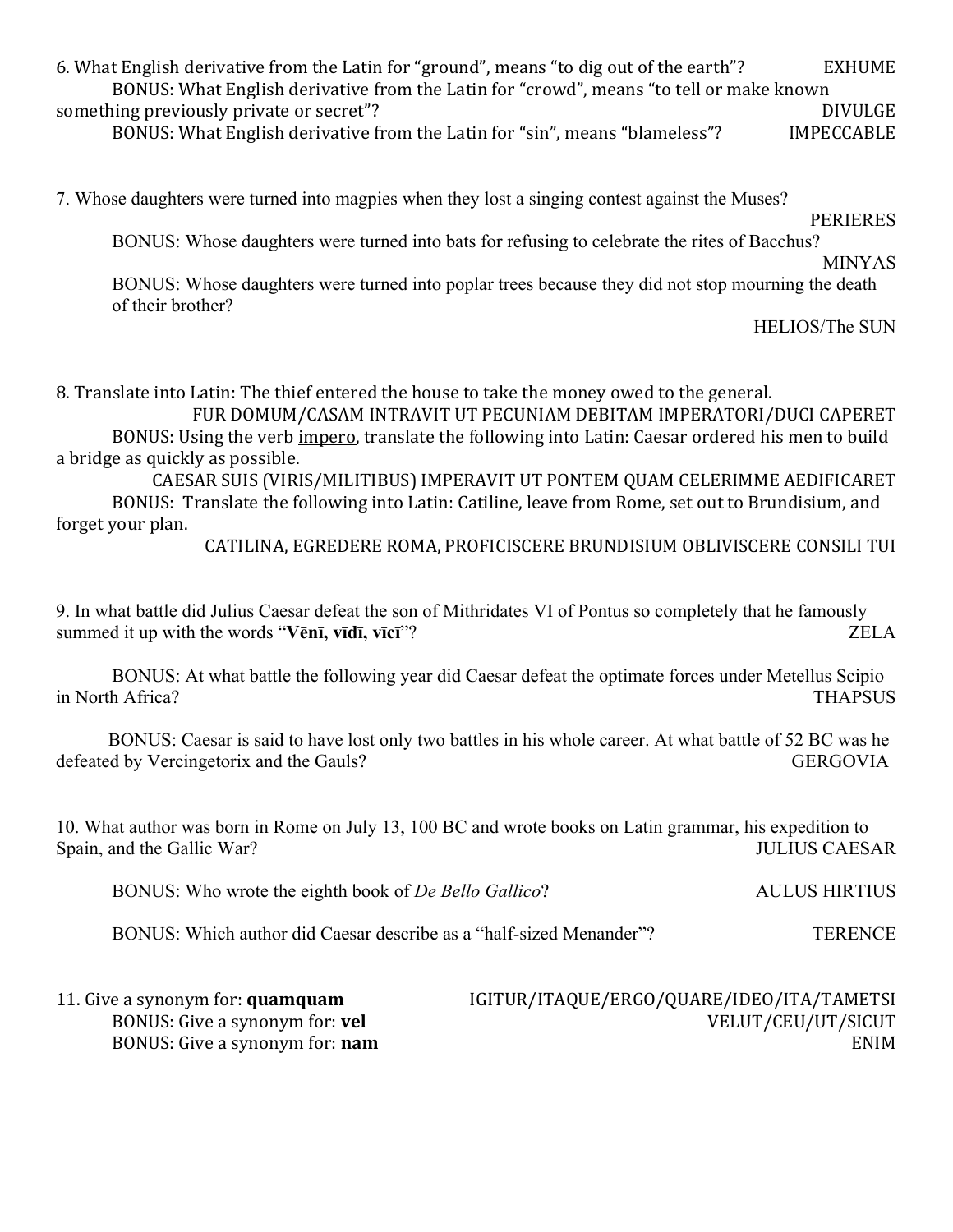12. Give two different Latin phrases, with their English meanings, that could be abbreviated q.v. **QUOD VIDE, WHICH SEE, QUANTUM VIS, AS MUCH AS YOU WANT** 

BONUS: Differentiate in meaning between the abbreviations s.v. and s.v.b. s.v. = UNDER THE WORD (**SUB VERBO**), s.v.b. = IF YOU ARE WELL, IT IS WELL (SI VALES BENE)

BONUS: Differentiate in meaning among q.a.d., Q.E.D., and q.i.d. q.a.d. = EVERY OTHER DAY (**QUAQUE ALTERA DIE)** Q.E.D. = WHICH WAS TO BE SHOWN (**QUOD ERAT DEMONSTRANDUM**) q.i.d. = FOUR TIMES A DAY (**QUATER IN DIE**)

13. What child of Zephyrus and the harpy Podarge warned Achilles of his impending doom in book 19 of the *Iliad*?

XANTHUS/ROAN BEAUTY

BONUS: For those unfamiliar with the *Iliad*, Xanthus was, in fact, a horse. Who gave Xanthus this power of speech, thus breaking divine law?

**HERA** 

BONUS: How did Balius and Xanthus react upon the death of Patroclus? Stood in the battle and CRIED/SOILED their MANES in the dust

14. Who, sometimes considered "the last of the Romans," defeated the Huns at the Battle of the Catalaunian Plains in AD 451? (FLAVIUS) AETIUS

BONUS: What half-Vandal general who ruled as regent for the young emperor Honorius is also sometimes referred to as "the last of the Romans" or "of the Roman generals?" (FLAVIUS) STILICHO

BONUS: What famous sixth century general of the Byzantine empire received the last-ever Roman triumph for his defeat of King Gelimer of the Vandals in AD 533, and is—you guessed it—sometimes called "the last of the Romans?" (FLAVIUS) BELISARIUS

| 15. To what biographer were Catullus' poems dedicated?     | <b>CORNELIUS NEPOS</b>   |
|------------------------------------------------------------|--------------------------|
| BONUS: To whom was Vergil's <i>Eclogues</i> dedicated?     | <b>OCTAVIAN/AUGUSTUS</b> |
| BONUS: To whom was Seneca's <i>De Clementia</i> dedicated? | NERO.                    |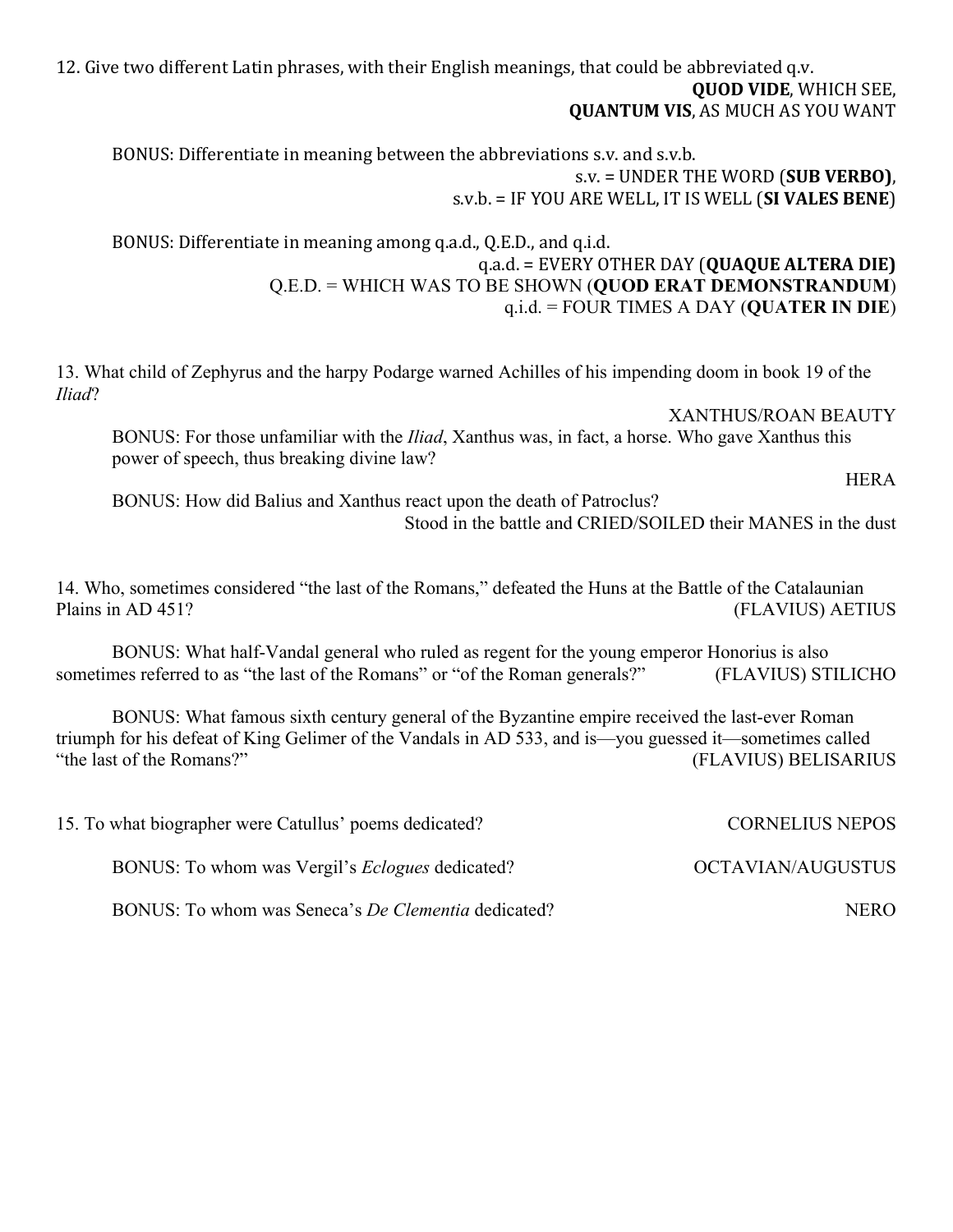16. Listen carefully to the following poem by Horace, which I will read twice as prose, then answer in Latin the questions that follow.

Exegi monumentum aere perennius regalique situ pyramidum altius, quod non imber edax, non Aquilo inpotens possit diruere aut innumerabilis annorum series et fuga temporum.

Question: Quō momumentum perennius Horatius exegit? The contraction of the AERE BONUS: Quo monumentum altius Horatius exigit? The REGALI SITU PYRAMIDUM BONUS: Qualis imber monumentum diruere non possit?

17. In delivering *Pro Roscio Amerino*, Cicero angered what powerful Roman political figure and enemy of Marius? SULLA

BONUS: Who was Sulla's freedman whom Cicero attacked in that speech? CHRYSOGONUS

BONUS: What was Cicero's first case, delivered in 81 BC? *PRO QUINCTIO*

18. In Ancient Roman culture, the word *meta* typically refers to the turning point of the circus, but it has a variety of other meanings, name one of them.

LOWER MILLSTONE, the CONE SHAPED HAIR of a bride, A STACK OF HAY, CONE BONUS: In Ancient Roman culture, the word *tessera* typically refers to a piece of tile for a mosaic, but it has a variety of other meanings, name two of them.

> A PIECE OF STONE FOR PAVEMENT A DIE TOKEN OF HOSPITALITY TICKET OF ADMISSION TO THE THEATER PASSWORD/WATCHWORD

BONUS: Name one more meaning of *tessera* SEE ABOVE

19. What popular online video game would be rendered into Latin as: Rixa Gentium? CLASH OF CLANS BONUS: Now please render into Latin the video game title: Dying Light: LUX MORIENS BONUS: Now please render into Latin the video game title: Dragon Age: AEVUM/AEVUS/SAECULUM/AESTAS DRACONIS

20. What pair of mischievous dwarves were captured and then spared by a fellow with a darkened rump?

**CERCOPES** 

BONUS: Who was this 'black-bottomed' man?

**HERACLES** 

BONUS: Name either of the Cercopes.

PASSALUS or AEMON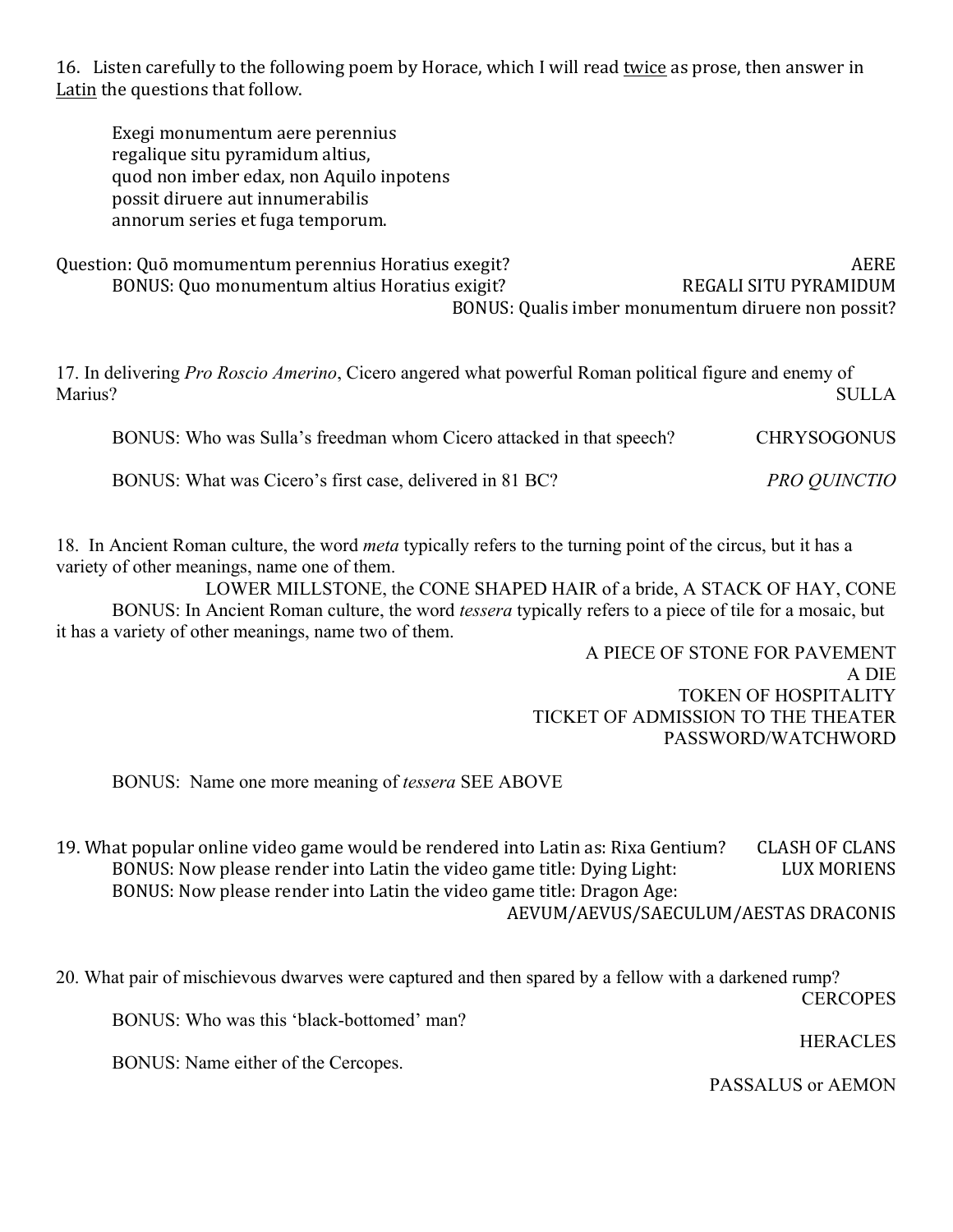## 2015 IJCL Finals ADVANCED

1: Which play of Plautus contains his only mythological subject? *AMPHITRUO* BONUS: Which play of Plautus, said to be one of his favorites, had a plotline changed from the Greek original to prevent a brother from marrying his half-sister? *EPIDICUS* BONUS: Which play of Plautus was his shortest? *CURCULIO* 2. What type of ablative usage is found in the following sentence? **Lacte et ferina carne vescebantur** OBJECT OF DEPONENT VERB/INSTRUMENT/MEANS BONUS: What type of genitive is found in the following sentence? **Tantone minoris decumae venierunt?** INDEFINITE VALUE BONUS: What type of accusative is found in the following sentence? **Herbam mella sapiunt** COGNATE ACCUSATIVE/ACCUSATIVE OF KINDRED SIGNIFICATION 3: Who is Claudius's maternal grandfather? **MARK ANTONY** BONUS: Who is Claudius's maternal grandmother? OCTAVIA MINOR/the YOUNGER/SISTER OF AUGUSTUS BONUS: Who is Claudius's paternal grandfather, the first husband of Livia? TIBERIUS CLAUDIUS NERO

4. Differentiate in meaning between the singular **aedes** and the plural **aedes**:

**AEDES**-TEMPLE, **AEDES**- HOUSE BONUS: Differentiate in meaning between the singular **opera** and the plural **operae**: **OPERA**- WORK, **OPERAE**- WORKERS/DAYLABORERS/HANDS BONUS: Differentiate in meaning between the singular **fides** and the plural **fides**:

**FIDES**-HARP STRING, **FIDES**- LYRE

5. In book 7 of the Aeneid we are treated to one of the staples of Epic poetry with the catalouge of Italians who set out for war with Aeneas. Who leads this column, the scourner of gods along with his son, Lausus? MEZENTIUS

BONUS: What handsome son of Hercules follows Mezentius, his son, and their men? AVENTINUS BONUS: Of course we know that Turnus is the last in the column of Italians, but what handsome son of Hippolytus is described last before Turnus? VIRBIUS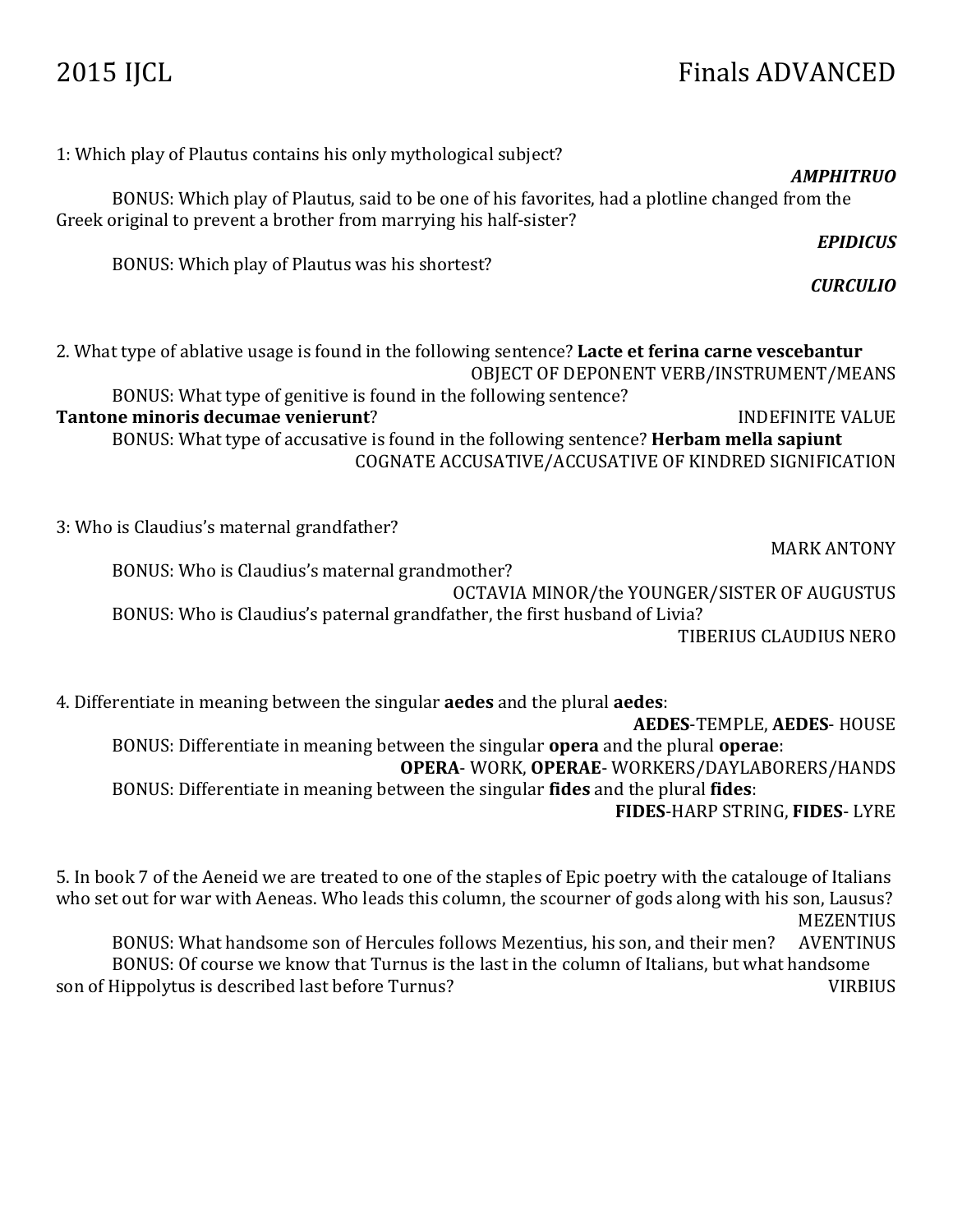| 6. In Arachne's web, Jupiter is shown seducing what daughter of Nycteus in the shape a satyr?<br><b>ANTIOPE</b><br>BONUS: Neptune is shown as seducing what daughter of Aeolus as a ram?<br><b>CANACE</b><br>BONUS: Phoebus is shown as seducing what daughter of Macareus as a shepherd?<br><b>ISSE</b>                                                                    |  |  |
|-----------------------------------------------------------------------------------------------------------------------------------------------------------------------------------------------------------------------------------------------------------------------------------------------------------------------------------------------------------------------------|--|--|
| 7. Secundus is to bis and duplex as primus is to what and what?<br><b>SEMEL &amp; SIMPLEX</b><br>BONUS: Give the distributive numeral for two:<br><b>BINI</b><br>BONUS: Give the partitive numeral for two:<br><b>BINARIUS</b>                                                                                                                                              |  |  |
| 8. What Latin word is found in both the abbreviation S.T.T.L. and the motto of Amherst College?<br><b>TERRA</b><br>BONUS: What Latin word is found in both the abbreviation S.T.T.L. and the motto of the University<br>of Washington?<br><b>SIT</b><br>BONUS: What Latin word is found in both the abbreviation D.G. and the motto of Loyola<br><b>DEI</b><br>University?  |  |  |
| 9: Which author was born at Suessa Aurunca, served under Scipio Aemilianus at the siege of Numantia,<br>and was a member of the Scipionic Circle?<br><b>LUCILIUS</b><br>BONUS: Of what famous politician was Lucilius the great-uncle?<br><b>POMPEY</b><br>BONUS: Horace's <b>Saturae</b> compares the life of Lucilius to what object?<br>(VOTIVE) TABLET                  |  |  |
| 10: What emperor ruled from 161 to 169 AD, before dying young, potentially from smallpox?<br><b>LUCIUS VERUS</b><br>BONUS: What tribe invaded from across the Danube, initiating a war that would last from 168-180<br>AD?<br>MARCOMANNI<br>BONUS: What was the name of Marcus Aurelius's tutor, with whom Marcus kept a largely extant<br>correspondence?<br><b>FRONTO</b> |  |  |

| 11. In Book 13 of Iliad, who wounds the Trojan seer Helenus with a spear? | <b>MENELAUS</b> |
|---------------------------------------------------------------------------|-----------------|
| BONUS: In Book 16, who kills the Trojan Sarpedon?                         | PATROCLUS       |
| BONUS: In Book 20, who kills the Trojans: Polydorus, Dardanus, and Tros?  | <b>ACHILLES</b> |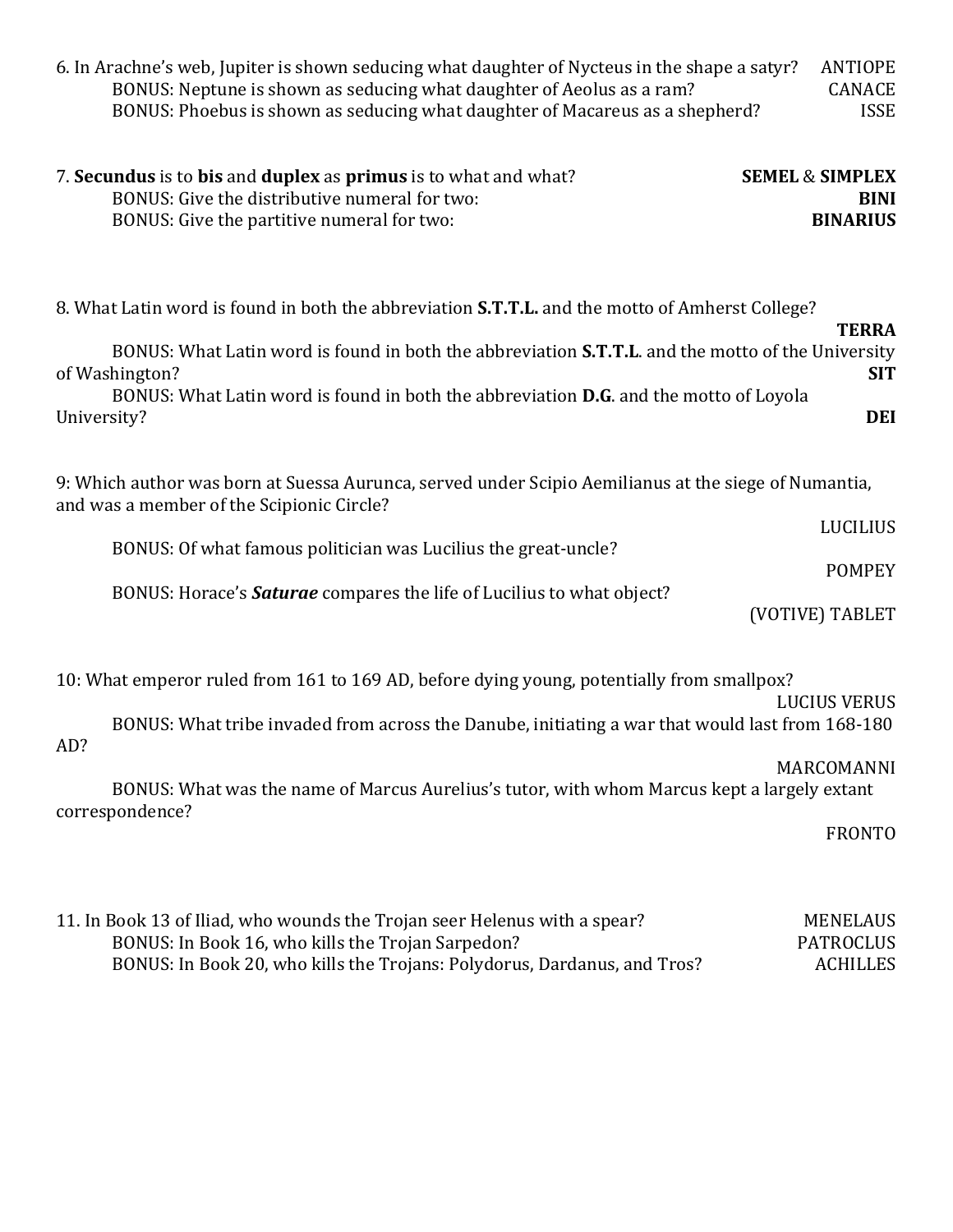12. Listen to the following passage for the Aeneid which I will read twice then answer in English the question that follows

**Iamque adeo exierat portis equitatus apertis Aeneas inter primos et fidus Achates, inde alii Troiae proceres; ipse agmine Pallas it medio chlamyde et pictis conspectus in armis, qualis ubi Oceani perfusus Lucifer unda, quem Venus ante alios astrorum diligit ignis, extulit os sacrum caelo tenebrasque resolvit**. (bk 8.585-591)

Question: To what is Pallas compared in the simile here in book 8 of the Aeneid?

|                                         | LUCIFER/MORNINGSIAR                  |
|-----------------------------------------|--------------------------------------|
| BONUS: How do they leave from the city? | THROUGH OPEN GATES/HORSEBACK         |
| BONUS: How does Venus treat this star?  | TENDS/CHERISHES IT BEFORE ALL OTHERS |

LUCIFER/MORNINGSTAR

13: Banned by Augustus, what article of clothing was the formal garment worn at luxurious dinner parties?

| <b>SYNTHESIS</b> | BONUS: What is the Roman equivalent to the modern bathrobe? |  |
|------------------|-------------------------------------------------------------|--|
| <b>ENDROMIS</b>  |                                                             |  |
| <b>CUCULIS</b>   | BONUS: What is the term for the hood of a lacerna?          |  |

14. Perform the following command when recoginzed by the moderator: **Salta velut puella havaiana** DANCE LIKE A HAWAII GIRL

BONUS: Now translate this command: **Ceu ex Hispania, alter discipulus simula tenere rubram capam, dum alter discipulus adgreditur eam ceu taurus**

AS IF FROM SPAIN, ONE STUDENT PRETENDs TO HOLD A RED CAPE, WHILE ANOTHER STUDENT CHARGES IT LIKE A BULL

BONUS: Now translate this command: **Tamesti ex Jamacia, omnes discipuli simulate pellere trahulam** AS IF FROM JAMACIA, ALL STUDENTS PRETEND TO PUSH BOBSLED

| 15: What was the real name of Delia, Propertius's mistress? |               |
|-------------------------------------------------------------|---------------|
|                                                             | <b>HOSTIA</b> |
| BONUS: What was the name of Ovid's mistress?                | CORINNA       |
| BONUS: What was the name of Gallus's mistress?              |               |
|                                                             | LYCORIS       |